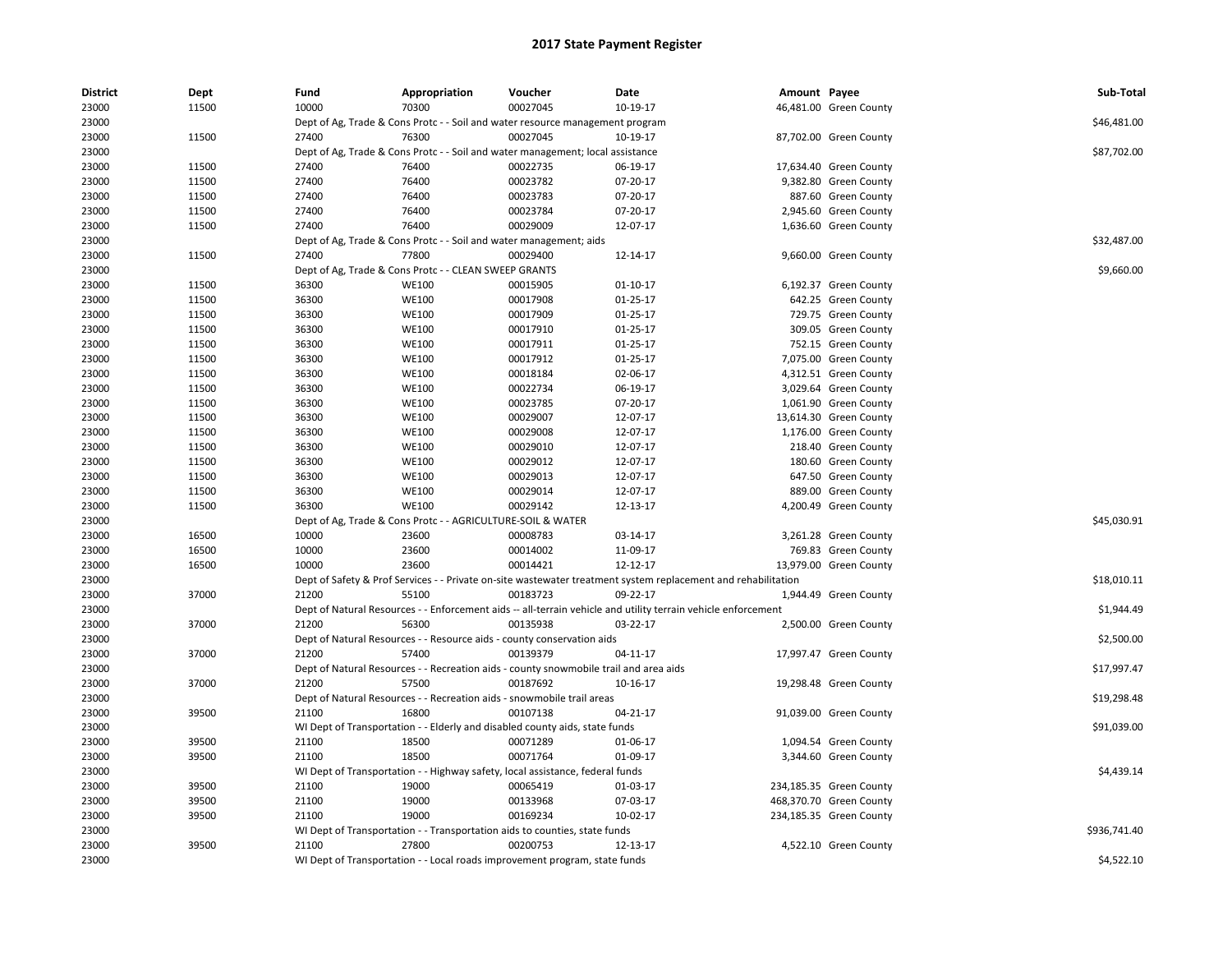| <b>District</b> | Dept  | Fund  | Appropriation                                                                       | Voucher  | Date                                                                                                    | Amount Payee |                         | Sub-Total      |
|-----------------|-------|-------|-------------------------------------------------------------------------------------|----------|---------------------------------------------------------------------------------------------------------|--------------|-------------------------|----------------|
| 23000           | 39500 | 21100 | 36500                                                                               | 00089242 | 02-24-17                                                                                                |              | 1,120.00 Green County   |                |
| 23000           | 39500 | 21100 | 36500                                                                               | 00178349 | 10-12-17                                                                                                |              | 432.00 Green County     |                |
| 23000           | 39500 | 21100 | 36500                                                                               | 00072448 | $01-10-17$                                                                                              |              | 560.00 Green County     |                |
| 23000           | 39500 | 21100 | 36500                                                                               | 00105310 | 04-12-17                                                                                                |              | 560.00 Green County     |                |
| 23000           | 39500 | 21100 | 36500                                                                               | 00110471 | 04-27-17                                                                                                |              | 432.00 Green County     |                |
| 23000           | 39500 | 21100 | 36500                                                                               | 00122638 | 05-30-17                                                                                                |              | 432.00 Green County     |                |
| 23000           | 39500 | 21100 | 36500                                                                               | 00136025 | 06-27-17                                                                                                |              | 432.00 Green County     |                |
| 23000           | 39500 | 21100 | 36500                                                                               | 00152580 | 08-08-17                                                                                                |              | 432.00 Green County     |                |
| 23000           | 39500 | 21100 | 36500                                                                               | 00194984 | 11-21-17                                                                                                |              | 432.00 Green County     |                |
| 23000           | 39500 | 21100 | 36500                                                                               | 00194989 | 11-21-17                                                                                                |              | 432.00 Green County     |                |
| 23000           | 39500 | 21100 | 36500                                                                               | 00200621 | 12-12-17                                                                                                |              | 432.00 Green County     |                |
| 23000           |       |       | WI Dept of Transportation - - Highway system management and operations, state funds |          |                                                                                                         |              |                         | \$5,696.00     |
| 23000           | 39500 | 21100 | 36800                                                                               | 00089242 | 02-24-17                                                                                                |              | 196,630.98 Green County |                |
| 23000           | 39500 | 21100 | 36800                                                                               | 00094175 | 03-14-17                                                                                                |              | 20,542.59 Green County  |                |
| 23000           | 39500 | 21100 | 36800                                                                               | 00100341 | 03-27-17                                                                                                |              | 99,419.93 Green County  |                |
| 23000           | 39500 | 21100 | 36800                                                                               | 00178349 | 10-12-17                                                                                                |              | 72,282.54 Green County  |                |
| 23000           | 39500 | 21100 | 36800                                                                               | 00072448 | $01-10-17$                                                                                              |              | 226,371.10 Green County |                |
| 23000           | 39500 | 21100 | 36800                                                                               | 00105310 | 04-12-17                                                                                                |              | 85,916.78 Green County  |                |
| 23000           | 39500 | 21100 | 36800                                                                               | 00110471 | 04-27-17                                                                                                |              | 79,844.46 Green County  |                |
| 23000           | 39500 | 21100 | 36800                                                                               | 00122638 | 05-30-17                                                                                                |              | 118,223.77 Green County |                |
| 23000           | 39500 | 21100 | 36800                                                                               | 00136025 | 06-27-17                                                                                                |              | 46,915.06 Green County  |                |
| 23000           | 39500 | 21100 | 36800                                                                               | 00152580 | 08-08-17                                                                                                |              | 73,381.12 Green County  |                |
| 23000           | 39500 | 21100 | 36800                                                                               | 00189534 | 11-08-17                                                                                                |              | 23,730.45 Green County  |                |
| 23000           | 39500 | 21100 | 36800                                                                               | 00191231 | 11-13-17                                                                                                |              | 241,641.28 Green County |                |
| 23000           | 39500 | 21100 | 36800                                                                               | 00191232 | 11-13-17                                                                                                |              | 89,304.62 Green County  |                |
| 23000           | 39500 | 21100 | 36800                                                                               | 00194984 | 11-21-17                                                                                                |              | 28,227.81 Green County  |                |
| 23000           | 39500 | 21100 | 36800                                                                               | 00194989 | 11-21-17                                                                                                |              | 19,187.59 Green County  |                |
| 23000           | 39500 | 21100 | 36800                                                                               | 00195391 | 11-24-17                                                                                                |              | 300.39 Green County     |                |
| 23000           | 39500 | 21100 | 36800                                                                               | 00195402 | 11-24-17                                                                                                |              | 1,067.90 Green County   |                |
| 23000           | 39500 | 21100 | 36800                                                                               | 00195403 | 11-24-17                                                                                                |              | 2,725.54 Green County   |                |
| 23000           | 39500 | 21100 | 36800                                                                               | 00200621 | 12-12-17                                                                                                |              | 50,340.30 Green County  |                |
| 23000           |       |       | WI Dept of Transportation - - Routine maintenance activities, state funds           |          |                                                                                                         |              |                         | \$1,476,054.21 |
| 23000           | 39500 | 21100 | 37500                                                                               | 00136025 | 06-27-17                                                                                                |              | 265.72 Green County     |                |
| 23000           |       |       | WI Dept of Transportation - - Highway system management and operations, local funds |          |                                                                                                         |              |                         | \$265.72       |
| 23000           | 39500 | 21100 | 38000                                                                               | 00200621 | 12-12-17                                                                                                |              | 926.97 Green County     |                |
| 23000           |       |       | WI Dept of Transportation - - Routine maintenance activities, federal funds         |          |                                                                                                         |              |                         | \$926.97       |
| 23000           | 39500 | 21100 | 27600                                                                               | 00106132 | 04-14-17                                                                                                |              | 438.66 Green County     |                |
| 23000           | 39500 | 21100 | 27600                                                                               | 00108268 | 04-20-17                                                                                                |              | 474.89 Green County     |                |
| 23000           |       |       |                                                                                     |          | WI Dept of Transportation - - Local transportation facility improvement assistance, local funds         |              |                         | \$913.55       |
| 23000           | 39500 | 21100 | 28600                                                                               | 00106132 | 04-14-17                                                                                                |              | 1,754.62 Green County   |                |
| 23000           | 39500 | 21100 | 28600                                                                               | 00108268 | 04-20-17                                                                                                |              | 1,899.54 Green County   |                |
| 23000           |       |       |                                                                                     |          | WI Dept of Transportation - - Local transportation facility improvement assistance, federal funds       |              |                         | \$3,654.16     |
| 23000           | 39500 | 21100 | 38300                                                                               | 00089242 | 02-24-17                                                                                                |              | 98.15 Green County      |                |
| 23000           | 39500 | 21100 | 38300                                                                               | 00074885 | $01 - 17 - 17$                                                                                          |              | 1,089.26 Green County   |                |
| 23000           |       |       | WI Dept of Transportation - - State highway rehabilitation, federal funds           |          |                                                                                                         |              |                         | \$1,187.41     |
| 23000           | 39500 | 21100 | 36900                                                                               | 00089242 | 02-24-17                                                                                                |              | 263.54 Green County     |                |
| 23000           |       |       | WI Dept of Transportation - - Administration and planning, state funds              |          |                                                                                                         |              |                         | \$263.54       |
| 23000           | 39500 | 21100 | 38900                                                                               | 00089242 | 02-24-17                                                                                                |              | 1,054.17 Green County   |                |
| 23000           |       |       | WI Dept of Transportation - - Administration and planning, federal funds            |          |                                                                                                         |              |                         | \$1,054.17     |
| 23000           | 41000 | 10000 | 11600                                                                               | 00167878 | 11-07-17                                                                                                |              | 23,164.66 Green County  |                |
| 23000           |       |       |                                                                                     |          | Department of Corrections - - Reimbursing counties for probation, extended supervision and parole holds |              |                         | \$23,164.66    |
| 23000           | 43500 | 10000 | 10700                                                                               | 00102976 | 02-03-17                                                                                                |              | 302.65 Green County     |                |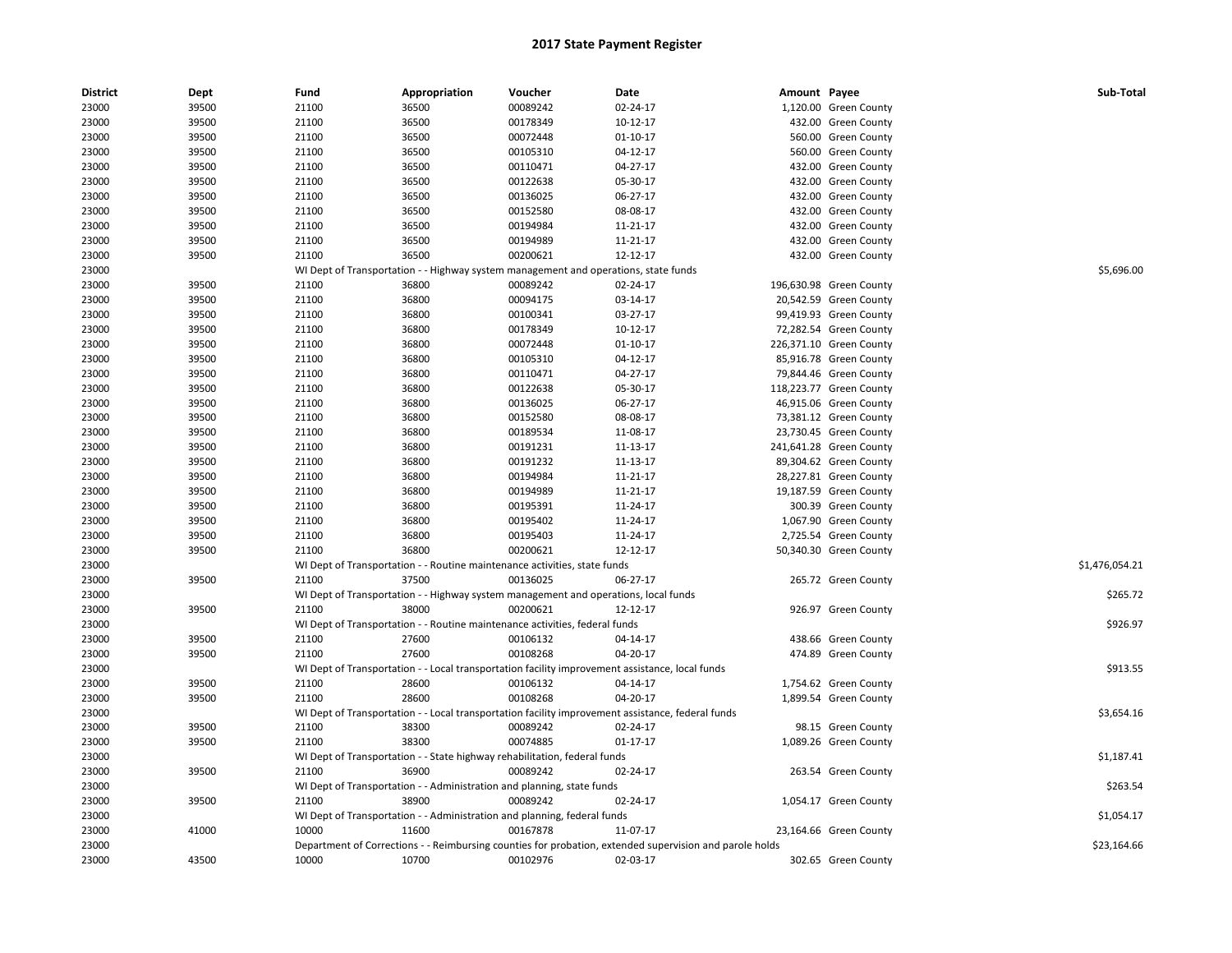| <b>District</b> | Dept  | Fund                                  | Appropriation                                                    | Voucher                                                                                   | Date                                                                                           | Amount Payee |                         | Sub-Total      |
|-----------------|-------|---------------------------------------|------------------------------------------------------------------|-------------------------------------------------------------------------------------------|------------------------------------------------------------------------------------------------|--------------|-------------------------|----------------|
| 23000           | 43500 | 10000                                 | 10700                                                            | 00142459                                                                                  | 08-03-17                                                                                       |              | 331.49 Green County     |                |
| 23000           |       |                                       |                                                                  | Department of Health Services - - Public health dispensaries and drugs                    |                                                                                                |              |                         | \$634.14       |
| 23000           | 43500 | 10000                                 | 00000                                                            | 90708                                                                                     | $01-02-17$                                                                                     |              | 3,225.00 Green County   |                |
| 23000           | 43500 | 10000                                 | 00000                                                            | 90710                                                                                     | 02-01-17                                                                                       |              | 34,865.00 Green County  |                |
| 23000           | 43500 | 10000                                 | 00000                                                            | 90711                                                                                     | 03-01-17                                                                                       |              | 12,090.00 Green County  |                |
| 23000           | 43500 | 10000                                 | 00000                                                            | 90715                                                                                     | 05-01-17                                                                                       |              | 192,582.00 Green County |                |
| 23000           | 43500 | 10000                                 | 00000                                                            | 90716                                                                                     | 06-01-17                                                                                       |              | 317,109.00 Green County |                |
| 23000           | 43500 | 10000                                 | 00000                                                            | 90800                                                                                     | 07-01-17                                                                                       |              | 237,941.00 Green County |                |
| 23000           | 43500 | 10000                                 | 00000                                                            | 90801                                                                                     | 08-01-17                                                                                       |              | 862,234.00 Green County |                |
| 23000           | 43500 | 10000                                 | 00000                                                            | 90802                                                                                     | 09-01-17                                                                                       |              | 194,197.00 Green County |                |
| 23000           | 43500 | 10000                                 | 00000                                                            | 90805                                                                                     | 10-02-17                                                                                       |              | 219,560.00 Green County |                |
| 23000           | 43500 | 10000                                 | 00000                                                            | 90806                                                                                     | 11-01-17                                                                                       |              | 182,803.00 Green County |                |
| 23000           | 43500 | 10000                                 | 00000                                                            | 90807                                                                                     | 12-01-17                                                                                       |              | 185,081.00 Green County |                |
| 23000           | 43500 | 10000                                 | 00000                                                            | 90713                                                                                     | 04-01-17                                                                                       |              | 423,792.00 Green County |                |
| 23000           | 43500 | 10000                                 | 00000                                                            | 90714                                                                                     | 04-03-17                                                                                       |              | 12,419.00 Green County  |                |
| 23000           |       |                                       | Department of Health Services - - State/Federal Aids             |                                                                                           |                                                                                                |              |                         | \$2,877,898.00 |
| 23000           | 45500 | 10000                                 | 21700                                                            | 00027223                                                                                  | 05-04-17                                                                                       |              | 10,977.14 Green County  |                |
| 23000           | 45500 | 10000                                 | 21700                                                            | 00033051                                                                                  | 08-18-17                                                                                       |              | 29,945.11 Green County  |                |
| 23000           |       | Department of Justice - - Drug courts |                                                                  |                                                                                           |                                                                                                |              |                         | \$40,922.25    |
| 23000           | 45500 | 10000                                 | 22100                                                            | 00035902                                                                                  | 10-13-17                                                                                       |              | 1,210.00 Green County   |                |
| 23000           |       |                                       |                                                                  | Department of Justice - - Crime laboratories; deoxyribonucleic acid analysis              |                                                                                                |              |                         | \$1,210.00     |
| 23000           | 45500 | 10000                                 | 23100                                                            | 00022120                                                                                  | $01 - 17 - 17$                                                                                 |              | 2,067.69 Green County   |                |
| 23000           | 45500 | 10000                                 | 23100                                                            | 00037727                                                                                  | 11-20-17                                                                                       |              | 7,520.00 Green County   |                |
| 23000           |       |                                       |                                                                  | Department of Justice - - Law enforcement training fund, local assistance                 |                                                                                                |              |                         | \$9,587.69     |
| 23000           | 45500 | 10000                                 | 24100                                                            | 00022249                                                                                  | 01-19-17                                                                                       |              | 170.87 Green County     |                |
| 23000           |       |                                       | Department of Justice - - Federal aid, state operations          |                                                                                           |                                                                                                |              |                         | \$170.87       |
| 23000           | 45500 | 10000                                 | 52300                                                            | 00024910                                                                                  | 03-09-17                                                                                       |              | 8,500.00 Green County   |                |
| 23000           | 45500 | 10000                                 | 52300                                                            | 00037331                                                                                  | 11-21-17                                                                                       |              | 8,500.00 Green County   |                |
| 23000           |       |                                       | Department of Justice - - Child advocacy centers                 |                                                                                           |                                                                                                |              |                         | \$17,000.00    |
| 23000           | 45500 | 10000                                 | 53200                                                            | 00024956                                                                                  | 03-03-17                                                                                       |              | 10,290.60 Green County  |                |
| 23000           | 45500 | 10000                                 | 53200                                                            | 00031701                                                                                  | 07-20-17                                                                                       |              | 17,089.25 Green County  |                |
| 23000           |       |                                       |                                                                  | Department of Justice - - Crime victim and witness assistance surcharge, general services |                                                                                                |              |                         | \$27,379.85    |
| 23000           | 45500 | 10000                                 | 54200                                                            | 00023800                                                                                  | 02-15-17                                                                                       |              | 12,973.00 Green County  |                |
| 23000           | 45500 | 10000                                 | 54200                                                            | 00028062                                                                                  | 05-12-17                                                                                       |              | 17,365.00 Green County  |                |
| 23000           | 45500 | 10000                                 | 54200                                                            | 00032515                                                                                  | 08-09-17                                                                                       |              | 23,951.00 Green County  |                |
| 23000           | 45500 | 10000                                 | 54200                                                            | 00037876                                                                                  | 11-21-17                                                                                       |              | 13,505.00 Green County  |                |
| 23000           |       |                                       | Department of Justice - - Federal aid; victim assistance         |                                                                                           |                                                                                                |              |                         | \$67,794.00    |
| 23000           | 45500 | 10000                                 | 54300                                                            | 00035695                                                                                  | 10-19-17                                                                                       |              | 2,500.00 Green County   |                |
| 23000           |       |                                       |                                                                  | Department of Justice - - Federal aid, state operations relating to crime victim services |                                                                                                |              |                         | \$2,500.00     |
| 23000           | 46500 | 10000                                 | 30800                                                            | 00021619                                                                                  | 02-06-17                                                                                       |              | 311.30 Green County     |                |
| 23000           | 46500 | 10000                                 | 30800                                                            | 00029978                                                                                  | 07-31-17                                                                                       |              | 909.84 Green County     |                |
| 23000           |       |                                       | Department of Military Affairs - - Emergency response equipment  |                                                                                           |                                                                                                |              |                         | \$1,221.14     |
| 23000           | 46500 | 10000                                 | 34200                                                            | 00019734                                                                                  | 01-05-17                                                                                       |              | 8,593.52 Green County   |                |
| 23000           | 46500 | 10000                                 | 34200                                                            | 00030718                                                                                  | 08-23-17                                                                                       |              | 18,157.58 Green County  |                |
|                 |       |                                       |                                                                  |                                                                                           |                                                                                                |              |                         |                |
| 23000           |       |                                       | Department of Military Affairs - - Federal aid, local assistance |                                                                                           |                                                                                                |              |                         | \$26,751.10    |
| 23000           | 46500 | 27200                                 | 36400                                                            | 00027676                                                                                  | 06-14-17                                                                                       |              | 11,331.43 Green County  |                |
| 23000           |       |                                       |                                                                  |                                                                                           | Department of Military Affairs - - Division of emergency management; petroleum inspection fund |              |                         | \$11,331.43    |
| 23000           | 48500 | 15200                                 | 12700                                                            | 00024190                                                                                  | 01-24-17                                                                                       |              | 441.68 Green County     |                |
| 23000           | 48500 | 15200                                 | 12700                                                            | 00031949                                                                                  | 06-29-17                                                                                       |              | 558.32 Green County     |                |
| 23000           |       |                                       | Department of Veterans Affairs - - Grants to counties            |                                                                                           |                                                                                                |              |                         | \$1,000.00     |
| 23000           | 48500 | 58200                                 | 26700                                                            | 00024190                                                                                  | $01 - 24 - 17$                                                                                 |              | 1,987.54 Green County   |                |
| 23000           | 48500 | 58200                                 | 26700                                                            | 00031949                                                                                  | 06-29-17                                                                                       |              | 2,512.46 Green County   |                |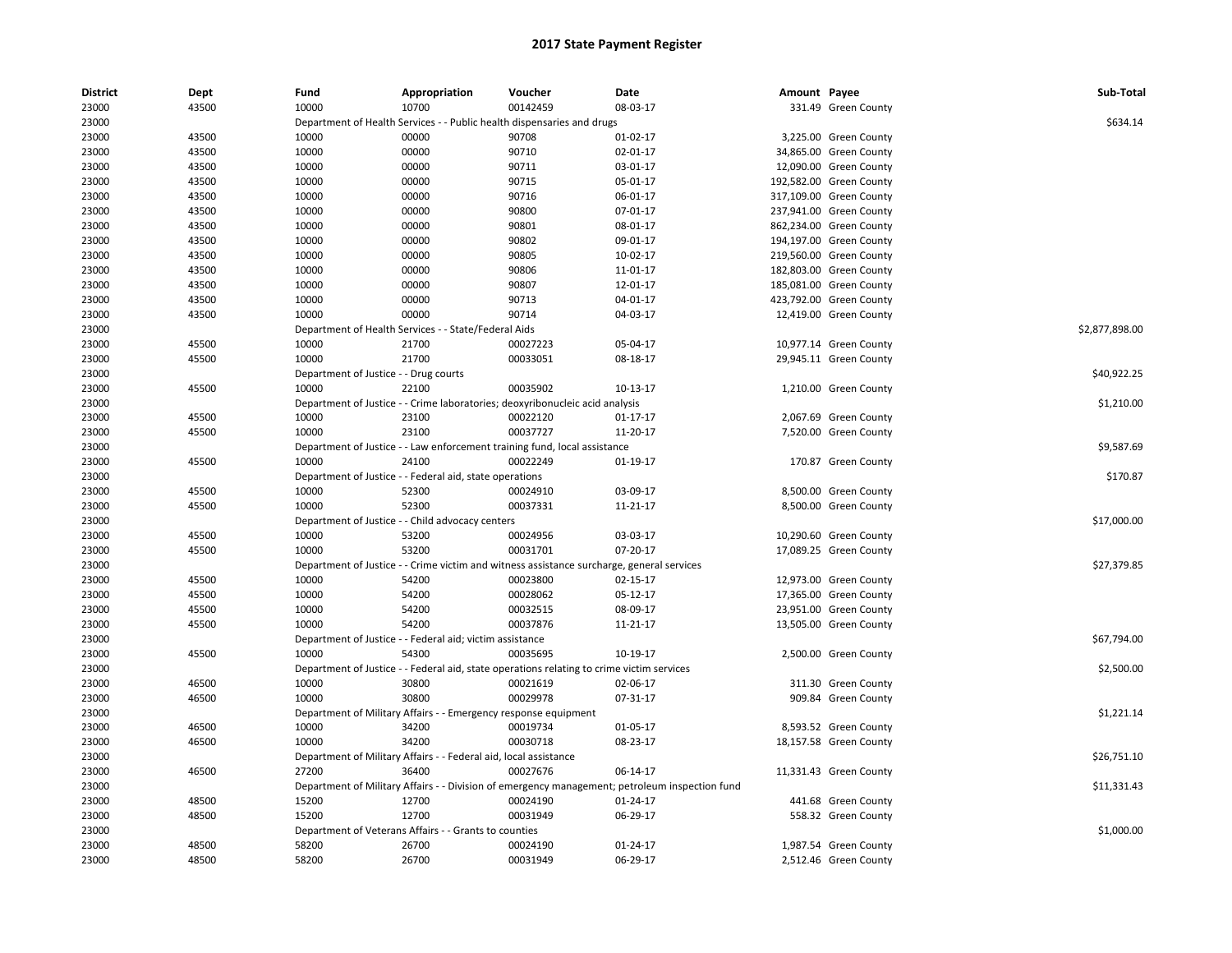| <b>District</b> | <b>Dept</b> | Fund                                  | Appropriation                                                                    | Voucher  | Date       | Amount Payee |                           | Sub-Total       |
|-----------------|-------------|---------------------------------------|----------------------------------------------------------------------------------|----------|------------|--------------|---------------------------|-----------------|
| 23000           |             |                                       | Department of Veterans Affairs - - County grants                                 |          |            |              |                           | \$4,500.00      |
| 23000           | 48500       | 58300                                 | 37000                                                                            | 00024190 | 01-24-17   |              | 1,987.54 Green County     |                 |
| 23000           | 48500       | 58300                                 | 37000                                                                            | 00031949 | 06-29-17   |              | 2,512.46 Green County     |                 |
| 23000           |             |                                       | Department of Veterans Affairs - - County grants                                 |          |            |              |                           | \$4,500.00      |
| 23000           | 50500       | 10000                                 | 15500                                                                            | 00043737 | 02-28-17   |              | 4,802.00 Green County     |                 |
| 23000           | 50500       | 10000                                 | 15500                                                                            | 00046120 | 03-28-17   |              | 2,491.00 Green County     |                 |
| 23000           | 50500       | 10000                                 | 15500                                                                            | 00048873 | 04-28-17   |              | 3,351.00 Green County     |                 |
| 23000           | 50500       | 10000                                 | 15500                                                                            | 00051811 | 05-30-17   |              | 2,902.00 Green County     |                 |
| 23000           | 50500       | 10000                                 | 15500                                                                            | 00054236 | 06-29-17   |              | 2,799.00 Green County     |                 |
| 23000           | 50500       | 10000                                 | 15500                                                                            | 00056684 | 07-28-17   |              | 3,399.00 Green County     |                 |
| 23000           | 50500       | 10000                                 | 15500                                                                            | 00058900 | 08-28-17   |              | 2,732.00 Green County     |                 |
| 23000           | 50500       | 10000                                 | 15500                                                                            | 00061462 | 09-28-17   |              | 1,389.00 Green County     |                 |
| 23000           | 50500       | 10000                                 | 15500                                                                            | 00063983 | 10-30-17   |              | 1,116.00 Green County     |                 |
| 23000           | 50500       | 10000                                 | 15500                                                                            | 00066448 | 11-28-17   |              | 3,384.00 Green County     |                 |
| 23000           | 50500       | 10000                                 | 15500                                                                            | 00068716 | 12-28-17   |              | 2,983.00 Green County     |                 |
| 23000           |             |                                       | Department of Administration - - Federal aid; local assistance                   |          |            |              |                           | \$31,348.00     |
| 23000           | 50500       | 23500                                 | 37100                                                                            | 00043737 | 02-28-17   |              | 6,095.00 Green County     |                 |
| 23000           | 50500       | 23500                                 | 37100                                                                            | 00046120 | 03-28-17   |              | 2,348.00 Green County     |                 |
| 23000           | 50500       | 23500                                 | 37100                                                                            | 00048873 | 04-28-17   |              | 1,995.00 Green County     |                 |
| 23000           | 50500       | 23500                                 | 37100                                                                            | 00051811 | 05-30-17   |              | 1,575.00 Green County     |                 |
| 23000           | 50500       | 23500                                 | 37100                                                                            | 00054236 | 06-29-17   |              | 1,510.00 Green County     |                 |
| 23000           | 50500       | 23500                                 | 37100                                                                            | 00056684 | 07-28-17   |              | 1,824.00 Green County     |                 |
| 23000           | 50500       | 23500                                 | 37100                                                                            | 00058900 | 08-28-17   |              | 1,471.00 Green County     |                 |
| 23000           | 50500       | 23500                                 | 37100                                                                            | 00061462 | 09-28-17   |              | 342.00 Green County       |                 |
| 23000           | 50500       | 23500                                 | 37100                                                                            | 00066448 | 11-28-17   |              | 2,029.00 Green County     |                 |
| 23000           | 50500       | 23500                                 | 37100                                                                            | 00068716 | 12-28-17   |              | 2,008.00 Green County     |                 |
| 23000           |             |                                       | Department of Administration - - Low-income assistance grants                    |          |            |              |                           | \$21,197.00     |
| 23000           | 50500       | 26900                                 | 16600                                                                            | 00041075 | 02-07-17   |              | 1,000.00 Green County     |                 |
| 23000           | 50500       | 26900                                 | 16600                                                                            | 00042978 | 02-21-17   |              | 48,520.00 Green County    |                 |
| 23000           | 50500       | 26900                                 | 16600                                                                            | 00050990 | 06-01-17   |              | 25,000.00 Green County    |                 |
| 23000           |             | Department of Administration - - Land |                                                                                  |          |            |              |                           | \$74,520.00     |
| 23000           | 51000       | 10000                                 | 12000                                                                            | 00000255 | $01-13-17$ |              | 6,013.61 Green County     |                 |
| 23000           |             | Elections Commission - - Recount fees |                                                                                  |          |            |              |                           | \$6,013.61      |
| 23000           | 83500       | 10000                                 | 10500                                                                            | 00020856 | 07-24-17   |              | 47,518.24 Green County    |                 |
| 23000           | 83500       | 10000                                 | 10500                                                                            | 00023874 | 11-20-17   |              | 269,270.03 Green County   |                 |
| 23000           |             |                                       | Shared Revenue and Tax Relief - - County and municipal aid account               |          |            |              |                           | \$316,788.27    |
| 23000           | 83500       | 10000                                 | 10900                                                                            | 00017337 | 07-24-17   |              | 105,860.00 Green County   |                 |
| 23000           |             |                                       | Shared Revenue and Tax Relief - - State aid; tax exempt property                 |          |            |              |                           | \$105,860.00    |
| 23000           | 83500       | 10000                                 | 11000                                                                            | 00020856 | 07-24-17   |              | 4,714.84 Green County     |                 |
| 23000           | 83500       | 10000                                 | 11000                                                                            | 00023874 | 11-20-17   |              | 27,330.22 Green County    |                 |
| 23000           |             |                                       | Shared Revenue and Tax Relief - - Public utility distribution account            |          |            |              |                           | \$32,045.06     |
| 23000           | 83500       | 10000                                 | 30200                                                                            | 00020094 | 07-24-17   |              | 1,156,383.21 Green County |                 |
| 23000           | 83500       | 10000                                 | 30200                                                                            | 00022139 | 07-24-17   |              | 5,173,031.27 Green County |                 |
| 23000           |             |                                       | Shared Revenue and Tax Relief - - School levy tax credit and first dollar credit |          |            |              |                           | \$6,329,414.48  |
|                 |             | 52100                                 | 36300                                                                            | 00016144 |            |              |                           |                 |
| 23000           | 83500       |                                       |                                                                                  |          | 03-27-17   |              | 1,541,934.48 Green County |                 |
| 23000           |             |                                       | Shared Revenue and Tax Relief - - Lottery and gaming credit                      |          |            |              |                           | \$1,541,934.48  |
| 23000 Total     |             |                                       |                                                                                  |          |            |              |                           | \$14,384,554.86 |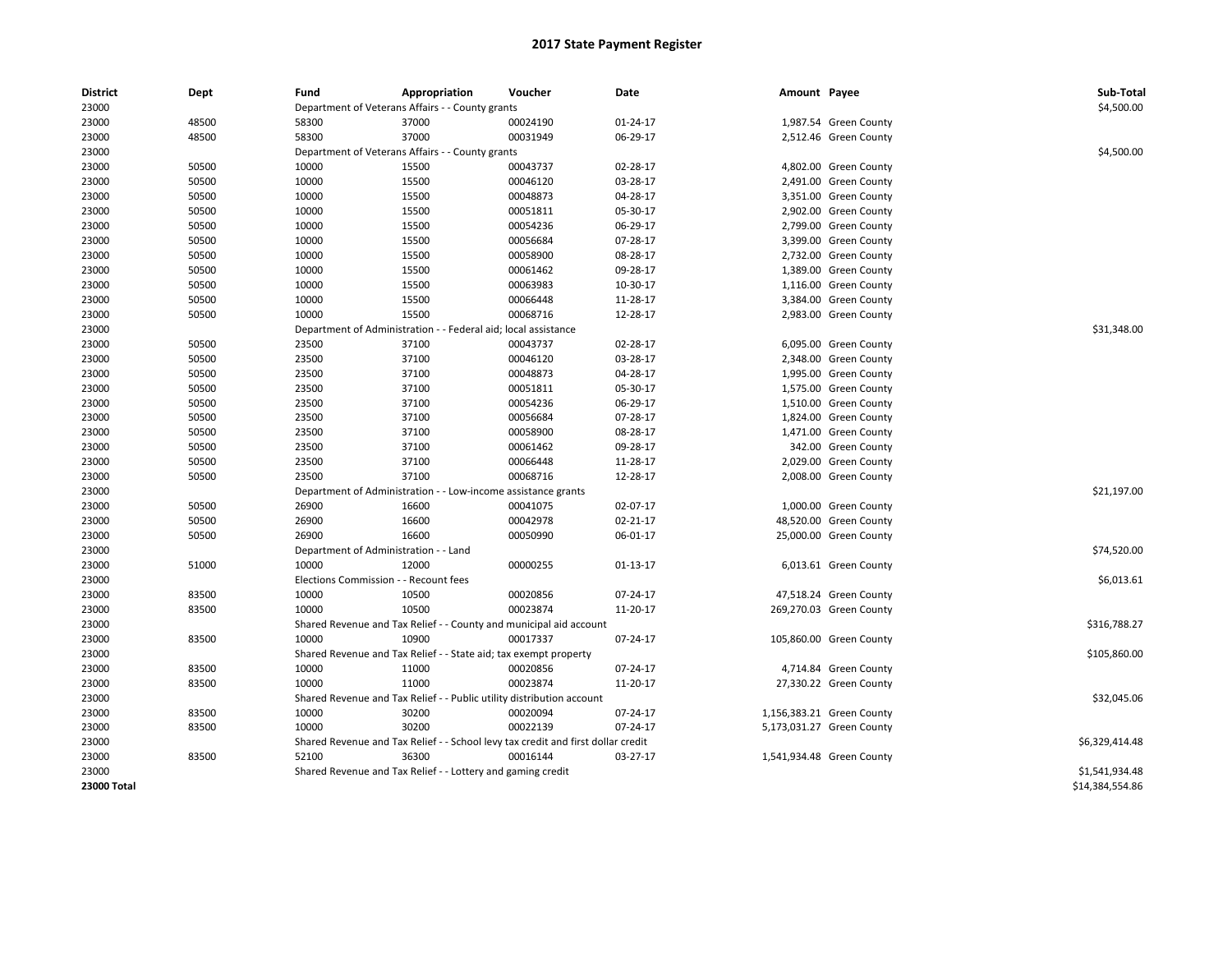| <b>District</b> | Dept  | Fund                                                                  | Appropriation                                                                      | Voucher  | Date                                                                                                         | Amount Payee |                         | Sub-Total    |
|-----------------|-------|-----------------------------------------------------------------------|------------------------------------------------------------------------------------|----------|--------------------------------------------------------------------------------------------------------------|--------------|-------------------------|--------------|
| 23002           | 16500 | 10000                                                                 | 22500                                                                              | 00011061 | 06-27-17                                                                                                     |              | 2,037.52 Town Of Adams  |              |
| 23002           |       |                                                                       | Dept of Safety & Prof Services - - Fire dues distribution                          |          |                                                                                                              |              |                         | \$2,037.52   |
| 23002           | 37000 | 21200                                                                 | 16600                                                                              | 00157406 | 06-19-17                                                                                                     |              | 241.19 Town Of Adams    |              |
| 23002           |       |                                                                       | Dept of Natural Resources - - General program operations - state funds; forestry   |          |                                                                                                              |              |                         | \$241.19     |
| 23002           | 37000 | 21200                                                                 | 57100                                                                              | 00157406 | 06-19-17                                                                                                     |              | 135.94 Town Of Adams    |              |
| 23002           |       |                                                                       |                                                                                    |          | Dept of Natural Resources - - Resource aids -- county forests, forest croplands and managed forest land aids |              |                         | \$135.94     |
| 23002           | 37000 | 21200                                                                 | 58900                                                                              | 00157406 | 06-19-17                                                                                                     |              | 1.109.49 Town Of Adams  |              |
| 23002           |       |                                                                       | Dept of Natural Resources - - Resource aids - distribution of closed acreage fees. |          | \$1,109.49                                                                                                   |              |                         |              |
| 23002           | 37000 | 27400                                                                 | 67000                                                                              | 00154952 | 06-01-17                                                                                                     |              | 1,719.45 Town Of Adams  |              |
| 23002           |       |                                                                       | Dept of Natural Resources - - Financial assistance for responsible units           |          |                                                                                                              |              |                         | \$1,719.45   |
| 23002           | 39500 | 21100                                                                 | 19100                                                                              | 00066081 | 01-03-17                                                                                                     |              | 23.121.00 Town Of Adams |              |
| 23002           | 39500 | 21100                                                                 | 19100                                                                              | 00097204 | 04-03-17                                                                                                     |              | 23,121.00 Town Of Adams |              |
| 23002           | 39500 | 21100                                                                 | 19100                                                                              | 00134630 | 07-03-17                                                                                                     |              | 23.121.00 Town Of Adams |              |
| 23002           | 39500 | 21100                                                                 | 19100                                                                              | 00169896 | 10-02-17                                                                                                     |              | 23,121.00 Town Of Adams |              |
| 23002           |       |                                                                       | WI Dept of Transportation - - Transportation aids to municipalities, state funds   |          |                                                                                                              |              |                         | \$92,484.00  |
| 23002           | 83500 | 10000                                                                 | 10500                                                                              | 00020833 | 07-24-17                                                                                                     |              | 1,880.38 Town Of Adams  |              |
| 23002           | 83500 | 10000                                                                 | 10500                                                                              | 00023851 | 11-20-17                                                                                                     |              | 10,671.14 Town Of Adams |              |
| 23002           |       |                                                                       | Shared Revenue and Tax Relief - - County and municipal aid account                 |          |                                                                                                              |              |                         | \$12,551.52  |
| 23002           | 83500 | 10000                                                                 | 10900                                                                              | 00017965 | 07-24-17                                                                                                     |              | 2.00 Town Of Adams      |              |
| 23002           |       |                                                                       | Shared Revenue and Tax Relief - - State aid; tax exempt property                   |          |                                                                                                              |              |                         | \$2.00       |
| 23002           | 83500 | 10000                                                                 | 11000                                                                              | 00020833 | 07-24-17                                                                                                     |              | 14.84 Town Of Adams     |              |
| 23002           | 83500 | 10000                                                                 | 11000                                                                              | 00023851 | 11-20-17                                                                                                     |              | 131.58 Town Of Adams    |              |
| 23002           |       | Shared Revenue and Tax Relief - - Public utility distribution account |                                                                                    | \$146.42 |                                                                                                              |              |                         |              |
| 23002 Total     |       |                                                                       |                                                                                    |          |                                                                                                              |              |                         | \$110,427.53 |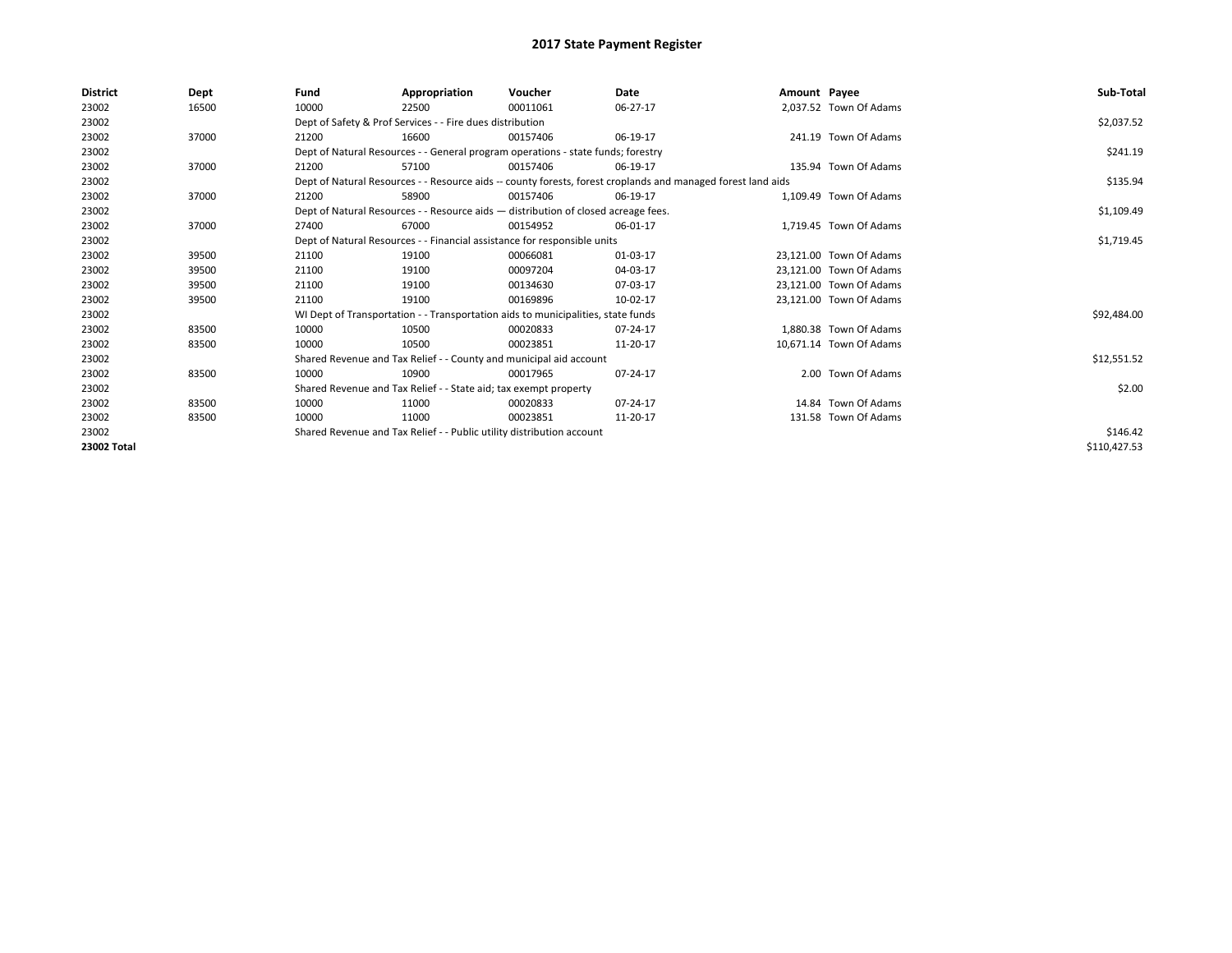| <b>District</b> | Dept  | Fund                                                               | Appropriation                                                                                                | Voucher  | Date     | Amount Payee |                           | Sub-Total   |  |
|-----------------|-------|--------------------------------------------------------------------|--------------------------------------------------------------------------------------------------------------|----------|----------|--------------|---------------------------|-------------|--|
| 23004           | 16500 | 10000                                                              | 22500                                                                                                        | 00011062 | 06-26-17 |              | 4,202.89 Albany, Town of  |             |  |
| 23004           |       |                                                                    | Dept of Safety & Prof Services - - Fire dues distribution                                                    |          |          |              |                           | \$4,202.89  |  |
| 23004           | 37000 | 10000                                                              | 50300                                                                                                        | 00143101 | 04-21-17 |              | 923.22 Albany, Town of    |             |  |
| 23004           | 37000 | 10000                                                              | 50300                                                                                                        | 00143103 | 04-21-17 |              | 32.76 Albany, Town of     |             |  |
| 23004           |       |                                                                    | Dept of Natural Resources - - Aids in lieu of taxes - general fund                                           |          |          |              |                           |             |  |
| 23004           | 37000 | 21200                                                              | 16600                                                                                                        | 00157407 | 06-19-17 |              | 54.40 Albany, Town of     |             |  |
| 23004           |       |                                                                    | Dept of Natural Resources - - General program operations - state funds; forestry                             |          |          |              |                           | \$54.40     |  |
| 23004           | 37000 | 21200                                                              | 57100                                                                                                        | 00157407 | 06-19-17 |              | 27.30 Albany, Town of     |             |  |
| 23004           |       |                                                                    | Dept of Natural Resources - - Resource aids -- county forests, forest croplands and managed forest land aids |          |          |              |                           |             |  |
| 23004           | 37000 | 21200                                                              | 57900                                                                                                        | 00143102 | 04-21-17 |              | 492.30 Albany, Town of    |             |  |
| 23004           |       |                                                                    | Dept of Natural Resources - - Aids in lieu of taxes - sum sufficient                                         |          |          |              |                           | \$492.30    |  |
| 23004           | 37000 | 21200                                                              | 58900                                                                                                        | 00157407 | 06-19-17 |              | 250.22 Albany, Town of    |             |  |
| 23004           |       |                                                                    | Dept of Natural Resources - - Resource aids - distribution of closed acreage fees.                           |          |          |              |                           | \$250.22    |  |
| 23004           | 39500 | 21100                                                              | 19100                                                                                                        | 00066082 | 01-03-17 |              | 20,902.48 Albany, Town of |             |  |
| 23004           | 39500 | 21100                                                              | 19100                                                                                                        | 00097205 | 04-03-17 |              | 20,902.48 Albany, Town of |             |  |
| 23004           | 39500 | 21100                                                              | 19100                                                                                                        | 00134631 | 07-03-17 |              | 20,902.48 Albany, Town of |             |  |
| 23004           | 39500 | 21100                                                              | 19100                                                                                                        | 00169897 | 10-02-17 |              | 20,902.50 Albany, Town of |             |  |
| 23004           |       |                                                                    | WI Dept of Transportation - - Transportation aids to municipalities, state funds                             |          |          |              |                           | \$83,609.94 |  |
| 23004           | 83500 | 10000                                                              | 10500                                                                                                        | 00020834 | 07-24-17 |              | 1,302.06 Albany, Town of  |             |  |
| 23004           | 83500 | 10000                                                              | 10500                                                                                                        | 00023852 | 11-20-17 |              | 7,378.37 Albany, Town of  |             |  |
| 23004           |       | Shared Revenue and Tax Relief - - County and municipal aid account |                                                                                                              |          |          |              |                           | \$8,680.43  |  |
| 23004           | 83500 | 10000                                                              | 10900                                                                                                        | 00017966 | 07-24-17 |              | 3.00 Albany, Town of      |             |  |
| 23004           |       |                                                                    | Shared Revenue and Tax Relief - - State aid; tax exempt property                                             |          |          |              |                           |             |  |
| 23004 Total     |       |                                                                    |                                                                                                              |          |          |              |                           | \$98,276.46 |  |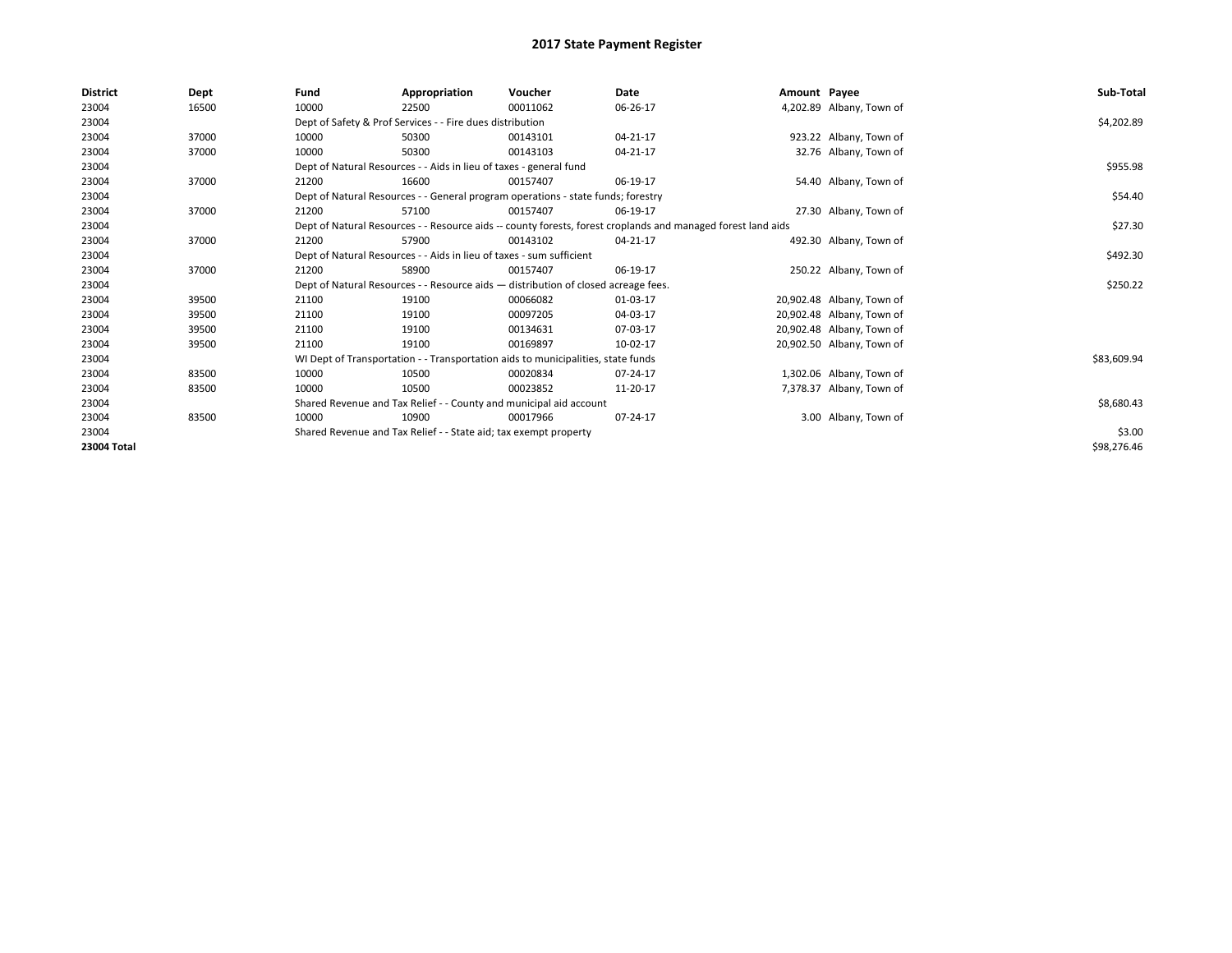| <b>District</b> | Dept  | Fund                                                             | Appropriation                                                                                                | Voucher  | Date     | Amount Payee |                            | Sub-Total    |  |  |
|-----------------|-------|------------------------------------------------------------------|--------------------------------------------------------------------------------------------------------------|----------|----------|--------------|----------------------------|--------------|--|--|
| 23006           | 16500 | 10000                                                            | 22500                                                                                                        | 00011063 | 06-26-17 |              | 4,716.29 Town Of Brooklyn  |              |  |  |
| 23006           |       |                                                                  | Dept of Safety & Prof Services - - Fire dues distribution                                                    |          |          |              |                            | \$4,716.29   |  |  |
| 23006           | 37000 | 10000                                                            | 50300                                                                                                        | 00125996 | 02-06-17 |              | 6,263.74 Town Of Brooklyn  |              |  |  |
| 23006           | 37000 | 10000                                                            | 50300                                                                                                        | 00143137 | 04-21-17 |              | 579.22 Town Of Brooklyn    |              |  |  |
| 23006           |       |                                                                  | Dept of Natural Resources - - Aids in lieu of taxes - general fund                                           |          |          |              |                            | \$6,842.96   |  |  |
| 23006           | 37000 | 21200                                                            | 16600                                                                                                        | 00157408 | 06-19-17 |              | 197.95 Town Of Brooklyn    |              |  |  |
| 23006           |       |                                                                  | Dept of Natural Resources - - General program operations - state funds; forestry                             |          |          |              |                            | \$197.95     |  |  |
| 23006           | 37000 | 21200                                                            | 57100                                                                                                        | 00157408 | 06-19-17 |              | 90.60 Town Of Brooklyn     |              |  |  |
| 23006           |       |                                                                  | Dept of Natural Resources - - Resource aids -- county forests, forest croplands and managed forest land aids |          |          |              |                            |              |  |  |
| 23006           | 37000 | 21200                                                            | 57900                                                                                                        | 00143138 | 04-21-17 |              | 72.00 Town Of Brooklyn     |              |  |  |
| 23006           |       |                                                                  | Dept of Natural Resources - - Aids in lieu of taxes - sum sufficient                                         |          |          |              |                            | \$72.00      |  |  |
| 23006           | 37000 | 21200                                                            | 58900                                                                                                        | 00157408 | 06-19-17 |              | 910.59 Town Of Brooklyn    |              |  |  |
| 23006           |       |                                                                  | Dept of Natural Resources - - Resource aids - distribution of closed acreage fees.                           |          |          |              |                            | \$910.59     |  |  |
| 23006           | 37000 | 27400                                                            | 67000                                                                                                        | 00154166 | 06-01-17 |              | 5,018.90 Town Of Brooklyn  |              |  |  |
| 23006           |       |                                                                  | Dept of Natural Resources - - Financial assistance for responsible units                                     |          |          |              |                            | \$5,018.90   |  |  |
| 23006           | 37000 | 27400                                                            | 67300                                                                                                        | 00154166 | 06-01-17 |              | 285.06 Town Of Brooklyn    |              |  |  |
| 23006           |       |                                                                  | Dept of Natural Resources - - Recycling consolidation grants                                                 |          |          |              |                            | \$285.06     |  |  |
| 23006           | 39500 | 21100                                                            | 19100                                                                                                        | 00066083 | 01-03-17 |              | 23,341.20 Town Of Brooklyn |              |  |  |
| 23006           | 39500 | 21100                                                            | 19100                                                                                                        | 00097206 | 04-03-17 |              | 23,341.20 Town Of Brooklyn |              |  |  |
| 23006           | 39500 | 21100                                                            | 19100                                                                                                        | 00134632 | 07-03-17 |              | 23,341.20 Town Of Brooklyn |              |  |  |
| 23006           | 39500 | 21100                                                            | 19100                                                                                                        | 00169898 | 10-02-17 |              | 23,341.20 Town Of Brooklyn |              |  |  |
| 23006           |       |                                                                  | WI Dept of Transportation - - Transportation aids to municipalities, state funds                             |          |          |              |                            | \$93,364.80  |  |  |
| 23006           | 39500 | 21100                                                            | 36500                                                                                                        | 00157973 | 08-24-17 |              | 500.00 Town Of Brooklyn    |              |  |  |
| 23006           |       |                                                                  | WI Dept of Transportation - - Highway system management and operations, state funds                          |          |          |              |                            | \$500.00     |  |  |
| 23006           | 83500 | 10000                                                            | 10500                                                                                                        | 00020835 | 07-24-17 |              | 1,709.53 Town Of Brooklyn  |              |  |  |
| 23006           | 83500 | 10000                                                            | 10500                                                                                                        | 00023853 | 11-20-17 |              | 9,687.36 Town Of Brooklyn  |              |  |  |
| 23006           |       |                                                                  | Shared Revenue and Tax Relief - - County and municipal aid account                                           |          |          |              |                            | \$11,396.89  |  |  |
| 23006           | 83500 | 10000                                                            | 10900                                                                                                        | 00017967 | 07-24-17 |              | 15.00 Town Of Brooklyn     |              |  |  |
| 23006           |       | Shared Revenue and Tax Relief - - State aid; tax exempt property |                                                                                                              | \$15.00  |          |              |                            |              |  |  |
| 23006 Total     |       |                                                                  |                                                                                                              |          |          |              |                            | \$123,411.04 |  |  |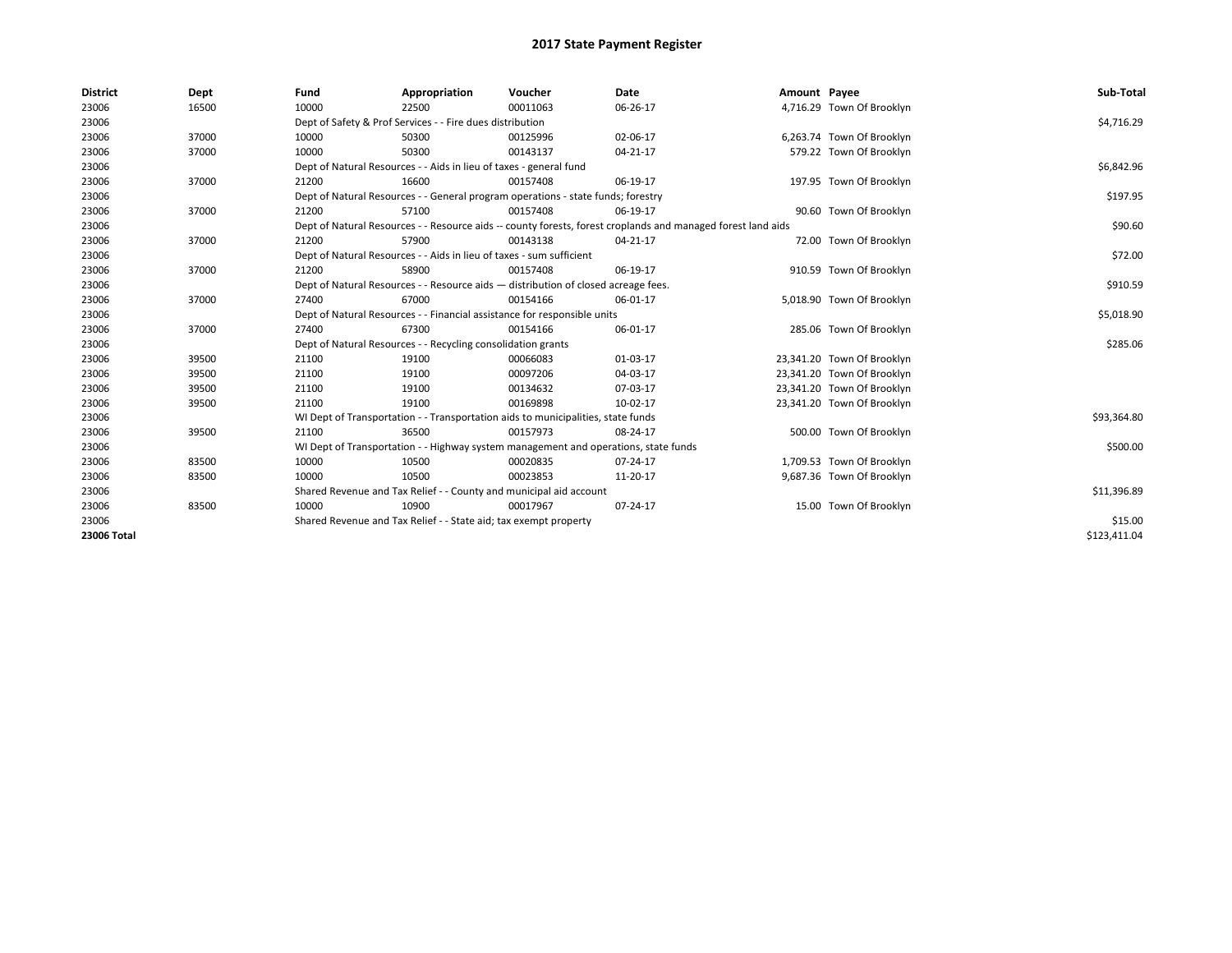| <b>District</b>    | Dept  | Fund  | Appropriation                                                                                                | Voucher                                                                            | Date     | Amount Payee |                         | Sub-Total    |  |
|--------------------|-------|-------|--------------------------------------------------------------------------------------------------------------|------------------------------------------------------------------------------------|----------|--------------|-------------------------|--------------|--|
| 23008              | 16500 | 10000 | 22500                                                                                                        | 00011064                                                                           | 06-26-17 |              | 2,806.11 Town Of Cadiz  |              |  |
| 23008              |       |       | Dept of Safety & Prof Services - - Fire dues distribution                                                    |                                                                                    |          |              |                         | \$2,806.11   |  |
| 23008              | 37000 | 10000 | 50300                                                                                                        | 00144013                                                                           | 04-21-17 |              | 20.36 Town Of Cadiz     |              |  |
| 23008              | 37000 | 10000 | 50300                                                                                                        | 00144015                                                                           | 04-21-17 |              | 137.42 Town Of Cadiz    |              |  |
| 23008              |       |       | Dept of Natural Resources - - Aids in lieu of taxes - general fund                                           |                                                                                    |          |              |                         | \$157.78     |  |
| 23008              | 37000 | 21200 | 16600                                                                                                        | 00157409                                                                           | 06-19-17 |              | 183.16 Town Of Cadiz    |              |  |
| 23008              |       |       |                                                                                                              | Dept of Natural Resources - - General program operations - state funds; forestry   |          |              |                         | \$183.16     |  |
| 23008              | 37000 | 21200 | 57100                                                                                                        | 00157409                                                                           | 06-19-17 |              | 83.83 Town Of Cadiz     |              |  |
| 23008              |       |       | Dept of Natural Resources - - Resource aids -- county forests, forest croplands and managed forest land aids |                                                                                    |          |              |                         |              |  |
| 23008              | 37000 | 21200 | 57900                                                                                                        | 00144014                                                                           | 04-21-17 |              | 186.74 Town Of Cadiz    |              |  |
| 23008              | 37000 | 21200 | 57900                                                                                                        | 00144016                                                                           | 04-21-17 |              | 103.50 Town Of Cadiz    |              |  |
| 23008              |       |       | Dept of Natural Resources - - Aids in lieu of taxes - sum sufficient                                         |                                                                                    |          |              |                         | \$290.24     |  |
| 23008              | 37000 | 21200 | 58900                                                                                                        | 00157409                                                                           | 06-19-17 |              | 842.53 Town Of Cadiz    |              |  |
| 23008              |       |       |                                                                                                              | Dept of Natural Resources - - Resource aids - distribution of closed acreage fees. |          |              |                         | \$842.53     |  |
| 23008              | 37000 | 27400 | 67000                                                                                                        | 00154910                                                                           | 06-01-17 |              | 1,778.10 Town Of Cadiz  |              |  |
| 23008              |       |       |                                                                                                              | Dept of Natural Resources - - Financial assistance for responsible units           |          |              |                         | \$1,778.10   |  |
| 23008              | 39500 | 21100 | 19100                                                                                                        | 00066084                                                                           | 01-03-17 |              | 30,420.63 Town Of Cadiz |              |  |
| 23008              | 39500 | 21100 | 19100                                                                                                        | 00097207                                                                           | 04-03-17 |              | 30,420.63 Town Of Cadiz |              |  |
| 23008              | 39500 | 21100 | 19100                                                                                                        | 00134633                                                                           | 07-03-17 |              | 30,420.63 Town Of Cadiz |              |  |
| 23008              | 39500 | 21100 | 19100                                                                                                        | 00169899                                                                           | 10-02-17 |              | 30,420.63 Town Of Cadiz |              |  |
| 23008              |       |       |                                                                                                              | WI Dept of Transportation - - Transportation aids to municipalities, state funds   |          |              |                         | \$121,682.52 |  |
| 23008              | 83500 | 10000 | 10500                                                                                                        | 00020836                                                                           | 07-24-17 |              | 4,603.01 Town Of Cadiz  |              |  |
| 23008              | 83500 | 10000 | 10500                                                                                                        | 00023854                                                                           | 11-20-17 |              | 26,083.73 Town Of Cadiz |              |  |
| 23008              |       |       |                                                                                                              | Shared Revenue and Tax Relief - - County and municipal aid account                 |          |              |                         | \$30,686.74  |  |
| 23008              | 83500 | 10000 | 10900                                                                                                        | 00017968                                                                           | 07-24-17 |              | 154.00 Town Of Cadiz    |              |  |
| 23008              |       |       | Shared Revenue and Tax Relief - - State aid; tax exempt property                                             |                                                                                    |          |              |                         | \$154.00     |  |
| 23008              | 83500 | 10000 | 50100                                                                                                        | 00015254                                                                           | 01-31-17 |              | 44.39 Town Of Cadiz     |              |  |
| 23008              |       |       | Shared Revenue and Tax Relief - - Payments for municipal services                                            |                                                                                    |          |              |                         | \$44.39      |  |
| 23008              | 83500 | 52100 | 36300                                                                                                        | 00015807                                                                           | 03-27-17 |              | 987.24 Town Of Cadiz    |              |  |
| 23008              |       |       | Shared Revenue and Tax Relief - - Lottery and gaming credit                                                  |                                                                                    |          |              |                         | \$987.24     |  |
| <b>23008 Total</b> |       |       |                                                                                                              |                                                                                    |          |              |                         | \$159,696.64 |  |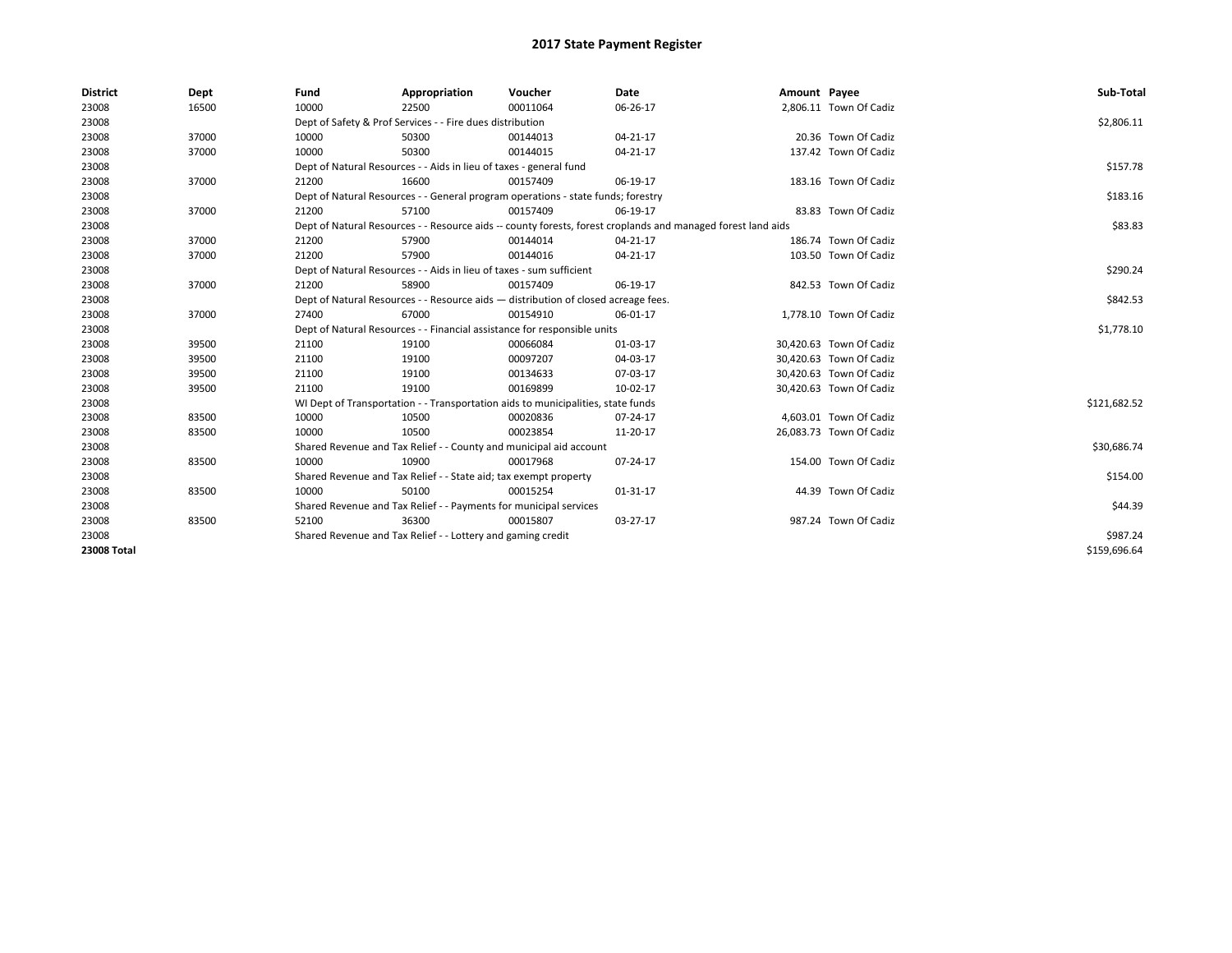| <b>District</b> | Dept  | Fund  | Appropriation                                                                      | Voucher  | Date                                                                                                         | Amount Payee |                          | Sub-Total    |
|-----------------|-------|-------|------------------------------------------------------------------------------------|----------|--------------------------------------------------------------------------------------------------------------|--------------|--------------------------|--------------|
| 23010           | 16500 | 10000 | 22500                                                                              | 00011065 | 06-26-17                                                                                                     |              | 4,064.40 Town Of Clarno  |              |
| 23010           |       |       | Dept of Safety & Prof Services - - Fire dues distribution                          |          |                                                                                                              |              |                          | \$4,064.40   |
| 23010           | 37000 | 21200 | 16600                                                                              | 00157410 | 06-19-17                                                                                                     |              | 34.08 Town Of Clarno     |              |
| 23010           |       |       | Dept of Natural Resources - - General program operations - state funds; forestry   |          |                                                                                                              |              |                          | \$34.08      |
| 23010           | 37000 | 21200 | 57100                                                                              | 00157410 | 06-19-17                                                                                                     |              | 15.60 Town Of Clarno     |              |
| 23010           |       |       |                                                                                    |          | Dept of Natural Resources - - Resource aids -- county forests, forest croplands and managed forest land aids |              |                          | \$15.60      |
| 23010           | 37000 | 21200 | 58900                                                                              | 00157410 | 06-19-17                                                                                                     |              | 156.79 Town Of Clarno    |              |
| 23010           |       |       | Dept of Natural Resources - - Resource aids - distribution of closed acreage fees. |          | \$156.79                                                                                                     |              |                          |              |
| 23010           | 37000 | 27400 | 67000                                                                              | 00154643 | 06-01-17                                                                                                     |              | 1,854.17 Town Of Clarno  |              |
| 23010           |       |       | Dept of Natural Resources - - Financial assistance for responsible units           |          |                                                                                                              |              |                          | \$1,854.17   |
| 23010           | 39500 | 21100 | 19100                                                                              | 00066085 | 01-03-17                                                                                                     |              | 34.097.97 Town Of Clarno |              |
| 23010           | 39500 | 21100 | 19100                                                                              | 00097208 | 04-03-17                                                                                                     |              | 34.097.97 Town Of Clarno |              |
| 23010           | 39500 | 21100 | 19100                                                                              | 00134634 | 07-03-17                                                                                                     |              | 34,097.97 Town Of Clarno |              |
| 23010           | 39500 | 21100 | 19100                                                                              | 00169900 | 10-02-17                                                                                                     |              | 34,097.97 Town Of Clarno |              |
| 23010           |       |       | WI Dept of Transportation - - Transportation aids to municipalities, state funds   |          |                                                                                                              |              |                          | \$136,391.88 |
| 23010           | 83500 | 10000 | 10500                                                                              | 00020837 | 07-24-17                                                                                                     |              | 3,295.76 Town Of Clarno  |              |
| 23010           | 83500 | 10000 | 10500                                                                              | 00023855 | 11-20-17                                                                                                     |              | 18,676.00 Town Of Clarno |              |
| 23010           |       |       | Shared Revenue and Tax Relief - - County and municipal aid account                 |          |                                                                                                              |              |                          | \$21,971.76  |
| 23010           | 83500 | 10000 | 10900                                                                              | 00017969 | 07-24-17                                                                                                     |              | 46.00 Town Of Clarno     |              |
| 23010           |       |       | Shared Revenue and Tax Relief - - State aid; tax exempt property                   |          |                                                                                                              |              |                          | \$46.00      |
| 23010           | 83500 | 52100 | 36300                                                                              | 00015808 | 03-27-17                                                                                                     |              | 191.64 Town Of Clarno    |              |
| 23010           |       |       | Shared Revenue and Tax Relief - - Lottery and gaming credit                        |          |                                                                                                              |              |                          | \$191.64     |
| 23010 Total     |       |       |                                                                                    |          |                                                                                                              |              |                          | \$164,726.32 |
|                 |       |       |                                                                                    |          |                                                                                                              |              |                          |              |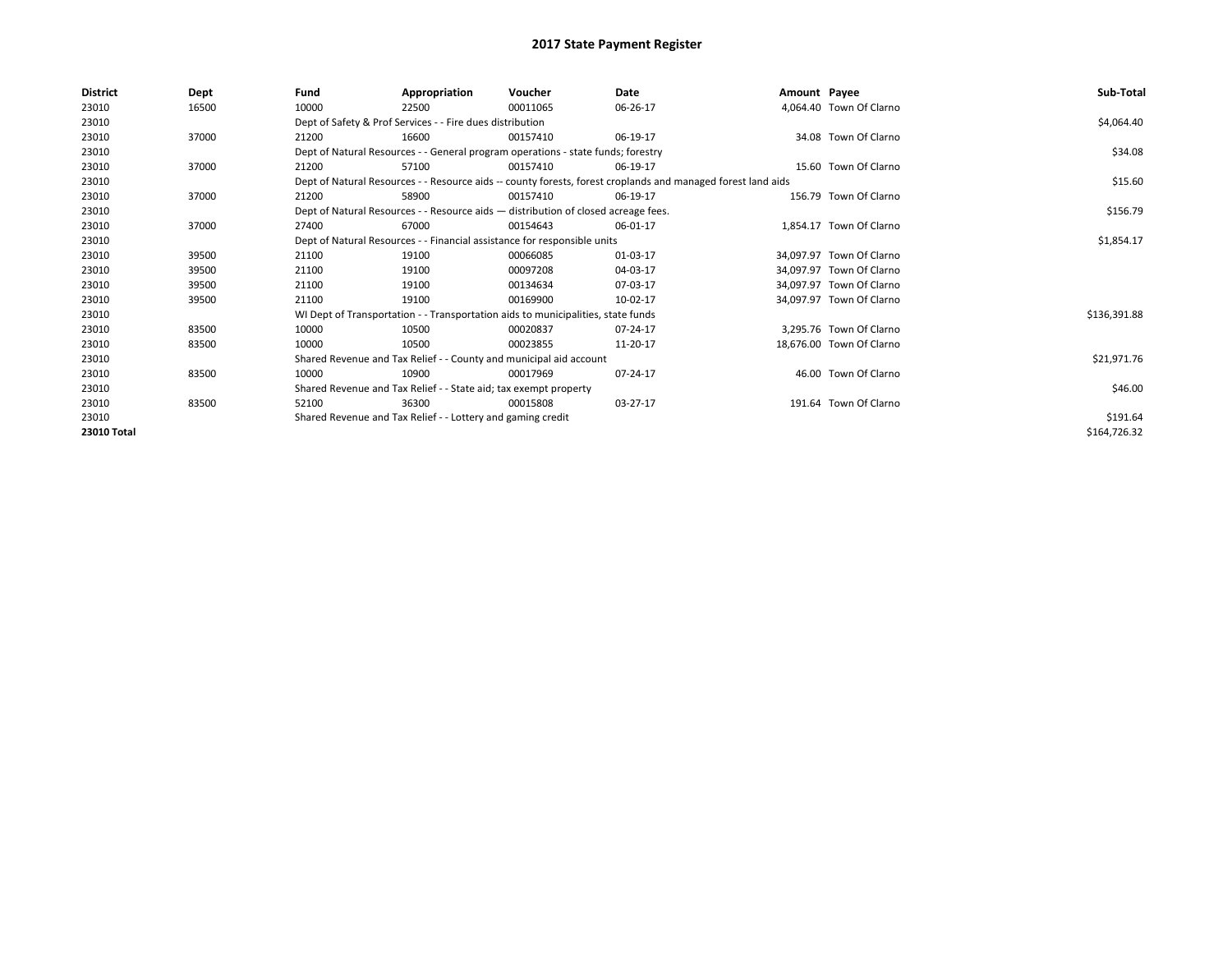| <b>District</b>    | Dept  | Fund  | Appropriation                                                                      | Voucher  | Date                                                                                                         | Amount Payee |                           | Sub-Total    |
|--------------------|-------|-------|------------------------------------------------------------------------------------|----------|--------------------------------------------------------------------------------------------------------------|--------------|---------------------------|--------------|
| 23012              | 16500 | 10000 | 22500                                                                              | 00011066 | 06-26-17                                                                                                     |              | 6,551.24 Town Of Decatur  |              |
| 23012              |       |       | Dept of Safety & Prof Services - - Fire dues distribution                          |          |                                                                                                              |              |                           | \$6,551.24   |
| 23012              | 37000 | 10000 | 50300                                                                              | 00125974 | 02-06-17                                                                                                     |              | 6,044.27 Town Of Decatur  |              |
| 23012              | 37000 | 10000 | 50300                                                                              | 00143089 | $04 - 21 - 17$                                                                                               |              | 31.44 Town Of Decatur     |              |
| 23012              |       |       | Dept of Natural Resources - - Aids in lieu of taxes - general fund                 |          |                                                                                                              |              |                           | \$6,075.71   |
| 23012              | 37000 | 21200 | 16600                                                                              | 00157411 | 06-19-17                                                                                                     |              | 141.15 Town Of Decatur    |              |
| 23012              |       |       | Dept of Natural Resources - - General program operations - state funds; forestry   |          |                                                                                                              |              |                           | \$141.15     |
| 23012              | 37000 | 21200 | 57100                                                                              | 00157411 | 06-19-17                                                                                                     |              | 72.60 Town Of Decatur     |              |
| 23012              |       |       |                                                                                    |          | Dept of Natural Resources - - Resource aids -- county forests, forest croplands and managed forest land aids |              |                           | \$72.60      |
| 23012              | 37000 | 21200 | 58900                                                                              | 00157411 | 06-19-17                                                                                                     |              | 649.27 Town Of Decatur    |              |
| 23012              |       |       | Dept of Natural Resources - - Resource aids - distribution of closed acreage fees. |          |                                                                                                              |              |                           | \$649.27     |
| 23012              | 37000 | 27400 | 67000                                                                              | 00154202 | 06-01-17                                                                                                     |              | 1,650.52 Town Of Decatur  |              |
| 23012              |       |       | Dept of Natural Resources - - Financial assistance for responsible units           |          |                                                                                                              |              |                           | \$1,650.52   |
| 23012              | 39500 | 21100 | 19100                                                                              | 00066086 | 01-03-17                                                                                                     |              | 22,823.73 Town Of Decatur |              |
| 23012              | 39500 | 21100 | 19100                                                                              | 00097209 | 04-03-17                                                                                                     |              | 22,823.73 Town Of Decatur |              |
| 23012              | 39500 | 21100 | 19100                                                                              | 00134635 | 07-03-17                                                                                                     |              | 22,823.73 Town Of Decatur |              |
| 23012              | 39500 | 21100 | 19100                                                                              | 00169901 | 10-02-17                                                                                                     |              | 22,823.73 Town Of Decatur |              |
| 23012              |       |       | WI Dept of Transportation - - Transportation aids to municipalities, state funds   |          |                                                                                                              |              |                           | \$91,294.92  |
| 23012              | 51000 | 22000 | 18000                                                                              | 00000532 | 06-02-17                                                                                                     |              | 83.04 Town Of Decatur     |              |
| 23012              |       |       | Elections Commission - - Fed aid, election admin fund                              |          |                                                                                                              |              |                           | \$83.04      |
| 23012              | 83500 | 10000 | 10500                                                                              | 00020838 | 07-24-17                                                                                                     |              | 2,430.98 Town Of Decatur  |              |
| 23012              | 83500 | 10000 | 10500                                                                              | 00023856 | 11-20-17                                                                                                     |              | 13,775.55 Town Of Decatur |              |
| 23012              |       |       | Shared Revenue and Tax Relief - - County and municipal aid account                 |          |                                                                                                              |              |                           | \$16,206.53  |
| 23012              | 83500 | 10000 | 10900                                                                              | 00017970 | 07-24-17                                                                                                     |              | 31.00 Town Of Decatur     |              |
| 23012              |       |       | Shared Revenue and Tax Relief - - State aid; tax exempt property                   |          |                                                                                                              |              |                           | \$31.00      |
| 23012              | 83500 | 10000 | 11000                                                                              | 00020838 | 07-24-17                                                                                                     |              | 21.16 Town Of Decatur     |              |
| 23012              | 83500 | 10000 | 11000                                                                              | 00023856 | 11-20-17                                                                                                     |              | 128.08 Town Of Decatur    |              |
| 23012              |       |       | Shared Revenue and Tax Relief - - Public utility distribution account              |          |                                                                                                              |              |                           | \$149.24     |
| 23012              | 83500 | 52100 | 36300                                                                              | 00015809 | 03-27-17                                                                                                     |              | 1,146.84 Town Of Decatur  |              |
| 23012              |       |       | Shared Revenue and Tax Relief - - Lottery and gaming credit                        |          |                                                                                                              |              |                           | \$1,146.84   |
| <b>23012 Total</b> |       |       |                                                                                    |          |                                                                                                              |              |                           | \$124,052.06 |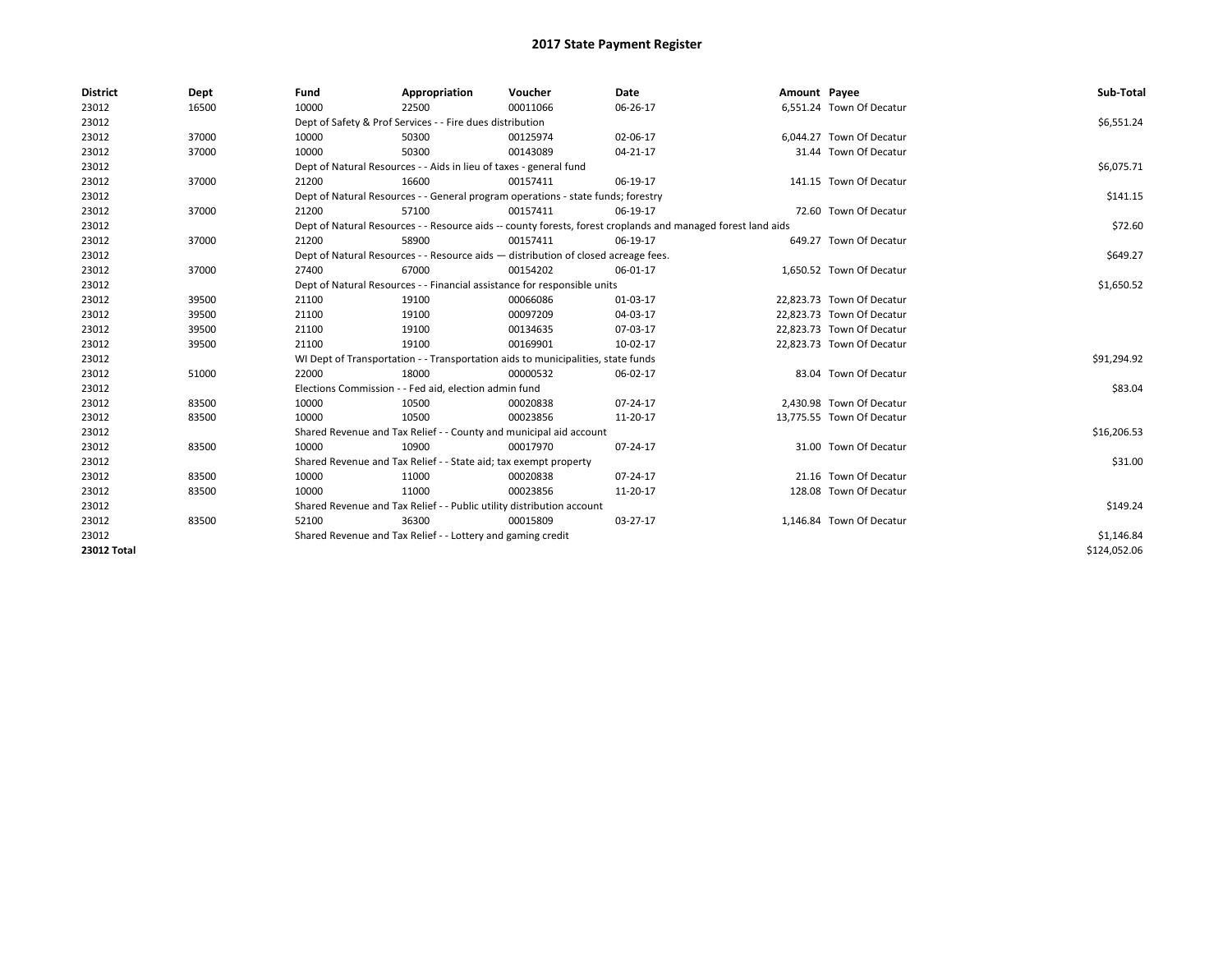| <b>District</b> | Dept  | Fund  | Appropriation                                                                                                | Voucher  | Date           | Amount Payee |                          | Sub-Total    |
|-----------------|-------|-------|--------------------------------------------------------------------------------------------------------------|----------|----------------|--------------|--------------------------|--------------|
| 23014           | 16500 | 10000 | 22500                                                                                                        | 00011067 | 06-26-17       |              | 8,542.81 Town Of Exeter  |              |
| 23014           |       |       | Dept of Safety & Prof Services - - Fire dues distribution                                                    |          |                |              |                          | \$8,542.81   |
| 23014           | 37000 | 10000 | 50300                                                                                                        | 00143248 | $04 - 21 - 17$ |              | 112.53 Town Of Exeter    |              |
| 23014           | 37000 | 10000 | 50300                                                                                                        | 00143249 | 04-21-17       |              | 215.61 Town Of Exeter    |              |
| 23014           | 37000 | 10000 | 50300                                                                                                        | 00143251 | $04 - 21 - 17$ |              | 16.88 Town Of Exeter     |              |
| 23014           |       |       | Dept of Natural Resources - - Aids in lieu of taxes - general fund                                           |          |                |              |                          | \$345.02     |
| 23014           | 37000 | 21200 | 16600                                                                                                        | 00157412 | 06-19-17       |              | 103.27 Town Of Exeter    |              |
| 23014           |       |       | Dept of Natural Resources - - General program operations - state funds; forestry                             |          |                |              |                          | \$103.27     |
| 23014           | 37000 | 21200 | 57100                                                                                                        | 00157412 | 06-19-17       |              | 47.26 Town Of Exeter     |              |
| 23014           |       |       | Dept of Natural Resources - - Resource aids -- county forests, forest croplands and managed forest land aids |          |                |              |                          | \$47.26      |
| 23014           | 37000 | 21200 | 57900                                                                                                        | 00143250 | $04 - 21 - 17$ |              | 211.20 Town Of Exeter    |              |
| 23014           |       |       | Dept of Natural Resources - - Aids in lieu of taxes - sum sufficient                                         |          |                |              |                          | \$211.20     |
| 23014           | 37000 | 21200 | 58900                                                                                                        | 00157412 | 06-19-17       |              | 475.03 Town Of Exeter    |              |
| 23014           |       |       | Dept of Natural Resources - - Resource aids - distribution of closed acreage fees.                           |          |                |              |                          | \$475.03     |
| 23014           | 37000 | 27400 | 67000                                                                                                        | 00154744 | 06-01-17       |              | 2,265.41 Town Of Exeter  |              |
| 23014           |       |       | Dept of Natural Resources - - Financial assistance for responsible units                                     |          |                |              |                          | \$2,265.41   |
| 23014           | 39500 | 21100 | 19100                                                                                                        | 00066087 | 01-03-17       |              | 23,247.61 Town Of Exeter |              |
| 23014           | 39500 | 21100 | 19100                                                                                                        | 00097210 | 04-03-17       |              | 23,247.61 Town Of Exeter |              |
| 23014           | 39500 | 21100 | 19100                                                                                                        | 00134636 | 07-03-17       |              | 23,247.61 Town Of Exeter |              |
| 23014           | 39500 | 21100 | 19100                                                                                                        | 00169902 | 10-02-17       |              | 23,247.63 Town Of Exeter |              |
| 23014           |       |       | WI Dept of Transportation - - Transportation aids to municipalities, state funds                             |          |                |              |                          | \$92,990.46  |
| 23014           | 83500 | 10000 | 10500                                                                                                        | 00022328 | 08-08-17       |              | 1,706.81 Town Of Exeter  |              |
| 23014           | 83500 | 10000 | 10500                                                                                                        | 00023857 | 11-20-17       |              | 9,671.93 Town Of Exeter  |              |
| 23014           |       |       | Shared Revenue and Tax Relief - - County and municipal aid account                                           |          |                |              |                          | \$11,378.74  |
| 23014           | 83500 | 10000 | 10900                                                                                                        | 00022327 | 08-08-17       |              | 13.00 Town Of Exeter     |              |
| 23014           |       |       | Shared Revenue and Tax Relief - - State aid; tax exempt property                                             |          |                |              |                          | \$13.00      |
| 23014           | 83500 | 10000 | 11000                                                                                                        | 00022328 | 08-08-17       |              | 38.60 Town Of Exeter     |              |
| 23014           | 83500 | 10000 | 11000                                                                                                        | 00023857 | 11-20-17       |              | 214.66 Town Of Exeter    |              |
| 23014           |       |       | Shared Revenue and Tax Relief - - Public utility distribution account                                        |          | \$253.26       |              |                          |              |
| 23014 Total     |       |       |                                                                                                              |          |                |              |                          | \$116,625.46 |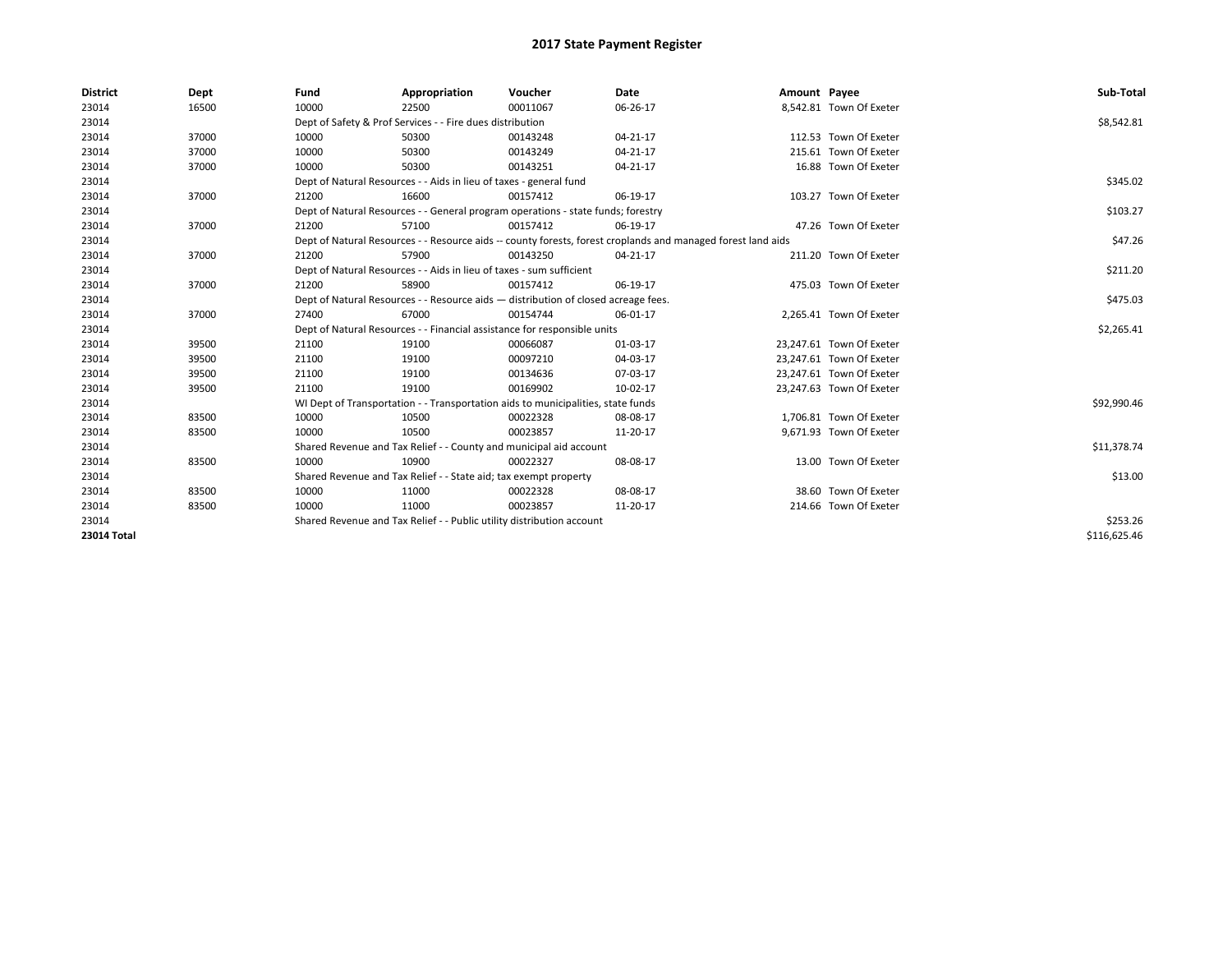| <b>District</b>    | Dept  | Fund  | Appropriation                                                                                                | Voucher  | Date     | Amount Payee |                             | Sub-Total    |  |  |
|--------------------|-------|-------|--------------------------------------------------------------------------------------------------------------|----------|----------|--------------|-----------------------------|--------------|--|--|
| 23016              | 16500 | 10000 | 22500                                                                                                        | 00011068 | 06-26-17 |              | 3,965.24 Town Of Jefferson  |              |  |  |
| 23016              |       |       | Dept of Safety & Prof Services - - Fire dues distribution                                                    |          |          |              |                             | \$3,965.24   |  |  |
| 23016              | 37000 | 21200 | 16600                                                                                                        | 00157413 | 06-19-17 |              | 35.19 Town Of Jefferson     |              |  |  |
| 23016              |       |       | Dept of Natural Resources - - General program operations - state funds; forestry                             |          |          |              |                             | \$35.19      |  |  |
| 23016              | 37000 | 21200 | 57100                                                                                                        | 00157413 | 06-19-17 |              | 16.10 Town Of Jefferson     |              |  |  |
| 23016              |       |       | Dept of Natural Resources - - Resource aids -- county forests, forest croplands and managed forest land aids |          |          |              |                             |              |  |  |
| 23016              | 37000 | 21200 | 58900                                                                                                        | 00157413 | 06-19-17 |              | 161.86 Town Of Jefferson    |              |  |  |
| 23016              |       |       | Dept of Natural Resources - - Resource aids - distribution of closed acreage fees.                           |          |          |              |                             | \$161.86     |  |  |
| 23016              | 37000 | 27400 | 67000                                                                                                        | 00154245 | 06-01-17 |              | 4.835.86 Town Of Jefferson  |              |  |  |
| 23016              |       |       | Dept of Natural Resources - - Financial assistance for responsible units                                     |          |          |              |                             | \$4,835.86   |  |  |
| 23016              | 39500 | 21100 | 19100                                                                                                        | 00066088 | 01-03-17 |              | 32,017.08 Town Of Jefferson |              |  |  |
| 23016              | 39500 | 21100 | 19100                                                                                                        | 00097211 | 04-03-17 |              | 32.017.08 Town Of Jefferson |              |  |  |
| 23016              | 39500 | 21100 | 19100                                                                                                        | 00134637 | 07-03-17 |              | 32.017.08 Town Of Jefferson |              |  |  |
| 23016              | 39500 | 21100 | 19100                                                                                                        | 00169903 | 10-02-17 |              | 32,017.08 Town Of Jefferson |              |  |  |
| 23016              |       |       | WI Dept of Transportation - - Transportation aids to municipalities, state funds                             |          |          |              |                             | \$128,068.32 |  |  |
| 23016              | 51000 | 22000 | 18000                                                                                                        | 00000531 | 06-05-17 |              | 140.00 Town Of Jefferson    |              |  |  |
| 23016              | 51000 | 22000 | 18000                                                                                                        | 00000655 | 06-23-17 |              | 140.00 Town Of Jefferson    |              |  |  |
| 23016              |       |       | Elections Commission - - Fed aid, election admin fund                                                        |          |          |              |                             | \$280.00     |  |  |
| 23016              | 83500 | 10000 | 10500                                                                                                        | 00020840 | 07-24-17 |              | 4.121.89 Town Of Jefferson  |              |  |  |
| 23016              | 83500 | 10000 | 10500                                                                                                        | 00023858 | 11-20-17 |              | 23,357.37 Town Of Jefferson |              |  |  |
| 23016              |       |       | Shared Revenue and Tax Relief - - County and municipal aid account                                           |          |          |              |                             | \$27,479.26  |  |  |
| 23016              | 83500 | 10000 | 10900                                                                                                        | 00017972 | 07-24-17 |              | 158.00 Town Of Jefferson    |              |  |  |
| 23016              |       |       | Shared Revenue and Tax Relief - - State aid; tax exempt property                                             |          |          |              |                             | \$158.00     |  |  |
| 23016              | 83500 | 10000 | 11000                                                                                                        | 00020840 | 07-24-17 |              | 26.42 Town Of Jefferson     |              |  |  |
| 23016              | 83500 | 10000 | 11000                                                                                                        | 00023858 | 11-20-17 |              | 155.14 Town Of Jefferson    |              |  |  |
| 23016              |       |       | Shared Revenue and Tax Relief - - Public utility distribution account                                        |          |          |              |                             | \$181.56     |  |  |
| <b>23016 Total</b> |       |       |                                                                                                              |          |          |              |                             | \$165,181.39 |  |  |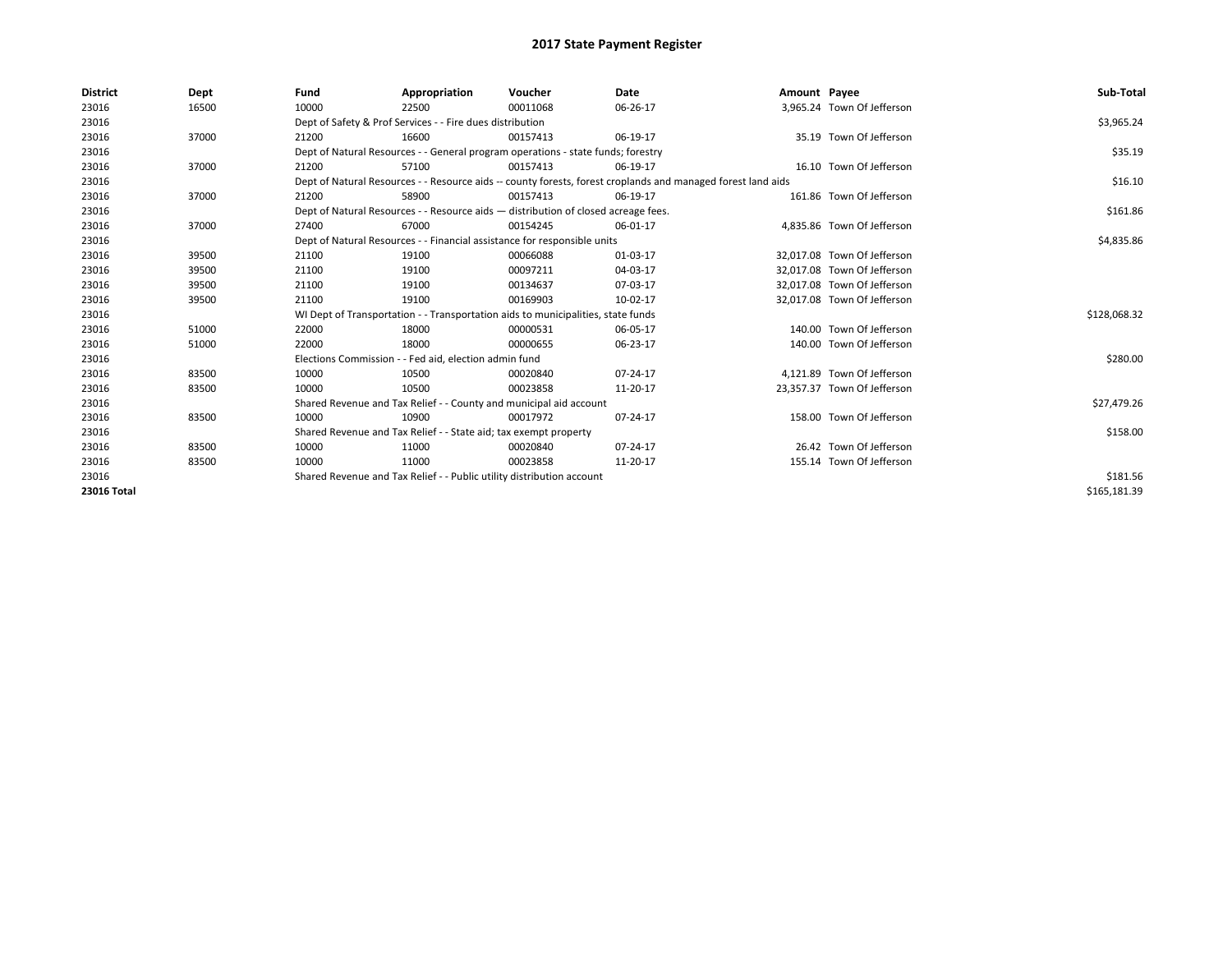| <b>District</b> | Dept  | Fund                                                                                                         | Appropriation                                                                      | Voucher    | Date     | Amount Payee |                          | Sub-Total    |
|-----------------|-------|--------------------------------------------------------------------------------------------------------------|------------------------------------------------------------------------------------|------------|----------|--------------|--------------------------|--------------|
| 23018           | 16500 | 10000                                                                                                        | 22500                                                                              | 00011069   | 06-26-17 |              | 2,587.06 Town Of Jordan  |              |
| 23018           |       |                                                                                                              | Dept of Safety & Prof Services - - Fire dues distribution                          |            |          |              |                          | \$2,587.06   |
| 23018           | 37000 | 21200                                                                                                        | 16600                                                                              | 00157414   | 06-19-17 |              | 351.45 Town Of Jordan    |              |
| 23018           |       |                                                                                                              | Dept of Natural Resources - - General program operations - state funds; forestry   |            |          |              |                          | \$351.45     |
| 23018           | 37000 | 21200                                                                                                        | 57100                                                                              | 00157414   | 06-19-17 |              | 171.99 Town Of Jordan    |              |
| 23018           |       | Dept of Natural Resources - - Resource aids -- county forests, forest croplands and managed forest land aids |                                                                                    | \$171.99   |          |              |                          |              |
| 23018           | 37000 | 21200                                                                                                        | 58900                                                                              | 00157414   | 06-19-17 |              | 1,616.69 Town Of Jordan  |              |
| 23018           |       |                                                                                                              | Dept of Natural Resources - - Resource aids - distribution of closed acreage fees. |            |          |              |                          | \$1,616.69   |
| 23018           | 37000 | 27400                                                                                                        | 67000                                                                              | 00154893   | 06-01-17 |              | 2,003.92 Town Of Jordan  |              |
| 23018           |       | Dept of Natural Resources - - Financial assistance for responsible units                                     |                                                                                    | \$2,003.92 |          |              |                          |              |
| 23018           | 39500 | 21100                                                                                                        | 19100                                                                              | 00066089   | 01-03-17 |              | 24,321.09 Town Of Jordan |              |
| 23018           | 39500 | 21100                                                                                                        | 19100                                                                              | 00097212   | 04-03-17 |              | 24,321.09 Town Of Jordan |              |
| 23018           | 39500 | 21100                                                                                                        | 19100                                                                              | 00134638   | 07-03-17 |              | 24,321.09 Town Of Jordan |              |
| 23018           | 39500 | 21100                                                                                                        | 19100                                                                              | 00169904   | 10-02-17 |              | 24,321.09 Town Of Jordan |              |
| 23018           |       |                                                                                                              | WI Dept of Transportation - - Transportation aids to municipalities, state funds   |            |          |              |                          | \$97,284.36  |
| 23018           | 83500 | 10000                                                                                                        | 10500                                                                              | 00020841   | 07-24-17 |              | 2,249.65 Town Of Jordan  |              |
| 23018           | 83500 | 10000                                                                                                        | 10500                                                                              | 00023859   | 11-20-17 |              | 12,748.03 Town Of Jordan |              |
| 23018           |       |                                                                                                              | Shared Revenue and Tax Relief - - County and municipal aid account                 |            |          |              |                          | \$14,997.68  |
| 23018           | 83500 | 10000                                                                                                        | 10900                                                                              | 00017973   | 07-24-17 |              | 213.00 Town Of Jordan    |              |
| 23018           |       |                                                                                                              | Shared Revenue and Tax Relief - - State aid; tax exempt property                   |            |          |              |                          | \$213.00     |
| 23018 Total     |       |                                                                                                              |                                                                                    |            |          |              |                          | \$119,226.15 |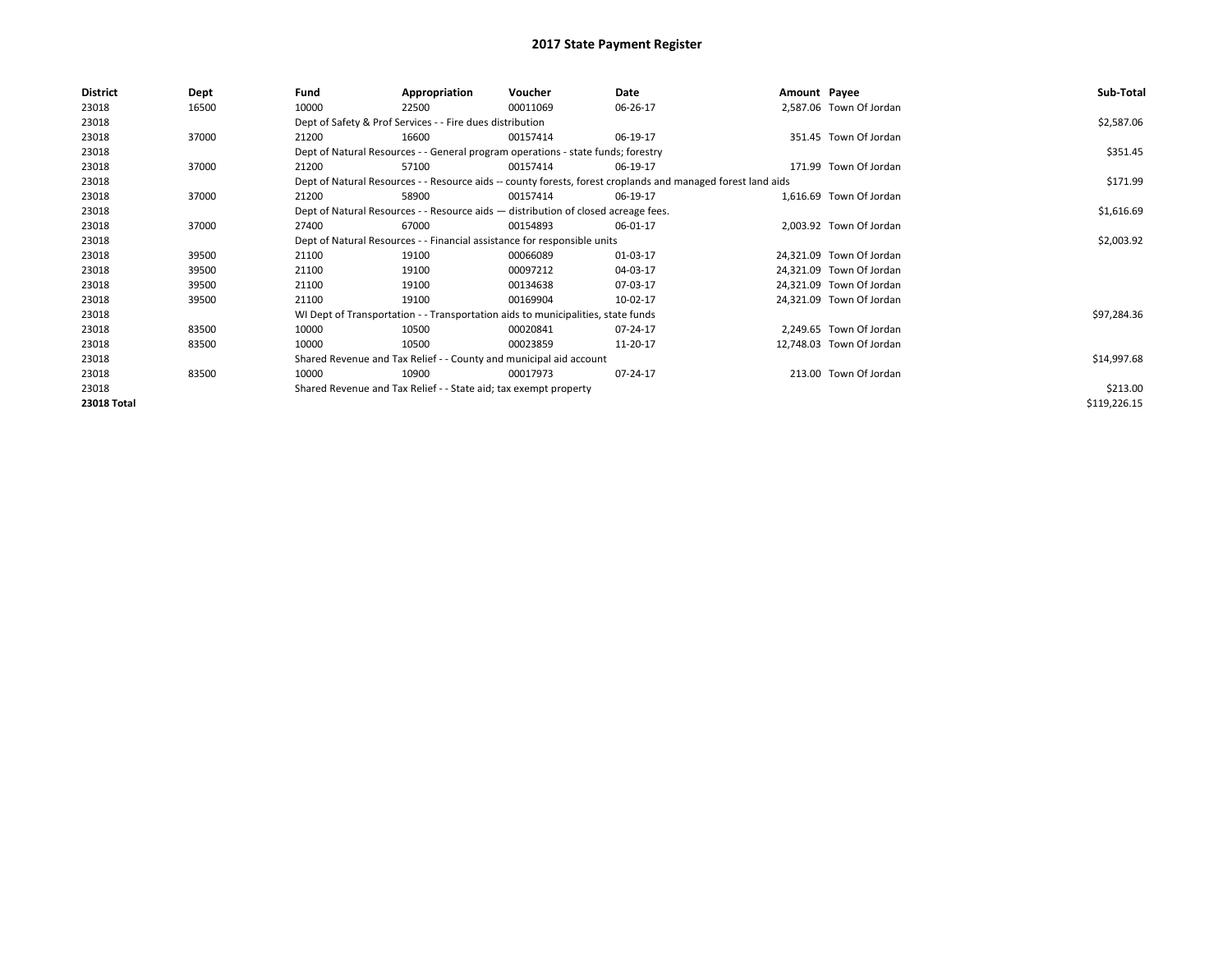| <b>District</b> | Dept  | Fund                                                                     | Appropriation                                                                      | Voucher    | Date                                                                                                         | Amount Payee |                          | Sub-Total    |
|-----------------|-------|--------------------------------------------------------------------------|------------------------------------------------------------------------------------|------------|--------------------------------------------------------------------------------------------------------------|--------------|--------------------------|--------------|
| 23020           | 16500 | 10000                                                                    | 22500                                                                              | 00011070   | 06-26-17                                                                                                     |              | 4,886.53 Town Of Monroe  |              |
| 23020           |       |                                                                          | Dept of Safety & Prof Services - - Fire dues distribution                          |            |                                                                                                              |              |                          | \$4,886.53   |
| 23020           | 37000 | 21200                                                                    | 16600                                                                              | 00157415   | 06-19-17                                                                                                     |              | 87.45 Town Of Monroe     |              |
| 23020           |       |                                                                          | Dept of Natural Resources - - General program operations - state funds; forestry   |            |                                                                                                              |              |                          | \$87.45      |
| 23020           | 37000 | 21200                                                                    | 57100                                                                              | 00157415   | 06-19-17                                                                                                     |              | 40.03 Town Of Monroe     |              |
| 23020           |       |                                                                          |                                                                                    |            | Dept of Natural Resources - - Resource aids -- county forests, forest croplands and managed forest land aids |              |                          | \$40.03      |
| 23020           | 37000 | 21200                                                                    | 58900                                                                              | 00157415   | 06-19-17                                                                                                     |              | 402.29 Town Of Monroe    |              |
| 23020           |       |                                                                          | Dept of Natural Resources - - Resource aids - distribution of closed acreage fees. |            |                                                                                                              |              |                          | \$402.29     |
| 23020           | 37000 | 27400                                                                    | 67000                                                                              | 00154884   | 06-01-17                                                                                                     |              | 1,858.92 Town Of Monroe  |              |
| 23020           |       | Dept of Natural Resources - - Financial assistance for responsible units |                                                                                    | \$1,858.92 |                                                                                                              |              |                          |              |
| 23020           | 39500 | 21100                                                                    | 19100                                                                              | 00066090   | 01-03-17                                                                                                     |              | 17.979.33 Town Of Monroe |              |
| 23020           | 39500 | 21100                                                                    | 19100                                                                              | 00097213   | 04-03-17                                                                                                     |              | 17,979.33 Town Of Monroe |              |
| 23020           | 39500 | 21100                                                                    | 19100                                                                              | 00134639   | 07-03-17                                                                                                     |              | 17.979.33 Town Of Monroe |              |
| 23020           | 39500 | 21100                                                                    | 19100                                                                              | 00169905   | 10-02-17                                                                                                     |              | 17,979.33 Town Of Monroe |              |
| 23020           |       |                                                                          | WI Dept of Transportation - - Transportation aids to municipalities, state funds   |            |                                                                                                              |              |                          | \$71,917.32  |
| 23020           | 83500 | 10000                                                                    | 10500                                                                              | 00020842   | 07-24-17                                                                                                     |              | 2,181.81 Town Of Monroe  |              |
| 23020           | 83500 | 10000                                                                    | 10500                                                                              | 00023860   | 11-20-17                                                                                                     |              | 12,363.56 Town Of Monroe |              |
| 23020           |       |                                                                          | Shared Revenue and Tax Relief - - County and municipal aid account                 |            |                                                                                                              |              |                          | \$14,545.37  |
| 23020           | 83500 | 10000                                                                    | 10900                                                                              | 00017974   | 07-24-17                                                                                                     |              | 30.00 Town Of Monroe     |              |
| 23020           |       |                                                                          | Shared Revenue and Tax Relief - - State aid; tax exempt property                   |            |                                                                                                              |              |                          | \$30.00      |
| 23020           | 83500 | 10000                                                                    | 11000                                                                              | 00020842   | 07-24-17                                                                                                     |              | 938.04 Town Of Monroe    |              |
| 23020           | 83500 | 10000                                                                    | 11000                                                                              | 00023860   | 11-20-17                                                                                                     |              | 5,318.36 Town Of Monroe  |              |
| 23020           |       | Shared Revenue and Tax Relief - - Public utility distribution account    |                                                                                    | \$6,256.40 |                                                                                                              |              |                          |              |
| 23020 Total     |       |                                                                          |                                                                                    |            |                                                                                                              |              |                          | \$100,024.31 |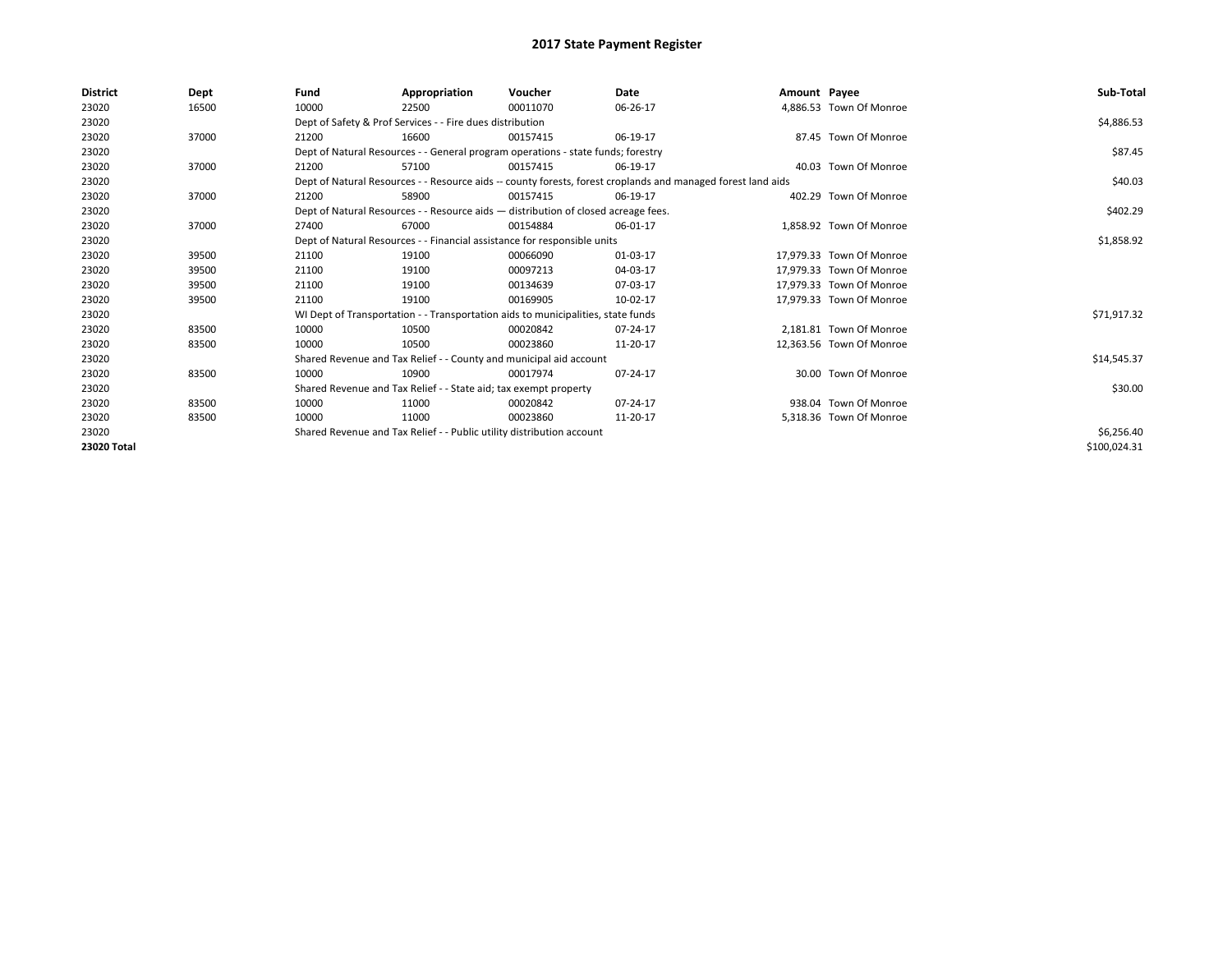| <b>District</b>    | Dept  | Fund                                                                                                         | Appropriation                                                                    | Voucher    | Date           | Amount Payee |                               | Sub-Total    |
|--------------------|-------|--------------------------------------------------------------------------------------------------------------|----------------------------------------------------------------------------------|------------|----------------|--------------|-------------------------------|--------------|
| 23022              | 16500 | 10000                                                                                                        | 22500                                                                            | 00011071   | 06-26-17       |              | 2,237.70 Town Of Mt Pleasant  |              |
| 23022              |       |                                                                                                              | Dept of Safety & Prof Services - - Fire dues distribution                        |            |                |              |                               | \$2,237.70   |
| 23022              | 37000 | 10000                                                                                                        | 50300                                                                            | 00126045   | 02-06-17       |              | 70.47 Town Of Mt Pleasant     |              |
| 23022              | 37000 | 10000                                                                                                        | 50300                                                                            | 00143226   | $04 - 21 - 17$ |              | 43.49 Town Of Mt Pleasant     |              |
| 23022              | 37000 | 10000                                                                                                        | 50300                                                                            | 00143227   | 04-21-17       |              | 445.77 Town Of Mt Pleasant    |              |
| 23022              |       | Dept of Natural Resources - - Aids in lieu of taxes - general fund                                           |                                                                                  | \$559.73   |                |              |                               |              |
| 23022              | 37000 | 21200                                                                                                        | 16600                                                                            | 00157416   | 06-19-17       |              | 46.76 Town Of Mt Pleasant     |              |
| 23022              |       |                                                                                                              | Dept of Natural Resources - - General program operations - state funds; forestry |            |                |              |                               | \$46.76      |
| 23022              | 37000 | 21200                                                                                                        | 57100                                                                            | 00157416   | 06-19-17       |              | 23.60 Town Of Mt Pleasant     |              |
| 23022              |       | Dept of Natural Resources - - Resource aids -- county forests, forest croplands and managed forest land aids |                                                                                  | \$23.60    |                |              |                               |              |
| 23022              | 37000 | 21200                                                                                                        | 58900                                                                            | 00157416   | 06-19-17       |              | 215.08 Town Of Mt Pleasant    |              |
| 23022              |       | Dept of Natural Resources - - Resource aids - distribution of closed acreage fees.                           |                                                                                  | \$215.08   |                |              |                               |              |
| 23022              | 37000 | 27400                                                                                                        | 67000                                                                            | 00154109   | 06-01-17       |              | 1,157.66 Town Of Mt Pleasant  |              |
| 23022              |       | Dept of Natural Resources - - Financial assistance for responsible units                                     |                                                                                  | \$1,157.66 |                |              |                               |              |
| 23022              | 39500 | 21100                                                                                                        | 19100                                                                            | 00066091   | 01-03-17       |              | 21,293.34 Town Of Mt Pleasant |              |
| 23022              | 39500 | 21100                                                                                                        | 19100                                                                            | 00097214   | 04-03-17       |              | 21.293.34 Town Of Mt Pleasant |              |
| 23022              | 39500 | 21100                                                                                                        | 19100                                                                            | 00134640   | 07-03-17       |              | 21,293.34 Town Of Mt Pleasant |              |
| 23022              | 39500 | 21100                                                                                                        | 19100                                                                            | 00169906   | 10-02-17       |              | 21,293.34 Town Of Mt Pleasant |              |
| 23022              |       |                                                                                                              | WI Dept of Transportation - - Transportation aids to municipalities, state funds |            |                |              |                               | \$85,173.36  |
| 23022              | 39500 | 21100                                                                                                        | 27800                                                                            | 00108490   | 04-20-17       |              | 17,463.32 Town Of Mt Pleasant |              |
| 23022              |       |                                                                                                              | WI Dept of Transportation - - Local roads improvement program, state funds       |            |                |              |                               | \$17,463.32  |
| 23022              | 83500 | 10000                                                                                                        | 10500                                                                            | 00020843   | $07 - 24 - 17$ |              | 2.203.57 Town Of Mt Pleasant  |              |
| 23022              | 83500 | 10000                                                                                                        | 10500                                                                            | 00023861   | 11-20-17       |              | 12,486.92 Town Of Mt Pleasant |              |
| 23022              |       |                                                                                                              | Shared Revenue and Tax Relief - - County and municipal aid account               |            |                |              |                               | \$14,690.49  |
| 23022              | 83500 | 10000                                                                                                        | 10900                                                                            | 00017975   | $07 - 24 - 17$ |              | 46.00 Town Of Mt Pleasant     |              |
| 23022              |       | Shared Revenue and Tax Relief - - State aid; tax exempt property                                             |                                                                                  | \$46.00    |                |              |                               |              |
| 23022              | 83500 | 10000                                                                                                        | 11000                                                                            | 00020843   | $07 - 24 - 17$ |              | 24.79 Town Of Mt Pleasant     |              |
| 23022              | 83500 | 10000                                                                                                        | 11000                                                                            | 00023861   | 11-20-17       |              | 161.59 Town Of Mt Pleasant    |              |
| 23022              |       |                                                                                                              | Shared Revenue and Tax Relief - - Public utility distribution account            |            |                |              |                               | \$186.38     |
| <b>23022 Total</b> |       |                                                                                                              |                                                                                  |            |                |              |                               | \$121,800.08 |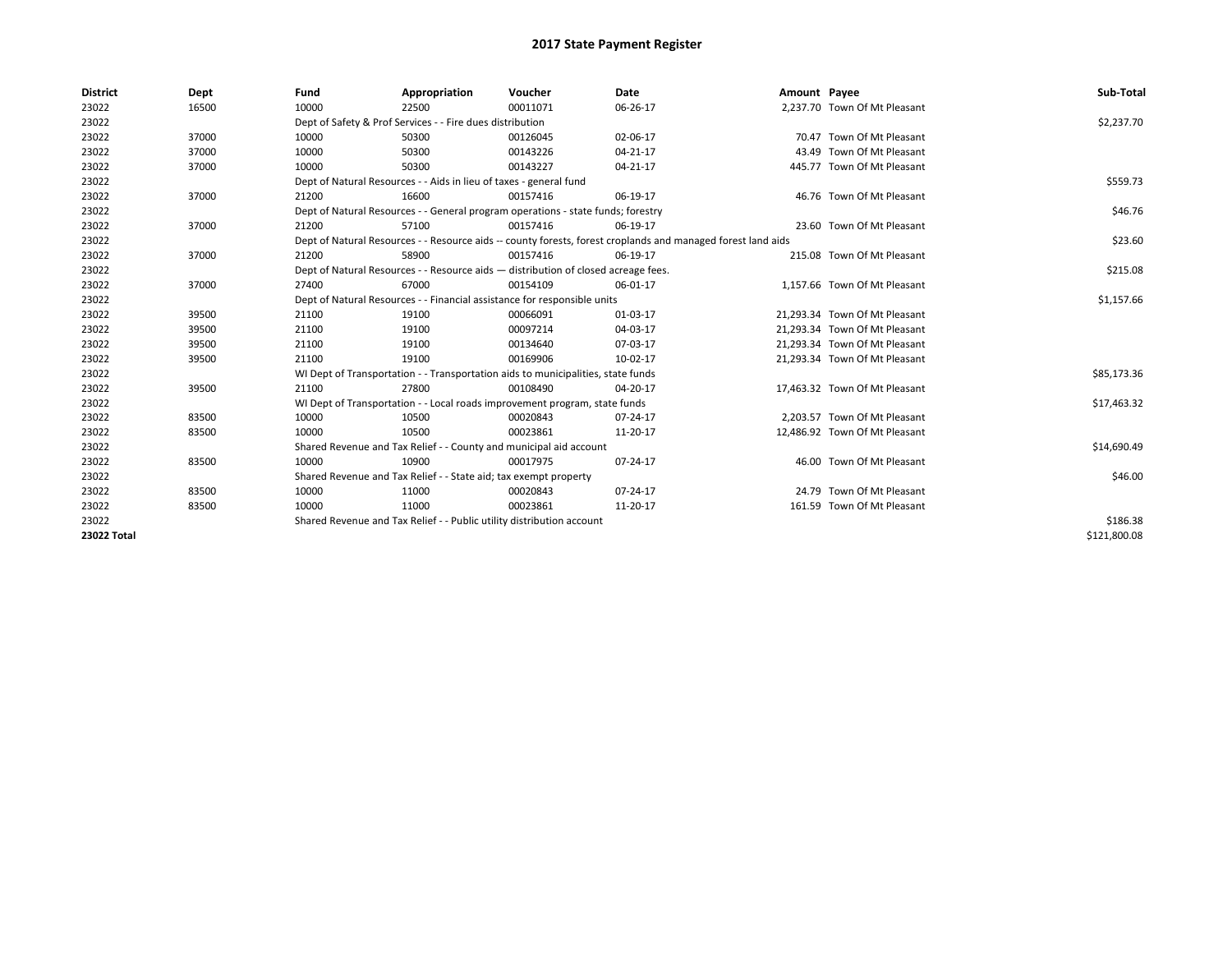| <b>District</b> | Dept  | Fund                                                                     | Appropriation                                                                      | Voucher  | Date                                                                                                         | Amount Payee |                               | Sub-Total    |  |  |  |
|-----------------|-------|--------------------------------------------------------------------------|------------------------------------------------------------------------------------|----------|--------------------------------------------------------------------------------------------------------------|--------------|-------------------------------|--------------|--|--|--|
| 23024           | 16500 | 10000                                                                    | 22500                                                                              | 00011072 | 06-26-17                                                                                                     |              | 6,905.99 Town Of New Glarus   |              |  |  |  |
| 23024           |       |                                                                          | Dept of Safety & Prof Services - - Fire dues distribution                          |          |                                                                                                              |              |                               | \$6,905.99   |  |  |  |
| 23024           | 37000 | 10000                                                                    | 50300                                                                              | 00126178 | 02-06-17                                                                                                     |              | 5,340.57 Town Of New Glarus   |              |  |  |  |
| 23024           | 37000 | 10000                                                                    | 50300                                                                              | 00143637 | 04-21-17                                                                                                     |              | 368.66 Town Of New Glarus     |              |  |  |  |
| 23024           |       |                                                                          | Dept of Natural Resources - - Aids in lieu of taxes - general fund                 |          |                                                                                                              |              |                               | \$5,709.23   |  |  |  |
| 23024           | 37000 | 21200                                                                    | 16600                                                                              | 00157417 | 06-19-17                                                                                                     |              | 381.72 Town Of New Glarus     |              |  |  |  |
| 23024           |       |                                                                          | Dept of Natural Resources - - General program operations - state funds; forestry   |          |                                                                                                              |              |                               | \$381.72     |  |  |  |
| 23024           | 37000 | 21200                                                                    | 57100                                                                              | 00157417 | 06-19-17                                                                                                     |              | 196.07 Town Of New Glarus     |              |  |  |  |
| 23024           |       |                                                                          |                                                                                    |          | Dept of Natural Resources - - Resource aids -- county forests, forest croplands and managed forest land aids |              |                               | \$196.07     |  |  |  |
| 23024           | 37000 | 21200                                                                    | 57900                                                                              | 00143636 | 04-21-17                                                                                                     |              | 73.81 Town Of New Glarus      |              |  |  |  |
| 23024           |       |                                                                          | Dept of Natural Resources - - Aids in lieu of taxes - sum sufficient               |          |                                                                                                              |              |                               |              |  |  |  |
| 23024           | 37000 | 21200                                                                    | 58900                                                                              | 00157417 | 06-19-17                                                                                                     |              | 1.755.93 Town Of New Glarus   |              |  |  |  |
| 23024           |       |                                                                          | Dept of Natural Resources - - Resource aids - distribution of closed acreage fees. |          |                                                                                                              |              |                               | \$1,755.93   |  |  |  |
| 23024           | 37000 | 27400                                                                    | 67000                                                                              | 00154963 | 06-01-17                                                                                                     |              | 999.19 Town Of New Glarus     |              |  |  |  |
| 23024           |       | Dept of Natural Resources - - Financial assistance for responsible units |                                                                                    | \$999.19 |                                                                                                              |              |                               |              |  |  |  |
| 23024           | 39500 | 21100                                                                    | 19100                                                                              | 00066092 | 01-03-17                                                                                                     |              | 22.829.23 Town Of New Glarus  |              |  |  |  |
| 23024           | 39500 | 21100                                                                    | 19100                                                                              | 00097215 | 04-03-17                                                                                                     |              | 22,829.23 Town Of New Glarus  |              |  |  |  |
| 23024           | 39500 | 21100                                                                    | 19100                                                                              | 00134641 | 07-03-17                                                                                                     |              | 22.829.23 Town Of New Glarus  |              |  |  |  |
| 23024           | 39500 | 21100                                                                    | 19100                                                                              | 00169907 | 10-02-17                                                                                                     |              | 22,829.25 Town Of New Glarus  |              |  |  |  |
| 23024           |       |                                                                          | WI Dept of Transportation - - Transportation aids to municipalities, state funds   |          |                                                                                                              |              |                               | \$91,316.94  |  |  |  |
| 23024           | 39500 | 21100                                                                    | 27000                                                                              | 00177877 | 10-12-17                                                                                                     |              | 419,790.13 Town Of New Glarus |              |  |  |  |
| 23024           |       |                                                                          |                                                                                    |          | WI Dept of Transportation - - Local roads improvement program. discretionary grants, state funds             |              |                               | \$419,790.13 |  |  |  |
| 23024           | 83500 | 10000                                                                    | 10500                                                                              | 00020844 | 07-24-17                                                                                                     |              | 1,370.64 Town Of New Glarus   |              |  |  |  |
| 23024           | 83500 | 10000                                                                    | 10500                                                                              | 00023862 | 11-20-17                                                                                                     |              | 7,771.45 Town Of New Glarus   |              |  |  |  |
| 23024           |       |                                                                          | Shared Revenue and Tax Relief - - County and municipal aid account                 |          |                                                                                                              |              |                               | \$9,142.09   |  |  |  |
| 23024           | 83500 | 10000                                                                    | 10900                                                                              | 00017976 | 07-24-17                                                                                                     |              | 54.00 Town Of New Glarus      |              |  |  |  |
| 23024           |       |                                                                          | Shared Revenue and Tax Relief - - State aid; tax exempt property                   |          |                                                                                                              |              |                               | \$54.00      |  |  |  |
| 23024           | 83500 | 10000                                                                    | 11000                                                                              | 00020844 | 07-24-17                                                                                                     |              | 80.15 Town Of New Glarus      |              |  |  |  |
| 23024           | 83500 | 10000                                                                    | 11000                                                                              | 00023862 | 11-20-17                                                                                                     |              | 495.32 Town Of New Glarus     |              |  |  |  |
| 23024           |       |                                                                          | Shared Revenue and Tax Relief - - Public utility distribution account              |          |                                                                                                              |              |                               | \$575.47     |  |  |  |
| 23024           | 83500 | 10000                                                                    | 50100                                                                              | 00015255 | 01-31-17                                                                                                     |              | 69.78 Town Of New Glarus      |              |  |  |  |
| 23024           |       |                                                                          | Shared Revenue and Tax Relief - - Payments for municipal services                  |          |                                                                                                              |              |                               | \$69.78      |  |  |  |
| 23024 Total     |       |                                                                          |                                                                                    |          |                                                                                                              |              |                               | \$536,970.35 |  |  |  |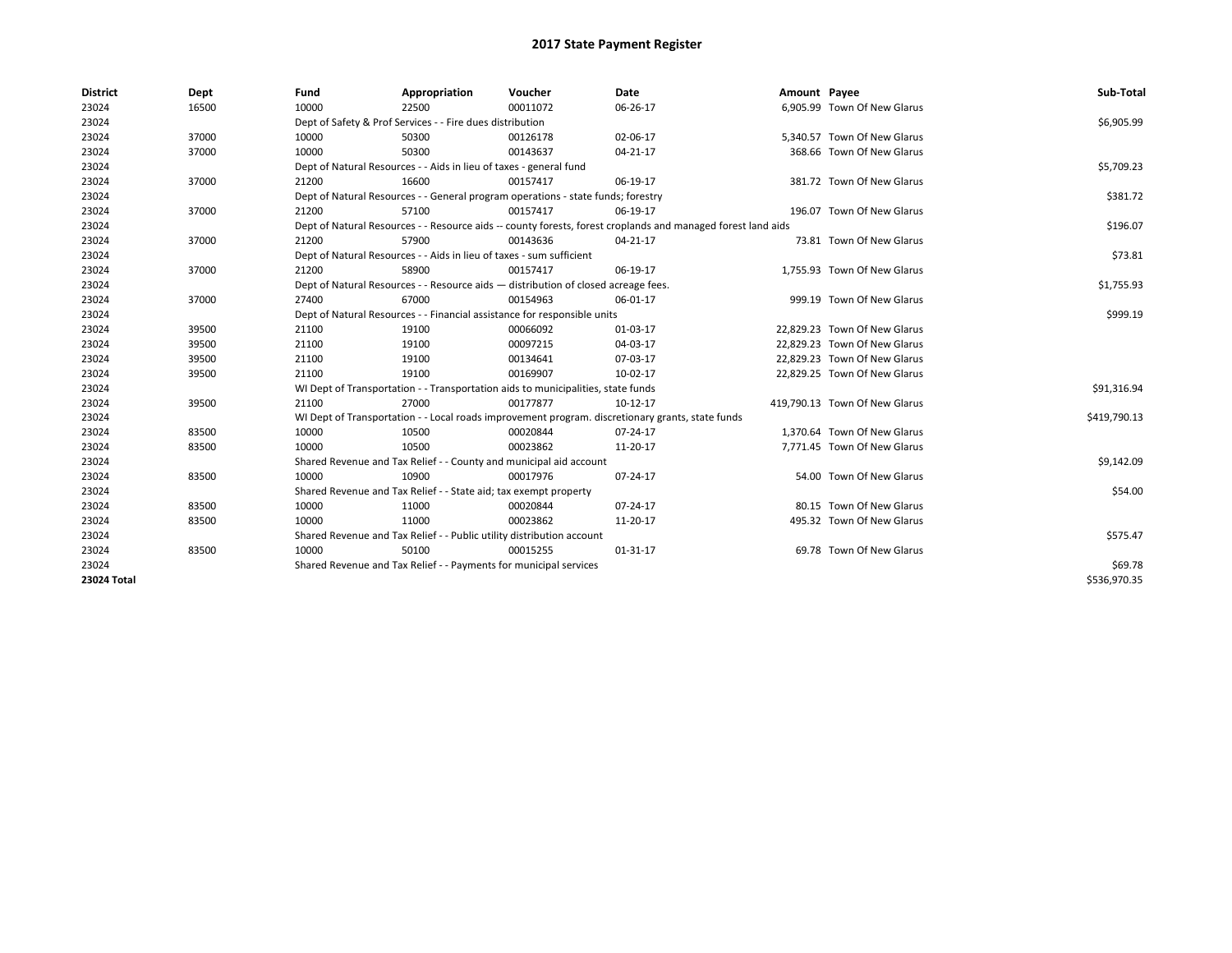| <b>District</b> | Dept  | Fund  | Appropriation                                                                                                | Voucher  | <b>Date</b> | Amount Payee |                                | Sub-Total    |  |  |  |  |
|-----------------|-------|-------|--------------------------------------------------------------------------------------------------------------|----------|-------------|--------------|--------------------------------|--------------|--|--|--|--|
| 23026           | 16500 | 10000 | 22500                                                                                                        | 00011073 | 06-26-17    |              | 3,562.63 Town Of Spring Grove  |              |  |  |  |  |
| 23026           |       |       | Dept of Safety & Prof Services - - Fire dues distribution                                                    |          |             |              |                                | \$3,562.63   |  |  |  |  |
| 23026           | 37000 | 10000 | 50300                                                                                                        | 00144047 | 04-21-17    |              | 32.30 Town Of Spring Grove     |              |  |  |  |  |
| 23026           |       |       | Dept of Natural Resources - - Aids in lieu of taxes - general fund                                           |          |             |              |                                |              |  |  |  |  |
| 23026           | 37000 | 21200 | 16600                                                                                                        | 00157418 | 06-19-17    |              | 104.44 Town Of Spring Grove    |              |  |  |  |  |
| 23026           |       |       | Dept of Natural Resources - - General program operations - state funds; forestry                             |          |             |              |                                | \$104.44     |  |  |  |  |
| 23026           | 37000 | 21200 | 57100                                                                                                        | 00157418 | 06-19-17    |              | 54.33 Town Of Spring Grove     |              |  |  |  |  |
| 23026           |       |       | Dept of Natural Resources - - Resource aids -- county forests, forest croplands and managed forest land aids |          | \$54.33     |              |                                |              |  |  |  |  |
| 23026           | 37000 | 21200 | 58900                                                                                                        | 00157418 | 06-19-17    |              | 480.42 Town Of Spring Grove    |              |  |  |  |  |
| 23026           |       |       | Dept of Natural Resources - - Resource aids - distribution of closed acreage fees.                           |          |             |              |                                | \$480.42     |  |  |  |  |
| 23026           | 37000 | 27400 | 67000                                                                                                        | 00154854 | 06-01-17    |              | 1,555.44 Town Of Spring Grove  |              |  |  |  |  |
| 23026           |       |       | Dept of Natural Resources - - Financial assistance for responsible units                                     |          |             |              |                                |              |  |  |  |  |
| 23026           | 39500 | 21100 | 19100                                                                                                        | 00066093 | 01-03-17    |              | 28,185.60 Town Of Spring Grove |              |  |  |  |  |
| 23026           | 39500 | 21100 | 19100                                                                                                        | 00097216 | 04-03-17    |              | 28,185.60 Town Of Spring Grove |              |  |  |  |  |
| 23026           | 39500 | 21100 | 19100                                                                                                        | 00134642 | 07-03-17    |              | 28,185.60 Town Of Spring Grove |              |  |  |  |  |
| 23026           | 39500 | 21100 | 19100                                                                                                        | 00169908 | 10-02-17    |              | 28,185.60 Town Of Spring Grove |              |  |  |  |  |
| 23026           |       |       | WI Dept of Transportation - - Transportation aids to municipalities, state funds                             |          |             |              |                                | \$112,742.40 |  |  |  |  |
| 23026           | 83500 | 10000 | 10500                                                                                                        | 00020845 | 07-24-17    |              | 1,468.87 Town Of Spring Grove  |              |  |  |  |  |
| 23026           | 83500 | 10000 | 10500                                                                                                        | 00023863 | 11-20-17    |              | 8,323.61 Town Of Spring Grove  |              |  |  |  |  |
| 23026           |       |       | Shared Revenue and Tax Relief - - County and municipal aid account                                           |          |             |              |                                | \$9,792.48   |  |  |  |  |
| 23026           | 83500 | 10000 | 10900                                                                                                        | 00017977 | 07-24-17    |              | 133.00 Town Of Spring Grove    |              |  |  |  |  |
| 23026           |       |       | Shared Revenue and Tax Relief - - State aid; tax exempt property                                             |          |             |              |                                | \$133.00     |  |  |  |  |
| 23026           | 83500 | 10000 | 11000                                                                                                        | 00020845 | 07-24-17    |              | 65.82 Town Of Spring Grove     |              |  |  |  |  |
| 23026           | 83500 | 10000 | 11000                                                                                                        | 00023863 | 11-20-17    |              | 408.35 Town Of Spring Grove    |              |  |  |  |  |
| 23026           |       |       | Shared Revenue and Tax Relief - - Public utility distribution account                                        |          |             |              |                                |              |  |  |  |  |
| 23026 Total     |       |       |                                                                                                              |          |             |              |                                | \$128,931.61 |  |  |  |  |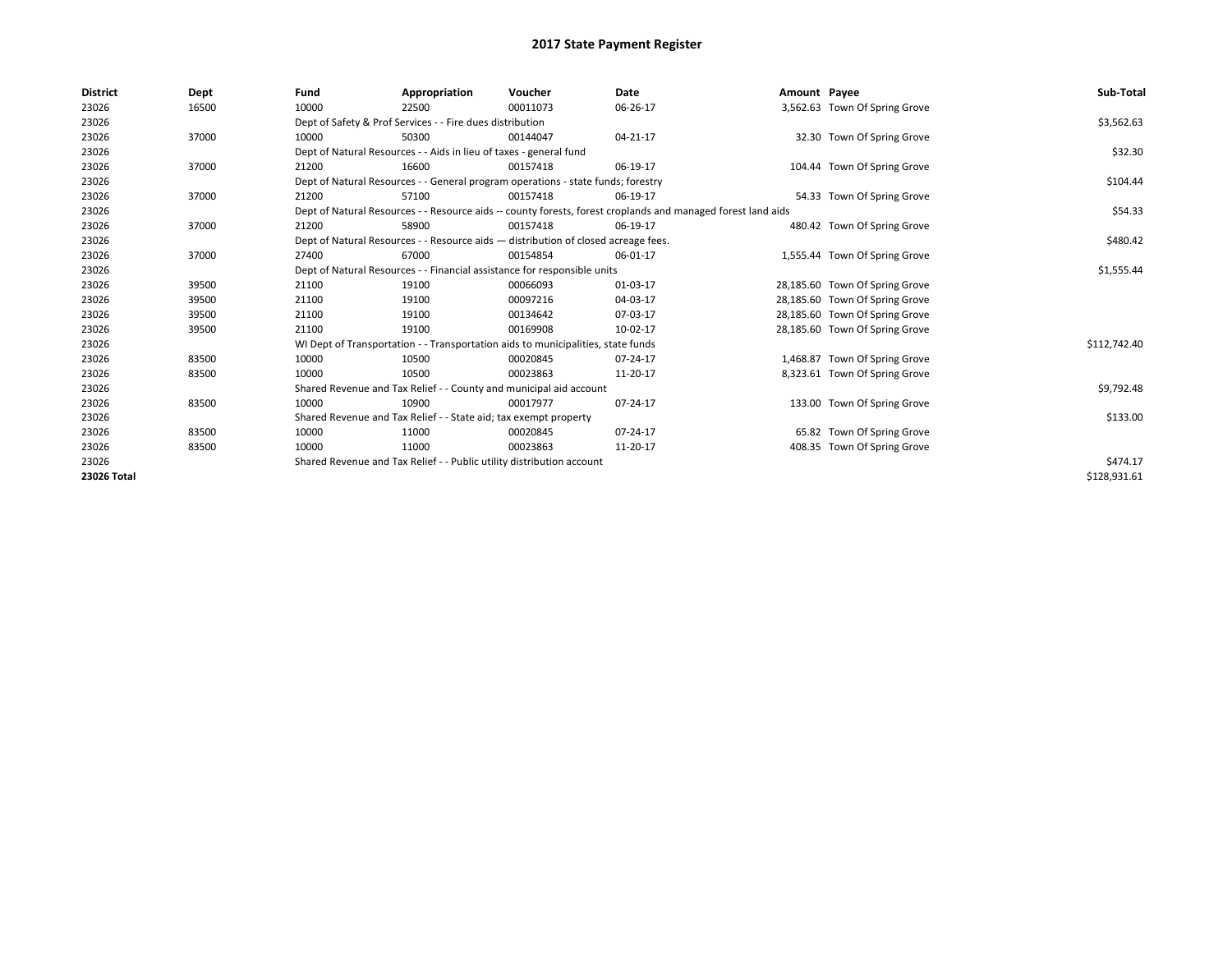| <b>District</b> | Dept  | Fund                                                                                                         | Appropriation                                                                      | Voucher    | Date     | Amount Payee |                              | Sub-Total    |
|-----------------|-------|--------------------------------------------------------------------------------------------------------------|------------------------------------------------------------------------------------|------------|----------|--------------|------------------------------|--------------|
| 23028           | 16500 | 10000                                                                                                        | 22500                                                                              | 00011074   | 06-26-17 |              | 4,968.06 Sylvester, Town of  |              |
| 23028           |       |                                                                                                              | Dept of Safety & Prof Services - - Fire dues distribution                          |            |          |              |                              | \$4,968.06   |
| 23028           | 37000 | 21200                                                                                                        | 16600                                                                              | 00157419   | 06-19-17 |              | 43.70 Sylvester, Town of     |              |
| 23028           |       |                                                                                                              | Dept of Natural Resources - - General program operations - state funds; forestry   |            |          |              |                              | \$43.70      |
| 23028           | 37000 | 21200                                                                                                        | 57100                                                                              | 00157419   | 06-19-17 |              | 22.00 Sylvester, Town of     |              |
| 23028           |       | Dept of Natural Resources - - Resource aids -- county forests, forest croplands and managed forest land aids |                                                                                    | \$22.00    |          |              |                              |              |
| 23028           | 37000 | 21200                                                                                                        | 58900                                                                              | 00157419   | 06-19-17 |              | 201.01 Sylvester, Town of    |              |
| 23028           |       |                                                                                                              | Dept of Natural Resources - - Resource aids - distribution of closed acreage fees. |            |          |              |                              | \$201.01     |
| 23028           | 37000 | 27400                                                                                                        | 67000                                                                              | 00154449   | 06-01-17 |              | 1,124.38 Sylvester, Town of  |              |
| 23028           |       | Dept of Natural Resources - - Financial assistance for responsible units                                     |                                                                                    | \$1,124.38 |          |              |                              |              |
| 23028           | 39500 | 21100                                                                                                        | 19100                                                                              | 00066094   | 01-03-17 |              | 24,354.12 Sylvester, Town of |              |
| 23028           | 39500 | 21100                                                                                                        | 19100                                                                              | 00097217   | 04-03-17 |              | 24,354.12 Sylvester, Town of |              |
| 23028           | 39500 | 21100                                                                                                        | 19100                                                                              | 00134643   | 07-03-17 |              | 24,354.12 Sylvester, Town of |              |
| 23028           | 39500 | 21100                                                                                                        | 19100                                                                              | 00169909   | 10-02-17 |              | 24,354.12 Sylvester, Town of |              |
| 23028           |       |                                                                                                              | WI Dept of Transportation - - Transportation aids to municipalities, state funds   |            |          |              |                              | \$97,416.48  |
| 23028           | 83500 | 10000                                                                                                        | 10500                                                                              | 00020846   | 07-24-17 |              | 1,495.01 Sylvester, Town of  |              |
| 23028           | 83500 | 10000                                                                                                        | 10500                                                                              | 00023864   | 11-20-17 |              | 8,471.71 Sylvester, Town of  |              |
| 23028           |       |                                                                                                              | Shared Revenue and Tax Relief - - County and municipal aid account                 |            |          |              |                              | \$9,966.72   |
| 23028           | 83500 | 10000                                                                                                        | 10900                                                                              | 00017978   | 07-24-17 |              | 97.00 Sylvester, Town of     |              |
| 23028           |       |                                                                                                              | Shared Revenue and Tax Relief - - State aid; tax exempt property                   |            |          |              |                              | \$97.00      |
| 23028 Total     |       |                                                                                                              |                                                                                    |            |          |              |                              | \$113,839.35 |
|                 |       |                                                                                                              |                                                                                    |            |          |              |                              |              |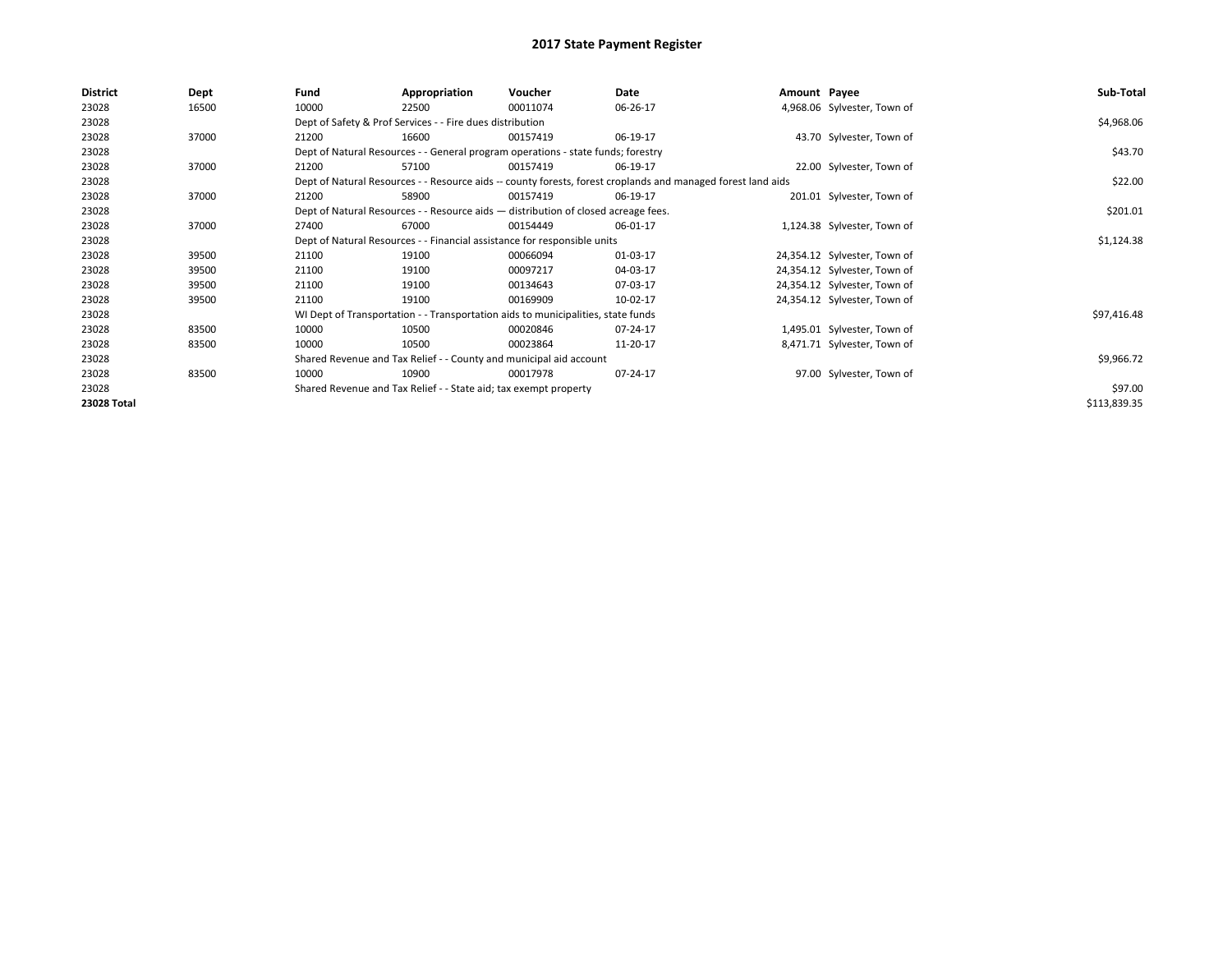| <b>District</b> | Dept  | Fund  | Appropriation                                                                                                | Voucher  | Date     | Amount Payee |                              | Sub-Total    |  |  |  |
|-----------------|-------|-------|--------------------------------------------------------------------------------------------------------------|----------|----------|--------------|------------------------------|--------------|--|--|--|
| 23030           | 16500 | 10000 | 22500                                                                                                        | 00011075 | 06-26-17 |              | 3,208.72 Town Of Washington  |              |  |  |  |
| 23030           |       |       | Dept of Safety & Prof Services - - Fire dues distribution                                                    |          |          |              |                              | \$3,208.72   |  |  |  |
| 23030           | 37000 | 21200 | 16600                                                                                                        | 00157420 | 06-19-17 |              | 176.08 Town Of Washington    |              |  |  |  |
| 23030           |       |       | Dept of Natural Resources - - General program operations - state funds; forestry                             |          |          |              |                              | \$176.08     |  |  |  |
| 23030           | 37000 | 21200 | 57100                                                                                                        | 00157420 | 06-19-17 |              | 86.59 Town Of Washington     |              |  |  |  |
| 23030           |       |       | Dept of Natural Resources - - Resource aids -- county forests, forest croplands and managed forest land aids |          |          |              |                              |              |  |  |  |
| 23030           | 37000 | 21200 | 58900                                                                                                        | 00157420 | 06-19-17 |              | 809.96 Town Of Washington    |              |  |  |  |
| 23030           |       |       | Dept of Natural Resources - - Resource aids - distribution of closed acreage fees.                           |          |          |              |                              | \$809.96     |  |  |  |
| 23030           | 37000 | 27400 | 67000                                                                                                        | 00154209 | 06-01-17 |              | 2,114.07 Town Of Washington  |              |  |  |  |
| 23030           |       |       | Dept of Natural Resources - - Financial assistance for responsible units                                     |          |          |              |                              |              |  |  |  |
| 23030           | 39500 | 21100 | 19100                                                                                                        | 00066095 | 01-03-17 |              | 23,858.67 Town Of Washington |              |  |  |  |
| 23030           | 39500 | 21100 | 19100                                                                                                        | 00097218 | 04-03-17 |              | 23,858.67 Town Of Washington |              |  |  |  |
| 23030           | 39500 | 21100 | 19100                                                                                                        | 00134644 | 07-03-17 |              | 23,858.67 Town Of Washington |              |  |  |  |
| 23030           | 39500 | 21100 | 19100                                                                                                        | 00169910 | 10-02-17 |              | 23,858.67 Town Of Washington |              |  |  |  |
| 23030           |       |       | WI Dept of Transportation - - Transportation aids to municipalities, state funds                             |          |          |              |                              | \$95,434.68  |  |  |  |
| 23030           | 83500 | 10000 | 10500                                                                                                        | 00020847 | 07-24-17 |              | 1,164.16 Town Of Washington  |              |  |  |  |
| 23030           | 83500 | 10000 | 10500                                                                                                        | 00023865 | 11-20-17 |              | 6,596.91 Town Of Washington  |              |  |  |  |
| 23030           |       |       | Shared Revenue and Tax Relief - - County and municipal aid account                                           |          |          |              |                              | \$7,761.07   |  |  |  |
| 23030           | 83500 | 10000 | 10900                                                                                                        | 00017979 | 07-24-17 |              | 56.00 Town Of Washington     |              |  |  |  |
| 23030           |       |       | Shared Revenue and Tax Relief - - State aid; tax exempt property                                             |          |          |              |                              | \$56.00      |  |  |  |
| 23030 Total     |       |       |                                                                                                              |          |          |              |                              | \$109,647.17 |  |  |  |
|                 |       |       |                                                                                                              |          |          |              |                              |              |  |  |  |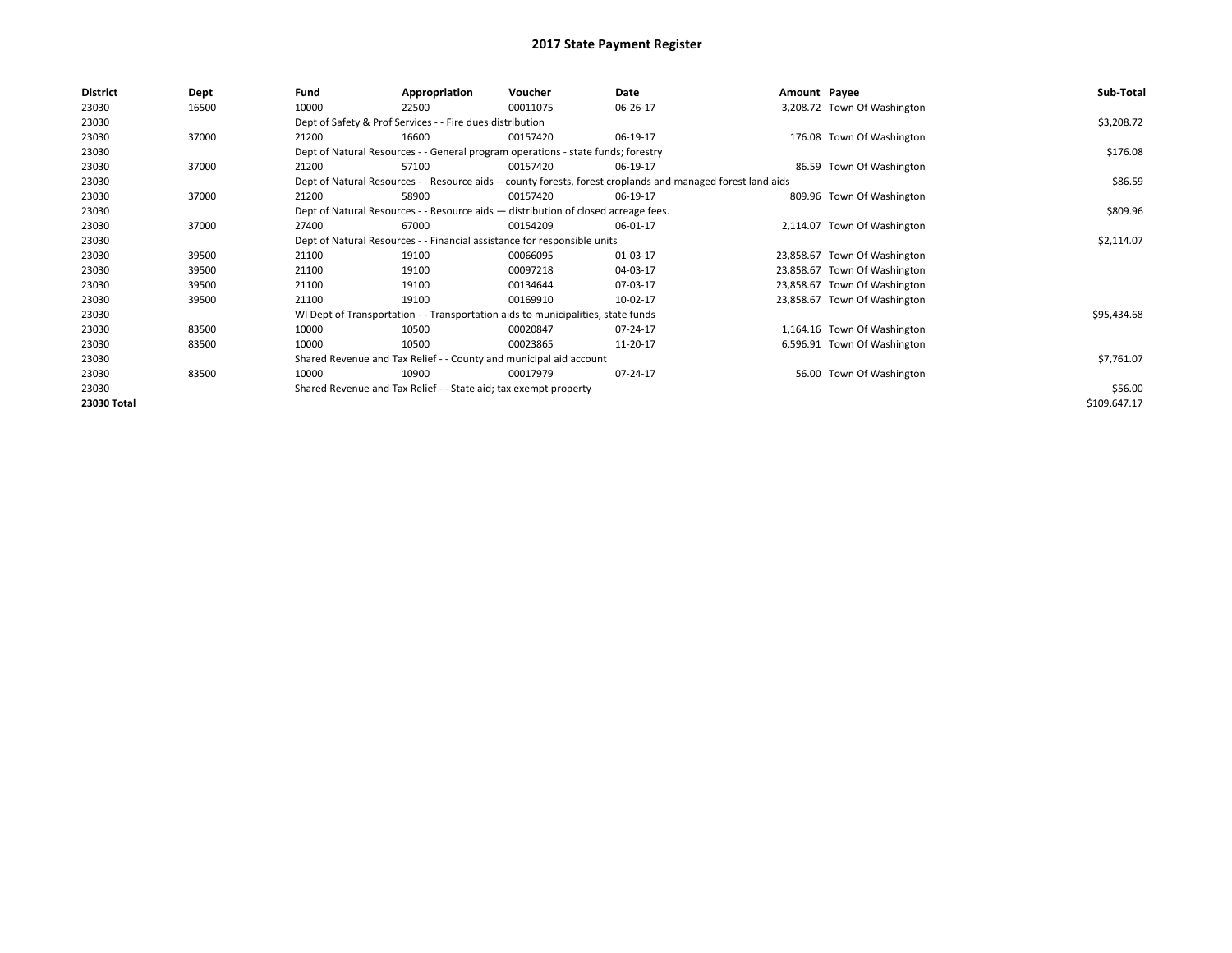| <b>District</b> | <b>Dept</b> | Fund                                                                     | Appropriation                                                                      | Voucher  | Date                                                                                                         | Amount Payee |                        | Sub-Total    |  |  |  |
|-----------------|-------------|--------------------------------------------------------------------------|------------------------------------------------------------------------------------|----------|--------------------------------------------------------------------------------------------------------------|--------------|------------------------|--------------|--|--|--|
| 23032           | 16500       | 10000                                                                    | 22500                                                                              | 00011076 | 06-26-17                                                                                                     |              | 3,996.60 Town Of York  |              |  |  |  |
| 23032           |             |                                                                          | Dept of Safety & Prof Services - - Fire dues distribution                          |          |                                                                                                              |              |                        | \$3,996.60   |  |  |  |
| 23032           | 37000       | 10000                                                                    | 50300                                                                              | 00126250 | 02-06-17                                                                                                     |              | 8,358.56 Town Of York  |              |  |  |  |
| 23032           |             |                                                                          | Dept of Natural Resources - - Aids in lieu of taxes - general fund                 |          | \$8,358.56                                                                                                   |              |                        |              |  |  |  |
| 23032           | 37000       | 21200                                                                    | 16600                                                                              | 00157421 | 06-19-17                                                                                                     |              | 428.73 Town Of York    |              |  |  |  |
| 23032           |             |                                                                          | Dept of Natural Resources - - General program operations - state funds; forestry   |          |                                                                                                              |              |                        |              |  |  |  |
| 23032           | 37000       | 21200                                                                    | 57100                                                                              | 00157421 | 06-19-17                                                                                                     |              | 196.22 Town Of York    |              |  |  |  |
| 23032           |             |                                                                          |                                                                                    |          | Dept of Natural Resources - - Resource aids -- county forests, forest croplands and managed forest land aids |              |                        | \$196.22     |  |  |  |
| 23032           | 37000       | 21200                                                                    | 58900                                                                              | 00157421 | 06-19-17                                                                                                     |              | 1.972.16 Town Of York  |              |  |  |  |
| 23032           |             |                                                                          | Dept of Natural Resources - - Resource aids - distribution of closed acreage fees. |          | \$1,972.16                                                                                                   |              |                        |              |  |  |  |
| 23032           | 37000       | 27400                                                                    | 67000                                                                              | 00154138 | 06-01-17                                                                                                     |              | 881.12 Town Of York    |              |  |  |  |
| 23032           |             | Dept of Natural Resources - - Financial assistance for responsible units |                                                                                    | \$881.12 |                                                                                                              |              |                        |              |  |  |  |
| 23032           | 39500       | 21100                                                                    | 19100                                                                              | 00066096 | 01-03-17                                                                                                     |              | 22,664.08 Town Of York |              |  |  |  |
| 23032           | 39500       | 21100                                                                    | 19100                                                                              | 00097219 | 04-03-17                                                                                                     |              | 22,664.08 Town Of York |              |  |  |  |
| 23032           | 39500       | 21100                                                                    | 19100                                                                              | 00134645 | 07-03-17                                                                                                     |              | 22,664.08 Town Of York |              |  |  |  |
| 23032           | 39500       | 21100                                                                    | 19100                                                                              | 00169911 | 10-02-17                                                                                                     |              | 22,664.10 Town Of York |              |  |  |  |
| 23032           |             |                                                                          | WI Dept of Transportation - - Transportation aids to municipalities, state funds   |          |                                                                                                              |              |                        | \$90,656.34  |  |  |  |
| 23032           | 83500       | 10000                                                                    | 10500                                                                              | 00020848 | 07-24-17                                                                                                     |              | 1.077.93 Town Of York  |              |  |  |  |
| 23032           | 83500       | 10000                                                                    | 10500                                                                              | 00023866 | 11-20-17                                                                                                     |              | 6.108.30 Town Of York  |              |  |  |  |
| 23032           |             |                                                                          | Shared Revenue and Tax Relief - - County and municipal aid account                 |          |                                                                                                              |              |                        | \$7,186.23   |  |  |  |
| 23032           | 83500       | 10000                                                                    | 10900                                                                              | 00017980 | 07-24-17                                                                                                     |              | 1.00 Town Of York      |              |  |  |  |
| 23032           |             |                                                                          | Shared Revenue and Tax Relief - - State aid; tax exempt property                   |          |                                                                                                              |              |                        | \$1.00       |  |  |  |
| 23032 Total     |             |                                                                          |                                                                                    |          |                                                                                                              |              |                        | \$113,676.96 |  |  |  |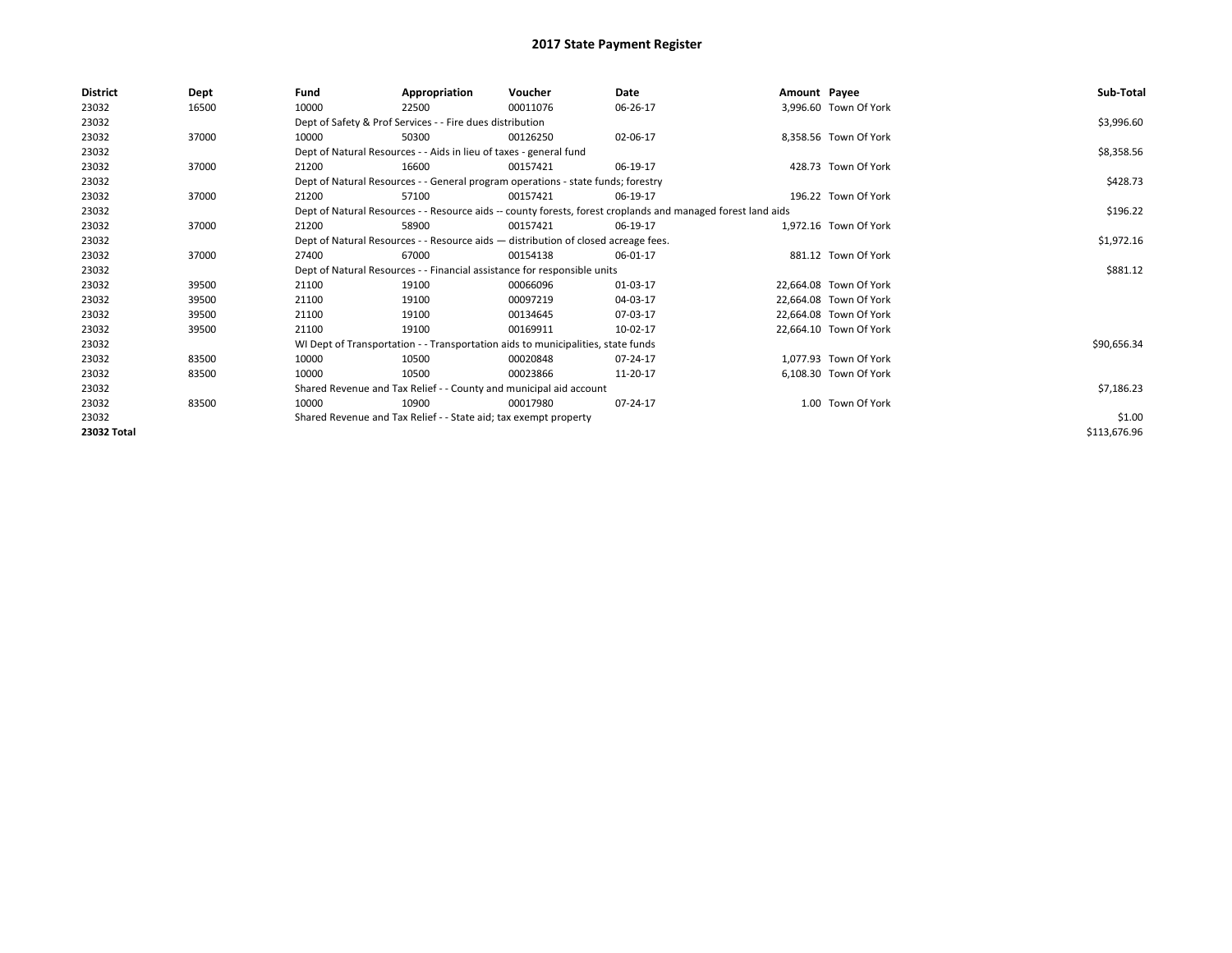| <b>District</b>    | Dept  | Fund                                                                       | Appropriation                                                      | Voucher                                                                          | Date           | Amount Payee |                              | Sub-Total    |
|--------------------|-------|----------------------------------------------------------------------------|--------------------------------------------------------------------|----------------------------------------------------------------------------------|----------------|--------------|------------------------------|--------------|
| 23101              | 16500 | 10000                                                                      | 22500                                                              | 00011077                                                                         | 06-26-17       |              | 2,232.80 Village Of Albany   |              |
| 23101              |       |                                                                            | Dept of Safety & Prof Services - - Fire dues distribution          |                                                                                  |                |              |                              | \$2,232.80   |
| 23101              | 37000 | 10000                                                                      | 50300                                                              | 00143848                                                                         | 04-21-17       |              | 30.07 Village Of Albany      |              |
| 23101              |       |                                                                            | Dept of Natural Resources - - Aids in lieu of taxes - general fund |                                                                                  |                |              |                              | \$30.07      |
| 23101              | 37000 | 27400                                                                      | 67000                                                              | 00154638                                                                         | 06-01-17       |              | 9,684.11 Village Of Albany   |              |
| 23101              |       | Dept of Natural Resources - - Financial assistance for responsible units   |                                                                    | \$9,684.11                                                                       |                |              |                              |              |
| 23101              | 39500 | 21100                                                                      | 19100                                                              | 00066097                                                                         | 01-03-17       |              | 22,023.18 Village Of Albany  |              |
| 23101              | 39500 | 21100                                                                      | 19100                                                              | 00097220                                                                         | 04-03-17       |              | 22,023.18 Village Of Albany  |              |
| 23101              | 39500 | 21100                                                                      | 19100                                                              | 00134646                                                                         | 07-03-17       |              | 22,023.18 Village Of Albany  |              |
| 23101              | 39500 | 21100                                                                      | 19100                                                              | 00169912                                                                         | 10-02-17       |              | 22,023.21 Village Of Albany  |              |
| 23101              |       |                                                                            |                                                                    | WI Dept of Transportation - - Transportation aids to municipalities, state funds |                |              |                              | \$88,092.75  |
| 23101              | 39500 | 21100                                                                      | 27800                                                              | 00089214                                                                         | 02-23-17       |              | 26,901.52 Village Of Albany  |              |
| 23101              |       | WI Dept of Transportation - - Local roads improvement program, state funds |                                                                    | \$26,901.52                                                                      |                |              |                              |              |
| 23101              | 45500 | 10000                                                                      | 23100                                                              | 00039635                                                                         | 12-22-17       |              | 1,600.00 Village Of Albany   |              |
| 23101              |       | Department of Justice - - Law enforcement training fund, local assistance  |                                                                    | \$1,600.00                                                                       |                |              |                              |              |
| 23101              | 83500 | 10000                                                                      | 10100                                                              | 00020849                                                                         | 07-24-17       |              | 19,308.39 Village Of Albany  |              |
| 23101              |       |                                                                            |                                                                    | Shared Revenue and Tax Relief - - Expenditure restraint program account          |                |              |                              | \$19,308.39  |
| 23101              | 83500 | 10000                                                                      | 10500                                                              | 00020849                                                                         | 07-24-17       |              | 37,299.10 Village Of Albany  |              |
| 23101              | 83500 | 10000                                                                      | 10500                                                              | 00023867                                                                         | 11-20-17       |              | 211,361.59 Village Of Albany |              |
| 23101              |       |                                                                            |                                                                    | Shared Revenue and Tax Relief - - County and municipal aid account               |                |              |                              | \$248,660.69 |
| 23101              | 83500 | 10000                                                                      | 10900                                                              | 00017981                                                                         | $07 - 24 - 17$ |              | 569.00 Village Of Albany     |              |
| 23101              | 83500 | 10000                                                                      | 10900                                                              | 00019786                                                                         | 07-24-17       |              | 1,521.00 Village Of Albany   |              |
| 23101              |       |                                                                            | Shared Revenue and Tax Relief - - State aid; tax exempt property   |                                                                                  |                |              |                              | \$2,090.00   |
| 23101              | 83500 | 10000                                                                      | 11000                                                              | 00020849                                                                         | 07-24-17       |              | 8.07 Village Of Albany       |              |
| 23101              | 83500 | 10000                                                                      | 11000                                                              | 00023867                                                                         | 11-20-17       |              | 44.56 Village Of Albany      |              |
| 23101              |       | Shared Revenue and Tax Relief - - Public utility distribution account      |                                                                    | \$52.63                                                                          |                |              |                              |              |
| 23101              | 83500 | 10000                                                                      | 50100                                                              | 00015256                                                                         | 01-31-17       |              | 116.54 Village Of Albany     |              |
| 23101              |       | Shared Revenue and Tax Relief - - Payments for municipal services          |                                                                    | \$116.54                                                                         |                |              |                              |              |
| <b>23101 Total</b> |       |                                                                            |                                                                    |                                                                                  |                |              |                              | \$398,769.50 |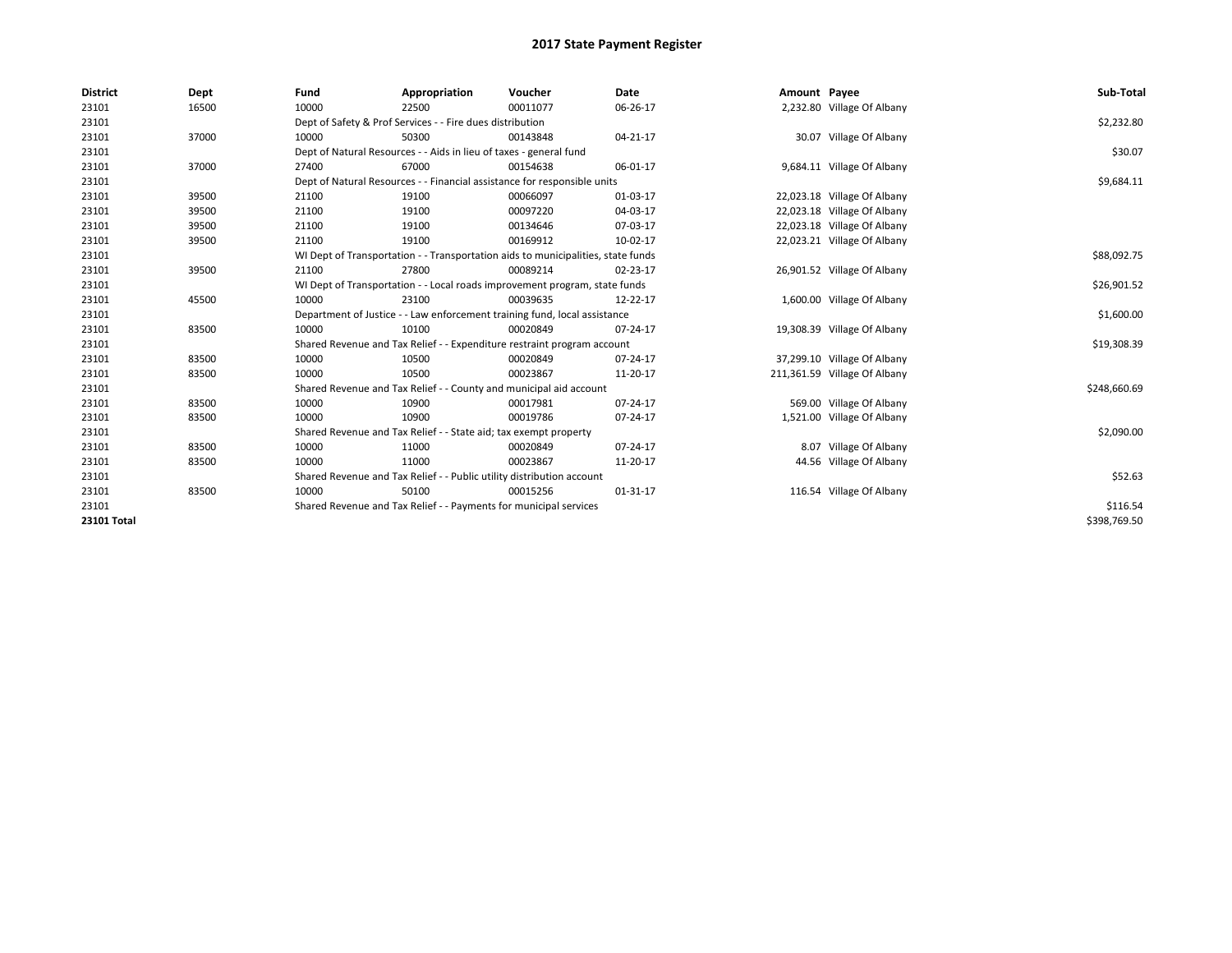| <b>District</b> | Dept  | Fund  | Appropriation                                                    | Voucher  | Date     | Amount Pavee |                            | Sub-Total |
|-----------------|-------|-------|------------------------------------------------------------------|----------|----------|--------------|----------------------------|-----------|
| 23106           | 83500 | 10000 | 10900                                                            | 00017982 | 07-24-17 |              | 3.00 Village Of Belleville |           |
| 23106           |       |       | Shared Revenue and Tax Relief - - State aid; tax exempt property |          |          |              |                            | \$3.00    |
| 23106 Total     |       |       |                                                                  |          |          |              |                            | \$3.00    |
|                 |       |       |                                                                  |          |          |              |                            |           |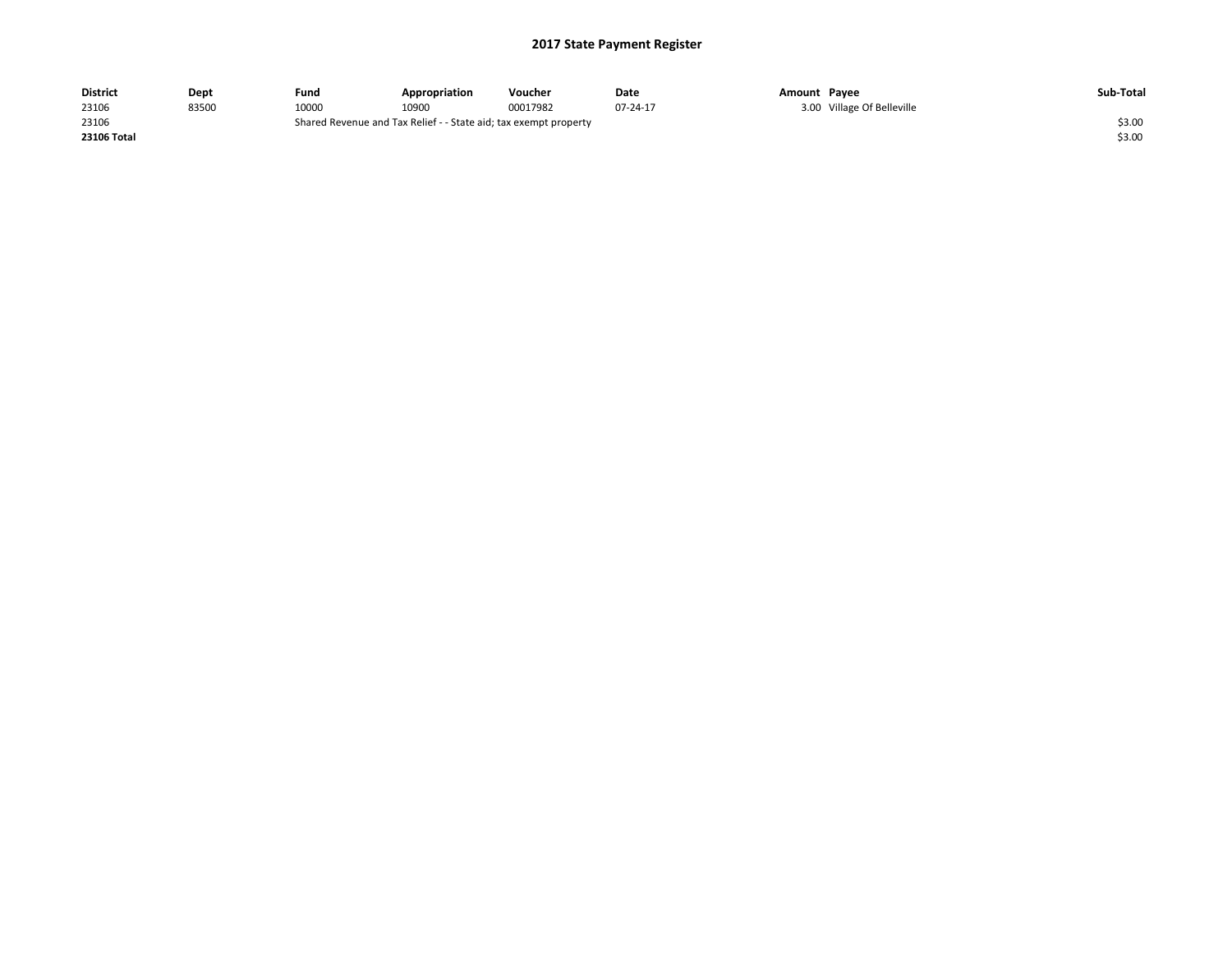| <b>District</b> | <b>Dept</b> | Fund                                                                             | Appropriation                                                            | Voucher     | Date     | Amount Payee |                                | Sub-Total    |  |  |  |
|-----------------|-------------|----------------------------------------------------------------------------------|--------------------------------------------------------------------------|-------------|----------|--------------|--------------------------------|--------------|--|--|--|
| 23109           | 37000       | 27400                                                                            | 67000                                                                    | 00154554    | 06-01-17 |              | 3,156.84 VILLAGE OF BROOKLYN   |              |  |  |  |
| 23109           |             |                                                                                  | Dept of Natural Resources - - Financial assistance for responsible units |             |          |              |                                | \$3,156.84   |  |  |  |
| 23109           | 37000       | 27400                                                                            | 67300                                                                    | 00154554    | 06-01-17 |              | 362.99 VILLAGE OF BROOKLYN     |              |  |  |  |
| 23109           |             |                                                                                  | Dept of Natural Resources - - Recycling consolidation grants             |             |          |              |                                |              |  |  |  |
| 23109           | 39500       | 21100                                                                            | 19100                                                                    | 00066098    | 01-03-17 |              | 13,614.52 VILLAGE OF BROOKLYN  |              |  |  |  |
| 23109           | 39500       | 21100                                                                            | 19100                                                                    | 00097221    | 04-03-17 |              | 13,614.52 VILLAGE OF BROOKLYN  |              |  |  |  |
| 23109           | 39500       | 21100                                                                            | 19100                                                                    | 00134647    | 07-03-17 |              | 13.614.52 VILLAGE OF BROOKLYN  |              |  |  |  |
| 23109           | 39500       | 21100                                                                            | 19100                                                                    | 00169913    | 10-02-17 |              | 13,614.53 VILLAGE OF BROOKLYN  |              |  |  |  |
| 23109           |             | WI Dept of Transportation - - Transportation aids to municipalities, state funds |                                                                          | \$54,458.09 |          |              |                                |              |  |  |  |
| 23109           | 43500       | 00005                                                                            | 16300                                                                    | 01LGS       | 11-17-17 |              | 2,000.00 VILLAGE OF BROOKLYN   |              |  |  |  |
| 23109           |             |                                                                                  | Department of Health Services - - Guardianship grant program             |             |          |              |                                | \$2,000.00   |  |  |  |
| 23109           | 83500       | 10000                                                                            | 10100                                                                    | 00020850    | 07-24-17 |              | 23,691.03 VILLAGE OF BROOKLYN  |              |  |  |  |
| 23109           |             |                                                                                  | Shared Revenue and Tax Relief - - Expenditure restraint program account  |             |          |              |                                | \$23,691.03  |  |  |  |
| 23109           | 83500       | 10000                                                                            | 10500                                                                    | 00020850    | 07-24-17 |              | 22,704.42 VILLAGE OF BROOKLYN  |              |  |  |  |
| 23109           | 83500       | 10000                                                                            | 10500                                                                    | 00023868    | 11-20-17 |              | 126,658.38 VILLAGE OF BROOKLYN |              |  |  |  |
| 23109           |             |                                                                                  | Shared Revenue and Tax Relief - - County and municipal aid account       |             |          |              |                                | \$149,362.80 |  |  |  |
| 23109           | 83500       | 10000                                                                            | 10900                                                                    | 00017983    | 07-24-17 |              | 464.00 VILLAGE OF BROOKLYN     |              |  |  |  |
| 23109           |             | Shared Revenue and Tax Relief - - State aid; tax exempt property                 |                                                                          | \$464.00    |          |              |                                |              |  |  |  |
| 23109 Total     |             |                                                                                  |                                                                          |             |          |              |                                | \$233,495.75 |  |  |  |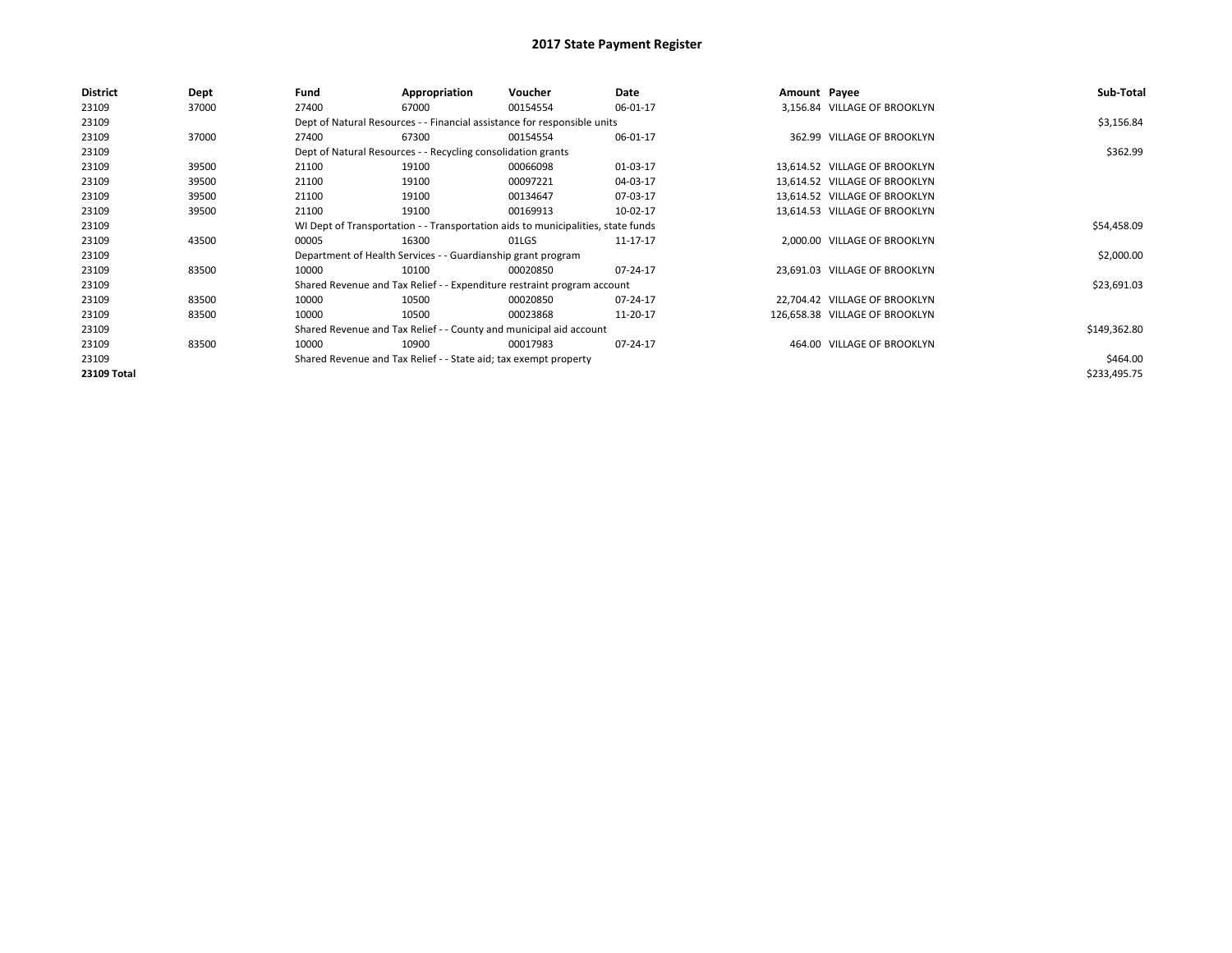| <b>District</b> | Dept  | Fund  | Appropriation                                                                    | Voucher  | Date        | Amount Payee |                                 | Sub-Total    |  |  |
|-----------------|-------|-------|----------------------------------------------------------------------------------|----------|-------------|--------------|---------------------------------|--------------|--|--|
| 23110           | 16500 | 10000 | 22500                                                                            | 00011078 | 06-26-17    |              | 567.29 Village Of Browntown     |              |  |  |
| 23110           |       |       | Dept of Safety & Prof Services - - Fire dues distribution                        |          |             |              |                                 | \$567.29     |  |  |
| 23110           | 37000 | 21200 | 57900                                                                            | 00143855 | 04-21-17    |              | 57.20 Village Of Browntown      |              |  |  |
| 23110           | 37000 | 21200 | 57900                                                                            | 00143856 | 04-21-17    |              | 68.20 Village Of Browntown      |              |  |  |
| 23110           |       |       | Dept of Natural Resources - - Aids in lieu of taxes - sum sufficient             |          |             |              |                                 |              |  |  |
| 23110           | 37000 | 27400 | 67000                                                                            | 00154153 | 06-01-17    |              | 1,568.47 Village Of Browntown   |              |  |  |
| 23110           |       |       | Dept of Natural Resources - - Financial assistance for responsible units         |          |             |              |                                 | \$1,568.47   |  |  |
| 23110           | 39500 | 21100 | 19100                                                                            | 00066099 | 01-03-17    |              | 3,569.12 Village Of Browntown   |              |  |  |
| 23110           | 39500 | 21100 | 19100                                                                            | 00097222 | 04-03-17    |              | 3,569.12 Village Of Browntown   |              |  |  |
| 23110           | 39500 | 21100 | 19100                                                                            | 00134648 | 07-03-17    |              | 3,569.12 Village Of Browntown   |              |  |  |
| 23110           | 39500 | 21100 | 19100                                                                            | 00169914 | 10-02-17    |              | 3,569.14 Village Of Browntown   |              |  |  |
| 23110           |       |       | WI Dept of Transportation - - Transportation aids to municipalities, state funds |          | \$14,276.50 |              |                                 |              |  |  |
| 23110           | 50500 | 10000 | 74300                                                                            | 00057347 | 08-14-17    |              | 39,278.00 Village Of Browntown  |              |  |  |
| 23110           | 50500 | 10000 | 74300                                                                            | 00058565 | 09-05-17    |              | 84,246.00 Village Of Browntown  |              |  |  |
| 23110           | 50500 | 10000 | 74300                                                                            | 00061038 | 10-06-17    |              | 108,456.00 Village Of Browntown |              |  |  |
| 23110           | 50500 | 10000 | 74300                                                                            | 00067927 | 12-27-17    |              | 121,900.00 Village Of Browntown |              |  |  |
| 23110           |       |       | Department of Administration - - Federal aid; local assistance                   |          |             |              |                                 | \$353,880.00 |  |  |
| 23110           | 83500 | 10000 | 10500                                                                            | 00020851 | 07-24-17    |              | 12,283.36 Village Of Browntown  |              |  |  |
| 23110           | 83500 | 10000 | 10500                                                                            | 00023869 | 11-20-17    |              | 69,605.72 Village Of Browntown  |              |  |  |
| 23110           |       |       | Shared Revenue and Tax Relief - - County and municipal aid account               |          |             |              |                                 | \$81,889.08  |  |  |
| 23110           | 83500 | 10000 | 10900                                                                            | 00017984 | 07-24-17    |              | 92.00 Village Of Browntown      |              |  |  |
| 23110           |       |       | Shared Revenue and Tax Relief - - State aid; tax exempt property                 |          |             |              |                                 | \$92.00      |  |  |
| 23110           | 83500 | 10000 | 11000                                                                            | 00020851 | 07-24-17    |              | 69.86 Village Of Browntown      |              |  |  |
| 23110           | 83500 | 10000 | 11000                                                                            | 00023869 | 11-20-17    |              | 414.97 Village Of Browntown     |              |  |  |
| 23110           |       |       | Shared Revenue and Tax Relief - - Public utility distribution account            |          |             |              |                                 |              |  |  |
| 23110 Total     |       |       |                                                                                  |          |             |              |                                 | \$452,883.57 |  |  |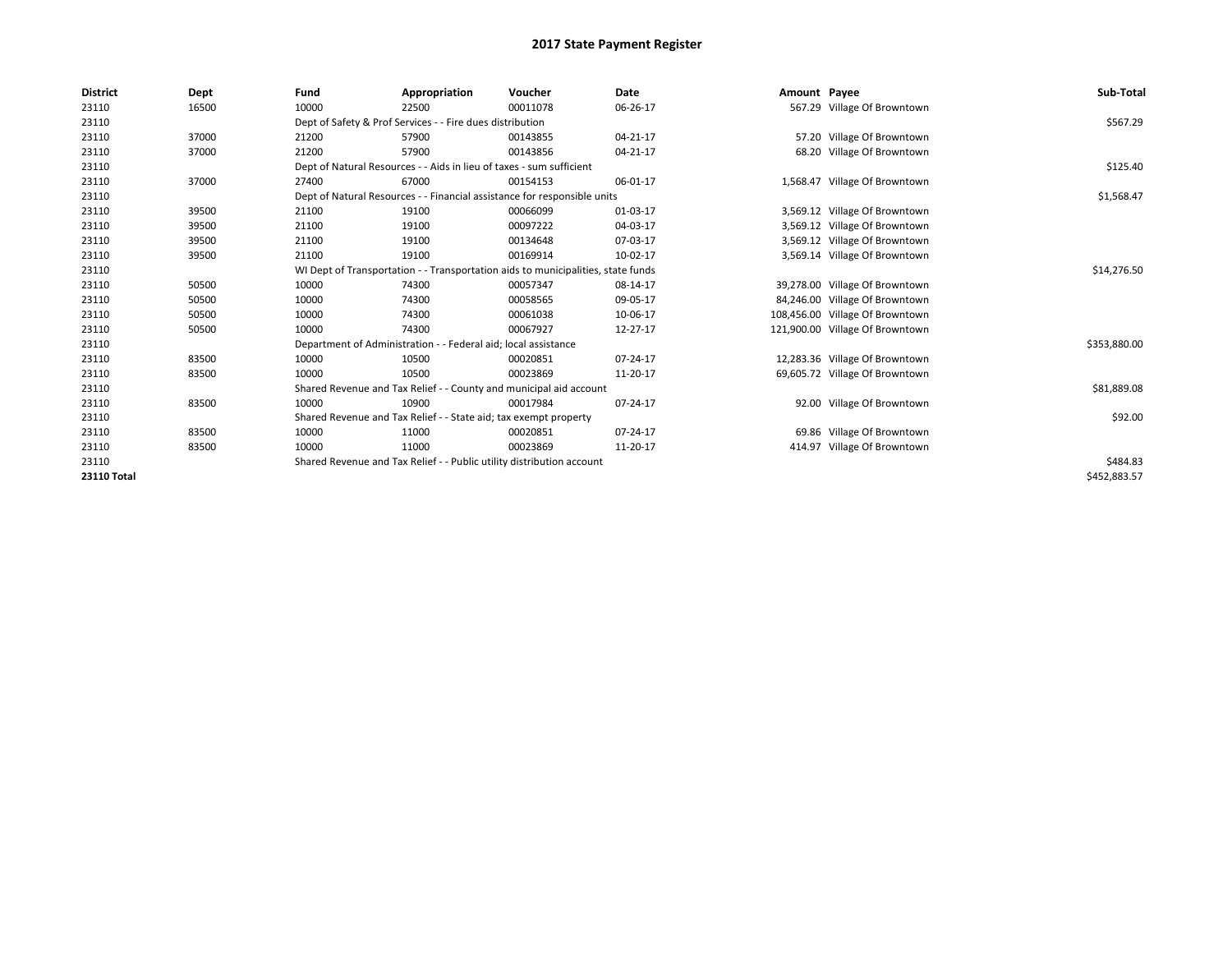| <b>District</b> | Dept  | Fund                                                                      | Appropriation                                                      | Voucher                                                                          | <b>Date</b> | Amount Payee |                                  | Sub-Total    |
|-----------------|-------|---------------------------------------------------------------------------|--------------------------------------------------------------------|----------------------------------------------------------------------------------|-------------|--------------|----------------------------------|--------------|
| 23151           | 16500 | 10000                                                                     | 22500                                                              | 00011079                                                                         | 06-26-17    |              | 3,340.50 Village Of Monticello   |              |
| 23151           |       | Dept of Safety & Prof Services - - Fire dues distribution                 |                                                                    | \$3,340.50                                                                       |             |              |                                  |              |
| 23151           | 37000 | 10000                                                                     | 50300                                                              | 00143874                                                                         | 04-21-17    |              | 9.11 Village Of Monticello       |              |
| 23151           |       |                                                                           | Dept of Natural Resources - - Aids in lieu of taxes - general fund |                                                                                  |             |              |                                  | \$9.11       |
| 23151           | 37000 | 27400                                                                     | 67000                                                              | 00154075                                                                         | 06-01-17    |              | 7,292.53 Village Of Monticello   |              |
| 23151           |       |                                                                           |                                                                    | Dept of Natural Resources - - Financial assistance for responsible units         |             |              |                                  | \$7,292.53   |
| 23151           | 39500 | 21100                                                                     | 19100                                                              | 00066100                                                                         | 01-03-17    |              | 14,962.48 Village Of Monticello  |              |
| 23151           | 39500 | 21100                                                                     | 19100                                                              | 00097223                                                                         | 04-03-17    |              | 14,962.48 Village Of Monticello  |              |
| 23151           | 39500 | 21100                                                                     | 19100                                                              | 00134649                                                                         | 07-03-17    |              | 14,962.48 Village Of Monticello  |              |
| 23151           | 39500 | 21100                                                                     | 19100                                                              | 00169915                                                                         | 10-02-17    |              | 14,962.48 Village Of Monticello  |              |
| 23151           |       |                                                                           |                                                                    | WI Dept of Transportation - - Transportation aids to municipalities, state funds |             |              |                                  | \$59,849.92  |
| 23151           | 45500 | 10000                                                                     | 23100                                                              | 00039612                                                                         | 12-22-17    |              | 320.00 Village Of Monticello     |              |
| 23151           |       | Department of Justice - - Law enforcement training fund, local assistance |                                                                    | \$320.00                                                                         |             |              |                                  |              |
| 23151           | 83500 | 10000                                                                     | 10100                                                              | 00020852                                                                         | 07-24-17    |              | 12,325.13 Village Of Monticello  |              |
| 23151           |       |                                                                           |                                                                    | Shared Revenue and Tax Relief - - Expenditure restraint program account          |             |              |                                  | \$12,325.13  |
| 23151           | 83500 | 10000                                                                     | 10500                                                              | 00020852                                                                         | 07-24-17    |              | 39,204.14 Village Of Monticello  |              |
| 23151           | 83500 | 10000                                                                     | 10500                                                              | 00023870                                                                         | 11-20-17    |              | 222,156.82 Village Of Monticello |              |
| 23151           |       |                                                                           |                                                                    | Shared Revenue and Tax Relief - - County and municipal aid account               |             |              |                                  | \$261,360.96 |
| 23151           | 83500 | 10000                                                                     | 10900                                                              | 00017985                                                                         | 07-24-17    |              | 1,136.00 Village Of Monticello   |              |
| 23151           |       |                                                                           | Shared Revenue and Tax Relief - - State aid; tax exempt property   |                                                                                  |             |              |                                  | \$1,136.00   |
| 23151           | 83500 | 10000                                                                     | 11000                                                              | 00020852                                                                         | 07-24-17    |              | 299.99 Village Of Monticello     |              |
| 23151           | 83500 | 10000                                                                     | 11000                                                              | 00023870                                                                         | 11-20-17    |              | 1,711.04 Village Of Monticello   |              |
| 23151           |       |                                                                           |                                                                    | Shared Revenue and Tax Relief - - Public utility distribution account            |             |              |                                  | \$2,011.03   |
| 23151           | 83500 | 52100                                                                     | 36300                                                              | 00015810                                                                         | 03-27-17    |              | 714.72 Village Of Monticello     |              |
| 23151           |       |                                                                           | Shared Revenue and Tax Relief - - Lottery and gaming credit        |                                                                                  |             |              |                                  | \$714.72     |
| 23151 Total     |       |                                                                           |                                                                    |                                                                                  |             |              |                                  | \$348,359.90 |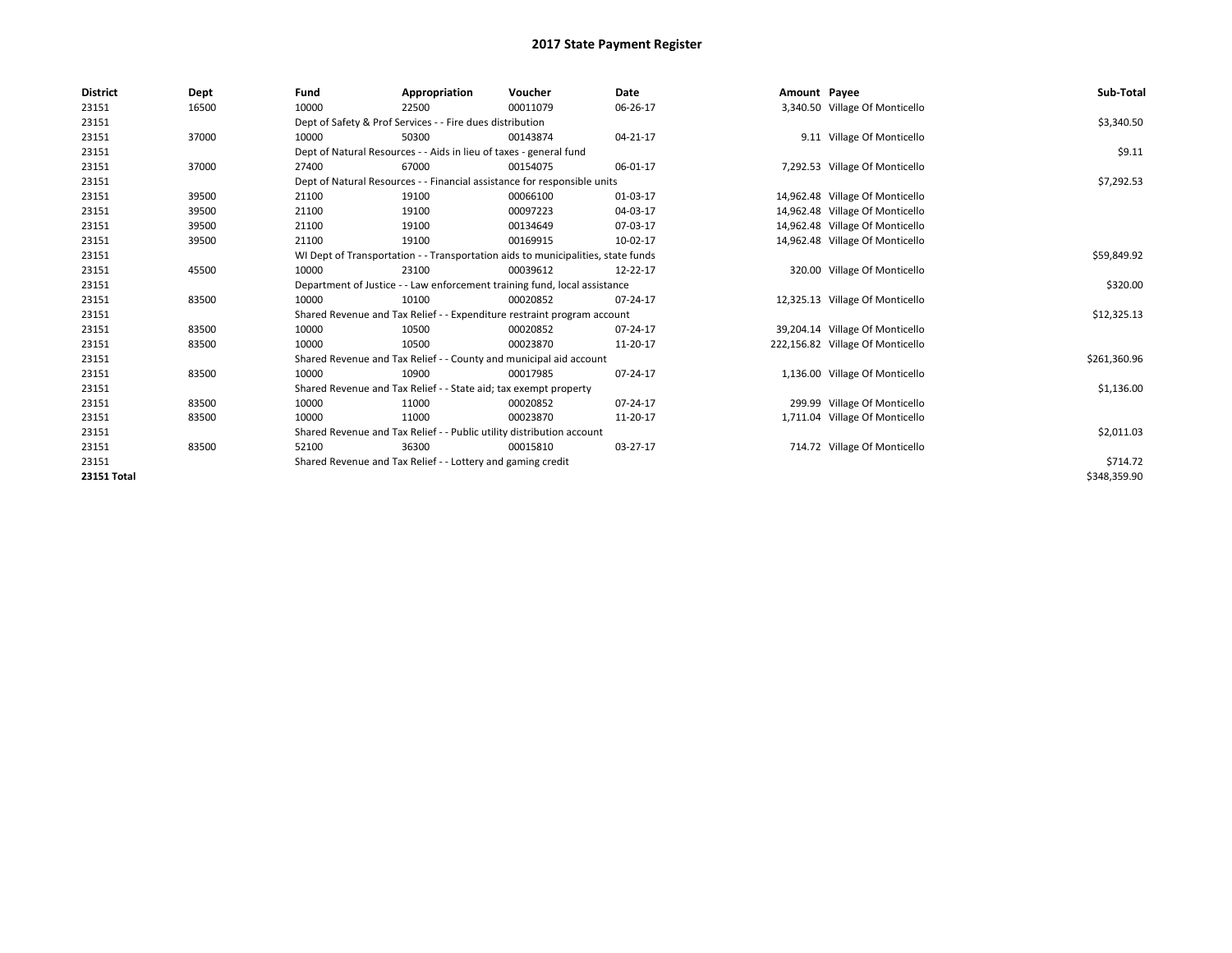| <b>District</b> | Dept  | Fund  | Appropriation                                                                       | Voucher  | Date           | Amount Payee |                                  | Sub-Total    |  |  |
|-----------------|-------|-------|-------------------------------------------------------------------------------------|----------|----------------|--------------|----------------------------------|--------------|--|--|
| 23161           | 16500 | 10000 | 22500                                                                               | 00011080 | 06-26-17       |              | 7,237.32 Village Of New Glarus   |              |  |  |
| 23161           |       |       | Dept of Safety & Prof Services - - Fire dues distribution                           |          |                |              |                                  |              |  |  |
| 23161           | 37000 | 10000 | 50300                                                                               | 00143877 | $04 - 21 - 17$ |              | 177.56 Village Of New Glarus     |              |  |  |
| 23161           |       |       | Dept of Natural Resources - - Aids in lieu of taxes - general fund                  |          |                |              |                                  |              |  |  |
| 23161           | 37000 | 27400 | 67000                                                                               | 00154394 | 06-01-17       |              | 7,749.45 Village Of New Glarus   |              |  |  |
| 23161           |       |       | Dept of Natural Resources - - Financial assistance for responsible units            |          |                |              |                                  | \$7,749.45   |  |  |
| 23161           | 39500 | 21100 | 18500                                                                               | 00124815 | 06-14-17       |              | 4,989.59 Village Of New Glarus   |              |  |  |
| 23161           | 39500 | 21100 | 18500                                                                               | 00165830 | 09-18-17       |              | 3,998.14 Village Of New Glarus   |              |  |  |
| 23161           |       |       | WI Dept of Transportation - - Highway safety, local assistance, federal funds       |          |                |              |                                  |              |  |  |
| 23161           | 39500 | 21100 | 19100                                                                               | 00066101 | 01-03-17       |              | 31,731.74 Village Of New Glarus  |              |  |  |
| 23161           | 39500 | 21100 | 19100                                                                               | 00097224 | 04-03-17       |              | 31,731.74 Village Of New Glarus  |              |  |  |
| 23161           | 39500 | 21100 | 19100                                                                               | 00134650 | 07-03-17       |              | 31,731.74 Village Of New Glarus  |              |  |  |
| 23161           | 39500 | 21100 | 19100                                                                               | 00169916 | 10-02-17       |              | 31,731.76 Village Of New Glarus  |              |  |  |
| 23161           |       |       | WI Dept of Transportation - - Transportation aids to municipalities, state funds    |          |                |              |                                  | \$126,926.98 |  |  |
| 23161           | 39500 | 21100 | 36500                                                                               | 00084740 | $02 - 10 - 17$ |              | 79.57 Village Of New Glarus      |              |  |  |
| 23161           | 39500 | 21100 | 36500                                                                               | 00092903 | 03-09-17       |              | 61.24 Village Of New Glarus      |              |  |  |
| 23161           | 39500 | 21100 | 36500                                                                               | 00074943 | 01-18-17       |              | 76.07 Village Of New Glarus      |              |  |  |
| 23161           | 39500 | 21100 | 36500                                                                               | 00104924 | 04-12-17       |              | 73.35 Village Of New Glarus      |              |  |  |
| 23161           | 39500 | 21100 | 36500                                                                               | 00113715 | 05-05-17       |              | 51.62 Village Of New Glarus      |              |  |  |
| 23161           | 39500 | 21100 | 36500                                                                               | 00124897 | 06-06-17       |              | 54.05 Village Of New Glarus      |              |  |  |
| 23161           | 39500 | 21100 | 36500                                                                               | 00142151 | 06-30-17       |              | 55.61 Village Of New Glarus      |              |  |  |
| 23161           | 39500 | 21100 | 36500                                                                               | 00151305 | 08-07-17       |              | 49.05 Village Of New Glarus      |              |  |  |
| 23161           | 39500 | 21100 | 36500                                                                               | 00165384 | 09-15-17       |              | 71.83 Village Of New Glarus      |              |  |  |
| 23161           | 39500 | 21100 | 36500                                                                               | 00175982 | 10-06-17       |              | 54.32 Village Of New Glarus      |              |  |  |
| 23161           | 39500 | 21100 | 36500                                                                               | 00189652 | 11-08-17       |              | 61.72 Village Of New Glarus      |              |  |  |
| 23161           | 39500 | 21100 | 36500                                                                               | 00200894 | 12-13-17       |              | 67.70 Village Of New Glarus      |              |  |  |
| 23161           |       |       | WI Dept of Transportation - - Highway system management and operations, state funds |          |                |              |                                  | \$756.13     |  |  |
| 23161           | 45500 | 10000 | 23100                                                                               | 00021633 | 01-03-17       |              | 640.00 Village Of New Glarus     |              |  |  |
| 23161           | 45500 | 10000 | 23100                                                                               | 00038550 | 12-07-17       |              | 800.00 Village Of New Glarus     |              |  |  |
| 23161           |       |       | Department of Justice - - Law enforcement training fund, local assistance           |          |                |              |                                  | \$1,440.00   |  |  |
| 23161           | 83500 | 10000 | 10100                                                                               | 00020853 | 07-24-17       |              | 53,579.39 Village Of New Glarus  |              |  |  |
| 23161           |       |       | Shared Revenue and Tax Relief - - Expenditure restraint program account             |          |                |              |                                  | \$53,579.39  |  |  |
| 23161           | 83500 | 10000 | 10500                                                                               | 00020853 | 07-24-17       |              | 28,678.46 Village Of New Glarus  |              |  |  |
| 23161           | 83500 | 10000 | 10500                                                                               | 00023871 | 11-20-17       |              | 162,511.26 Village Of New Glarus |              |  |  |
| 23161           |       |       | Shared Revenue and Tax Relief - - County and municipal aid account                  |          |                |              |                                  | \$191,189.72 |  |  |
| 23161           | 83500 | 10000 | 10900                                                                               | 00017986 | 07-24-17       |              | 4,945.00 Village Of New Glarus   |              |  |  |
| 23161           | 83500 | 10000 | 10900                                                                               | 00019787 | 07-24-17       |              | 7,096.00 Village Of New Glarus   |              |  |  |
| 23161           |       |       | Shared Revenue and Tax Relief - - State aid; tax exempt property                    |          |                |              |                                  | \$12,041.00  |  |  |
| 23161           | 83500 | 10000 | 11000                                                                               | 00020853 | 07-24-17       |              | 124.45 Village Of New Glarus     |              |  |  |
| 23161           | 83500 | 10000 | 11000                                                                               | 00023871 | 11-20-17       |              | 718.35 Village Of New Glarus     |              |  |  |
| 23161           |       |       | Shared Revenue and Tax Relief - - Public utility distribution account               |          |                |              |                                  | \$842.80     |  |  |
| 23161           | 83500 | 10000 | 50100                                                                               | 00015257 | 01-31-17       |              | 400.70 Village Of New Glarus     |              |  |  |
| 23161           |       |       | Shared Revenue and Tax Relief - - Payments for municipal services                   |          |                |              |                                  | \$400.70     |  |  |
| 23161           | 83500 | 52100 | 36300                                                                               | 00015811 | 03-27-17       |              | 4,341.87 Village Of New Glarus   |              |  |  |
| 23161           |       |       | Shared Revenue and Tax Relief - - Lottery and gaming credit                         |          |                |              |                                  | \$4,341.87   |  |  |
| 23161 Total     |       |       |                                                                                     |          |                |              |                                  | \$415,670.65 |  |  |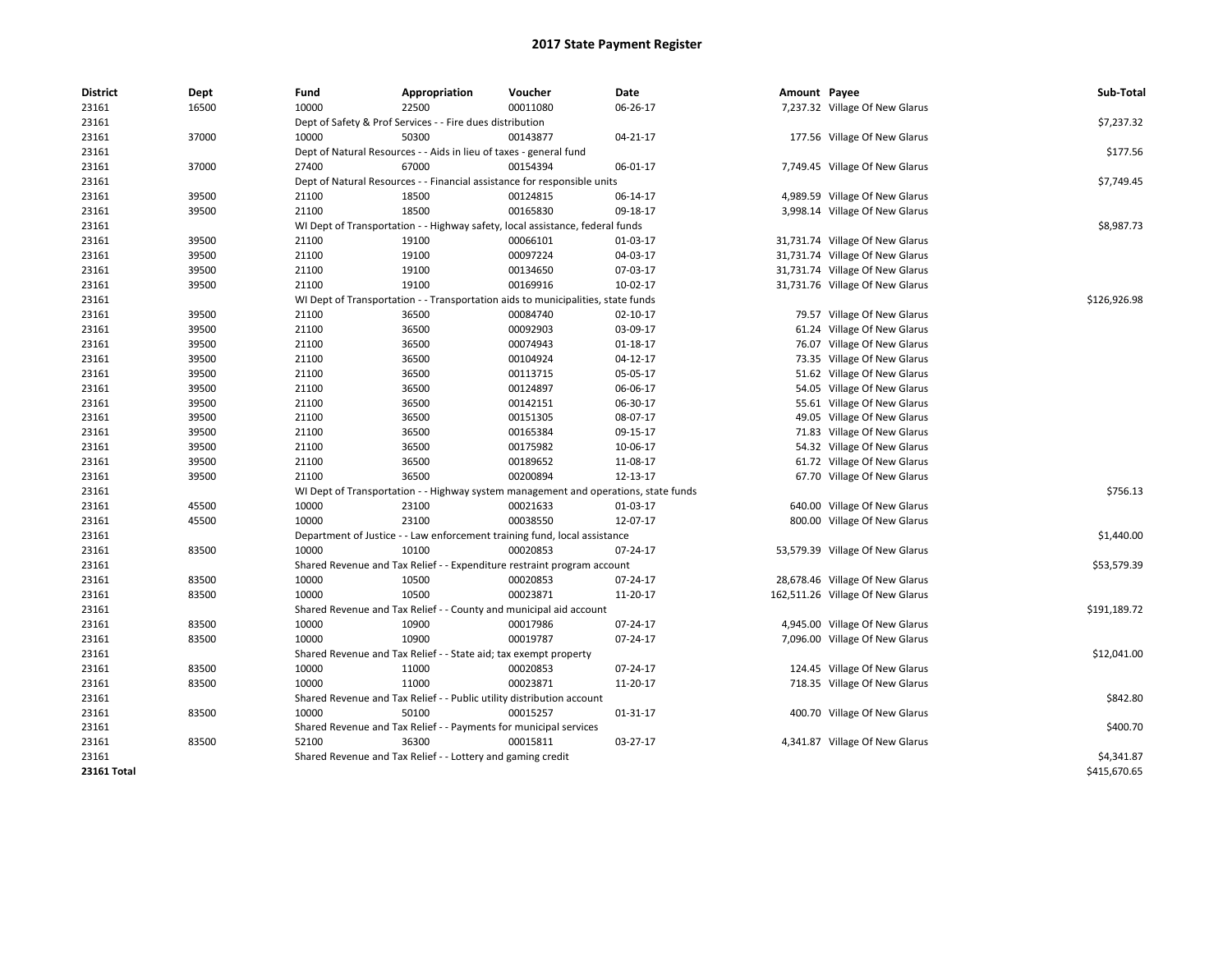| <b>District</b> | Dept  | Fund                                                               | Appropriation                                                                    | Voucher                            | Date     | Amount Payee |                             | Sub-Total    |
|-----------------|-------|--------------------------------------------------------------------|----------------------------------------------------------------------------------|------------------------------------|----------|--------------|-----------------------------|--------------|
| 23206           | 16500 | 10000                                                              | 22500                                                                            | 00011081                           | 06-27-17 |              | 8,022.80 City Of Brodhead   |              |
| 23206           |       | Dept of Safety & Prof Services - - Fire dues distribution          | \$8,022.80                                                                       |                                    |          |              |                             |              |
| 23206           | 37000 | 10000                                                              | 50300                                                                            | 00143297                           | 04-21-17 |              | 9.91 City Of Brodhead       |              |
| 23206           |       | Dept of Natural Resources - - Aids in lieu of taxes - general fund | \$9.91                                                                           |                                    |          |              |                             |              |
| 23206           | 37000 | 10000                                                              | 94100                                                                            | 00186034                           | 10-03-17 |              | 36,214.13 City Of Brodhead  |              |
| 23206           |       |                                                                    | Dept of Natural Resources - - General program operations - federal funds         |                                    |          |              |                             | \$36,214.13  |
| 23206           | 37000 | 27400                                                              | 67000                                                                            | 00154831                           | 06-01-17 |              | 12,281.06 City Of Brodhead  |              |
| 23206           |       |                                                                    | Dept of Natural Resources - - Financial assistance for responsible units         |                                    |          |              |                             | \$12,281.06  |
| 23206           | 37000 | 27400                                                              | 67300                                                                            | 00154831                           | 06-01-17 |              | 841.09 City Of Brodhead     |              |
| 23206           |       |                                                                    | Dept of Natural Resources - - Recycling consolidation grants                     |                                    |          |              |                             | \$841.09     |
| 23206           | 37000 | 36300                                                              | TA100                                                                            | 00129528                           | 02-21-17 |              | 1,689.10 City Of Brodhead   |              |
| 23206           |       |                                                                    | Dept of Natural Resources - - LAND ACQUISITION                                   |                                    |          |              |                             | \$1,689.10   |
| 23206           | 39500 | 21100                                                              | 16200                                                                            | 00067350                           | 01-03-17 |              | 5,377.34 City Of Brodhead   |              |
| 23206           | 39500 | 21100                                                              | 16200                                                                            | 00098473                           | 04-03-17 |              | 5,377.34 City Of Brodhead   |              |
| 23206           | 39500 | 21100                                                              | 16200                                                                            | 00135899                           | 07-03-17 |              | 5,377.34 City Of Brodhead   |              |
| 23206           | 39500 | 21100                                                              | 16200                                                                            | 00171165                           | 10-02-17 |              | 5,377.34 City Of Brodhead   |              |
| 23206           |       |                                                                    | WI Dept of Transportation - - Connecting highways aids, state funds              |                                    |          |              |                             | \$21,509.36  |
| 23206           | 39500 | 21100                                                              | 18500                                                                            | 00087351                           | 02-21-17 |              | 737.16 City Of Brodhead     |              |
| 23206           | 39500 | 21100                                                              | 18500                                                                            | 00089525                           | 02-28-17 |              | 1,426.50 City Of Brodhead   |              |
| 23206           | 39500 | 21100                                                              | 18500                                                                            | 00089526                           | 02-28-17 |              | 429.60 City Of Brodhead     |              |
| 23206           | 39500 | 21100                                                              | 18500                                                                            | 00099119                           | 03-28-17 |              | 2,500.00 City Of Brodhead   |              |
| 23206           | 39500 | 21100                                                              | 18500                                                                            | 00106555                           | 04-19-17 |              | 4,403.28 City Of Brodhead   |              |
| 23206           | 39500 | 21100                                                              | 18500                                                                            | 00111165                           | 05-09-17 |              | 1,399.56 City Of Brodhead   |              |
| 23206           | 39500 | 21100                                                              | 18500                                                                            | 00121886                           | 06-01-17 |              | 5,395.29 City Of Brodhead   |              |
| 23206           | 39500 | 21100                                                              | 18500                                                                            | 00130828                           | 06-28-17 |              | 3,966.47 City Of Brodhead   |              |
| 23206           | 39500 | 21100                                                              | 18500                                                                            | 00159562                           | 09-01-17 |              | 4,889.39 City Of Brodhead   |              |
| 23206           | 39500 | 21100                                                              | 18500                                                                            | 00160983                           | 09-05-17 |              | 6,124.82 City Of Brodhead   |              |
| 23206           | 39500 | 21100                                                              | 18500                                                                            | 00161007                           | 09-05-17 |              | 4,000.00 City Of Brodhead   |              |
| 23206           | 39500 | 21100                                                              | 18500                                                                            | 00167304                           | 09-25-17 |              | 10,609.84 City Of Brodhead  |              |
| 23206           | 39500 | 21100                                                              | 18500                                                                            | 00187874                           | 11-06-17 |              | 7,758.69 City Of Brodhead   |              |
| 23206           | 39500 | 21100                                                              | 18500                                                                            | 00202648                           | 12-29-17 |              | 370.12 City Of Brodhead     |              |
| 23206           |       |                                                                    | WI Dept of Transportation - - Highway safety, local assistance, federal funds    |                                    |          |              |                             | \$54,010.72  |
| 23206           | 39500 | 21100                                                              | 19100                                                                            | 00066102                           | 01-03-17 |              | 36,730.02 City Of Brodhead  |              |
| 23206           | 39500 | 21100                                                              | 19100                                                                            | 00097225                           | 04-03-17 |              | 36,730.02 City Of Brodhead  |              |
| 23206           | 39500 | 21100                                                              | 19100                                                                            | 00134651                           | 07-03-17 |              | 36,730.02 City Of Brodhead  |              |
| 23206           | 39500 | 21100                                                              | 19100                                                                            | 00169917                           | 10-02-17 |              | 36,730.03 City Of Brodhead  |              |
| 23206           |       |                                                                    | WI Dept of Transportation - - Transportation aids to municipalities, state funds |                                    |          |              |                             | \$146,920.09 |
| 23206           | 45500 | 10000                                                              | 23100                                                                            | 00038836                           | 12-12-17 |              | 1,600.00 City Of Brodhead   |              |
| 23206           |       |                                                                    | Department of Justice - - Law enforcement training fund, local assistance        |                                    |          |              |                             | \$1,600.00   |
| 23206           | 83500 | 10000                                                              | 10100                                                                            | 00020854                           | 07-24-17 |              | 73,844.25 City Of Brodhead  |              |
| 23206           |       |                                                                    | Shared Revenue and Tax Relief - - Expenditure restraint program account          |                                    |          |              |                             | \$73,844.25  |
| 23206           | 83500 | 10000                                                              | 10500                                                                            | 00020854                           | 07-24-17 |              | 107,871.33 City Of Brodhead |              |
| 23206           | 83500 | 10000                                                              | 10500                                                                            | 00023872                           | 11-20-17 |              | 619,252.04 City Of Brodhead |              |
| 23206           |       | Shared Revenue and Tax Relief                                      |                                                                                  | - County and municipal aid account |          |              |                             | \$727,123.37 |
| 23206           | 83500 | 10000                                                              | 10900                                                                            | 00017987                           | 07-24-17 |              | 3,096.00 City Of Brodhead   |              |
| 23206           | 83500 | 10000                                                              | 10900                                                                            | 00019788                           | 07-24-17 |              | 2,312.00 City Of Brodhead   |              |
| 23206           |       |                                                                    | Shared Revenue and Tax Relief - - State aid; tax exempt property                 |                                    |          |              |                             | \$5,408.00   |
| 23206           | 83500 | 10000                                                              | 11000                                                                            | 00020854                           | 07-24-17 |              | 36.54 City Of Brodhead      |              |
| 23206           | 83500 | 10000                                                              | 11000                                                                            | 00023872                           | 11-20-17 |              | 213.60 City Of Brodhead     |              |
| 23206           |       |                                                                    | Shared Revenue and Tax Relief - - Public utility distribution account            |                                    |          |              |                             | \$250.14     |
| 23206           | 83500 | 52100                                                              | 36300                                                                            | 00015812                           | 03-27-17 |              | 3,761.75 City Of Brodhead   |              |
| 23206           |       |                                                                    | Shared Revenue and Tax Relief - - Lottery and gaming credit                      |                                    |          |              |                             | \$3,761.75   |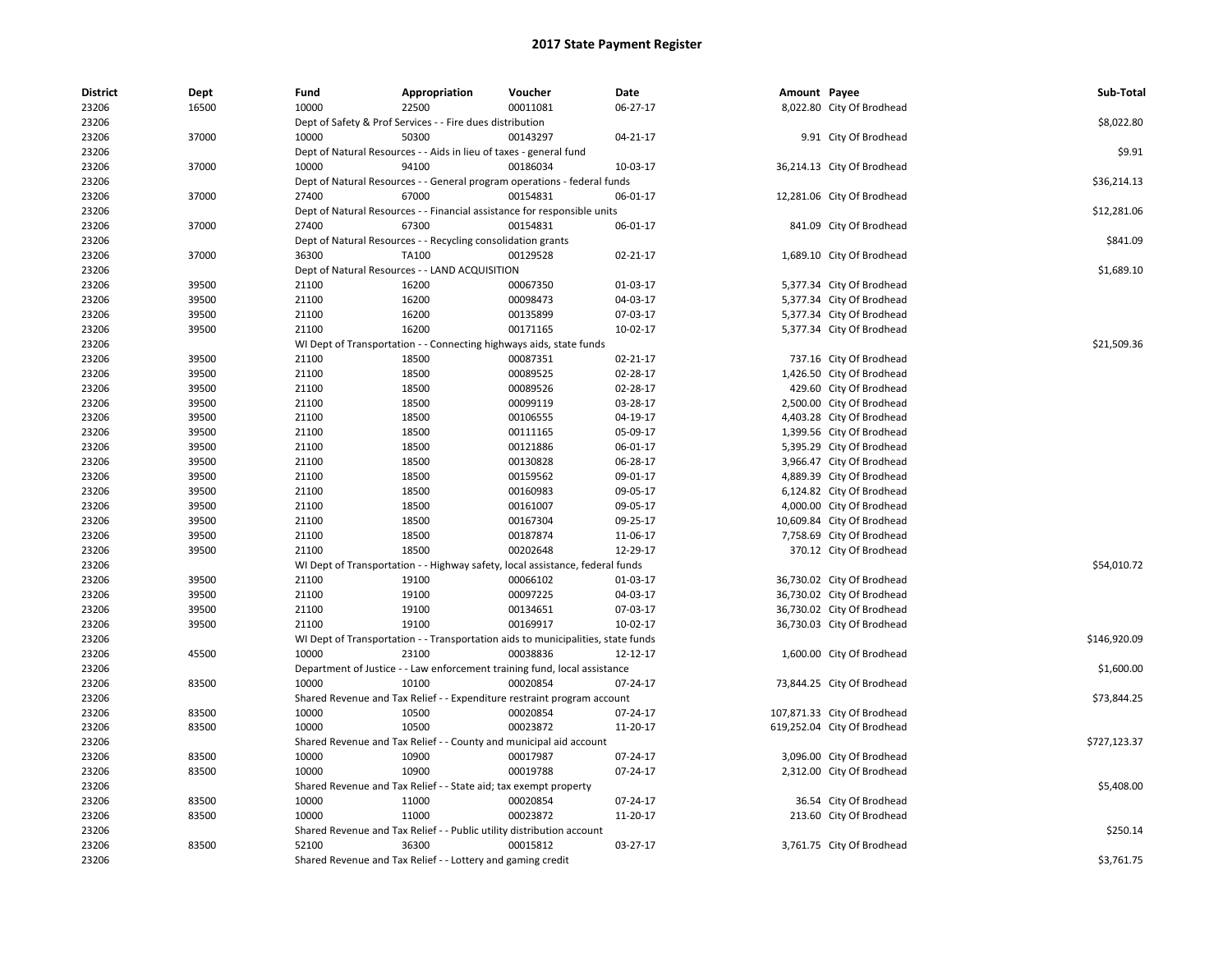| <b>District</b> | Dept | Fund | <b>Appropriation</b> | Voucher | Date | Pavee<br>Amount<br>$\sim$ $\sim$ $\sim$ | Sub-Total    |
|-----------------|------|------|----------------------|---------|------|-----------------------------------------|--------------|
| 23206 Total     |      |      |                      |         |      |                                         | 51.093.485.7 |